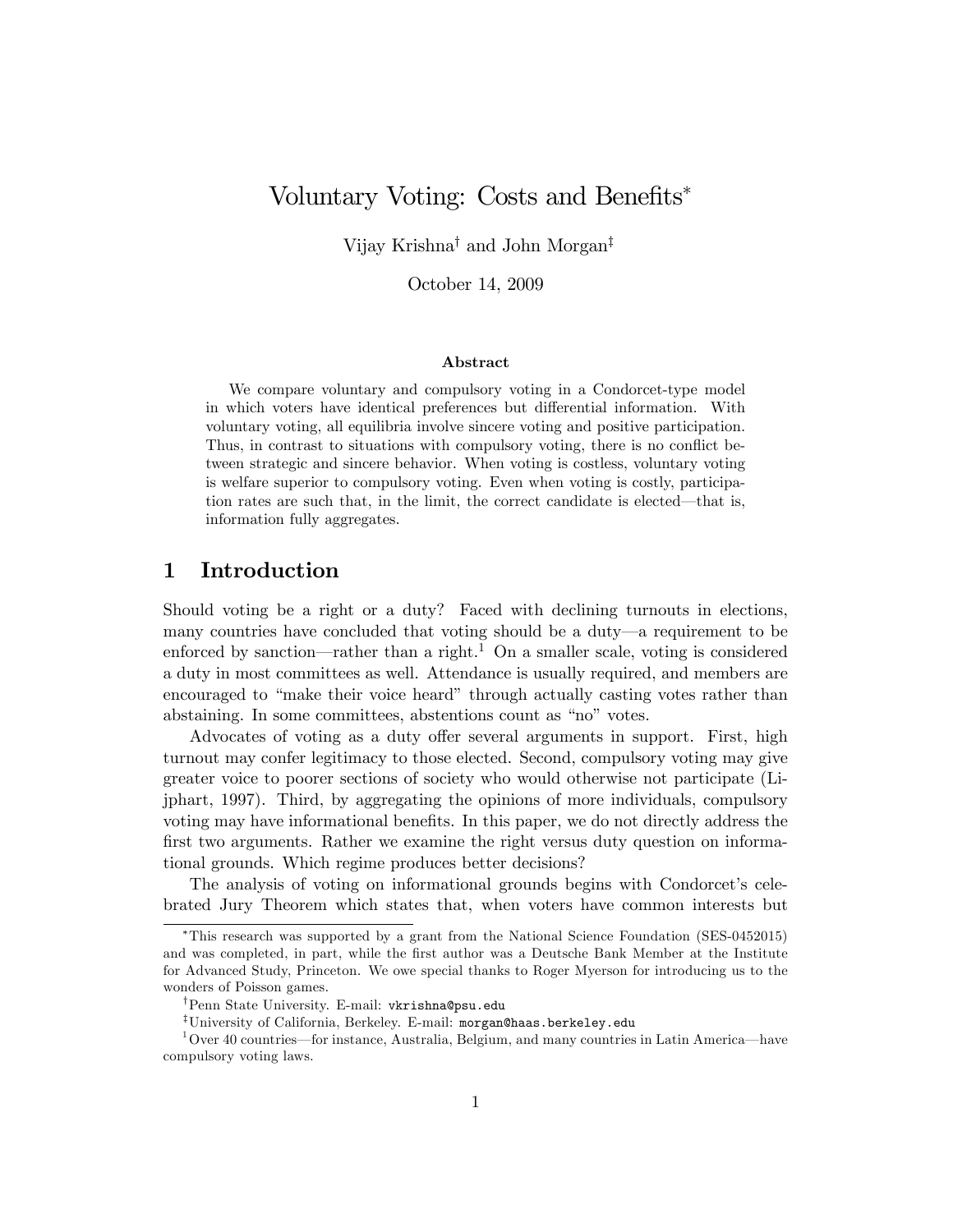differential information, sincere voting under majority rule produces the correct outcome in large elections. There are two key components to the theorem. First, it postulates that voting is sincere—that is, voters vote solely according to their private information. Second, that voter turnout is high.

Recent work shows, however, that sincerity is inconsistent with rationality—it is typically not an equilibrium to vote sincerely. The reason is that rational voters will make inferences about others' information and, as a result, will have the incentive to vote against their own private information (Austen-Smith and Banks, 1996). Equilibrium voting behavior involves the use of *mixed* strategies—with positive probability, voters vote against their private information. Surprisingly, this does not overturn the conclusion of the Jury Theorem: In large elections, there exist equilibria in which the correct candidate is always chosen despite insincere voting (Feddersen and Pesendorfer, 1998).<sup>2</sup> These convergence results, while powerful, rest on equilibrium behavior that may be deemed implausible. Voting is not only insincere but random. Moreover, some voters have *negative* returns to voting—they would rather not vote at all—this is a manifestation of the "swing voter's curse" (Feddersen and Pesendorfer, 1996).

These generalizations of the Jury Theorem rely on the assumption that voter turnout is high. Indeed it is implicitly assumed that voting is compulsory, so all eligible voters show up and vote. When voting is voluntary and costly, however, there is reason to doubt that voters will turn out in large enough numbers to guarantee correct choices. Indeed, even if there were no swing voter's curse, rational voters would correctly realize that a single vote is unlikely to affect the outcome, so there is little benefit to voting. This is the "paradox of not voting" (Downs,  $1957$ ).

In this paper, we revisit the classic Condorcet Jury model but relax the assumption that voting is compulsory (i.e., it is not possible to abstain). We study two variants of the model: in one, voting is costless but abstention is possible; in the other, voters incur private costs of voting and may avoid these by abstaining. Voters in our model are fully rational, so the twin problems of strategic voting and the paradox of not voting are present.

For our analysis, we adopt the Poisson model introduced by Myerson (1998 & 2000). In this model, the size of the electorate is random. As Myerson (1998) has demonstrated the qualitative predictions of Poisson voting models are identical to those with a fixed electorate. The analysis is, however, much simpler.

We find:

- 1. If voting is sincere, full participation is not optimal. The planner would like to restrict participation even with a relatively small number of voters (Proposition 1).
- 2. With voluntary voting, there is no conflict between rationality and sincerity—all equilibria involve sincere voting and positive participation (Theorem 1). This result holds regardless of the size of the electorate.

 $2Bhattacharya (2008)$  identifies conditions, in a model with more general preferences, where compulsory voting does not lead to information aggregation.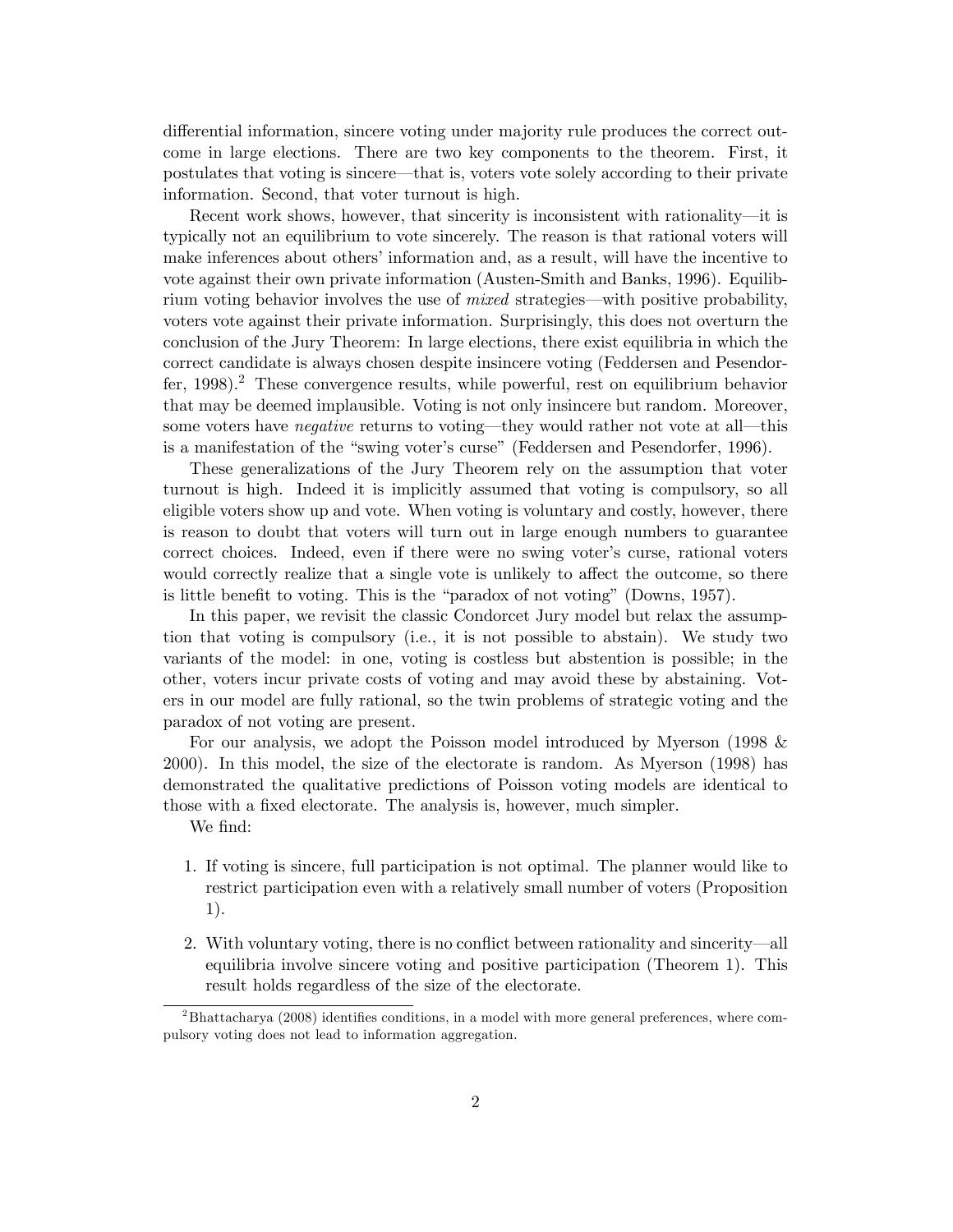- 3. When voting is costless, voluntary voting is superior to compulsory voting (Proposition 7). Again, this result holds regardless of the size of the electorate.
- 4. Even when voting is costly, the correct candidate always wins in *large* elections under voluntary voting—that is, information fully aggregates (Proposition 9). While this is also true of compulsory voting, voluntary voting economizes on costs and so is superior (Proposition 10).

To summarize, our results point to the advantages of voting as a right over voting as duty. Welfare is higher. Moreover, equilibrium behavior under the voluntary scheme is simple and intuitive. Strategic behavior is no longer at odds with sincerity.

The following example may be used to illustrate our main results.<sup>3</sup> Three voters must decide between two candidates, A and B: Voters have equal priors over who is the better candidate but receive private signals. When  $A$  is best, each voter receives an  $a$  signal for sure. When  $B$  is best, however, a voter receives a  $b$  signal only with probability s strictly between  $\frac{1}{2}$  and 1. Notice that a single b signal indicates that B is the best candidate for sure.

First, suppose that all voters participate and vote sincerely. While this leads to the correct outcome when  $A$  is best, it produces errors when  $B$  is best. The most likely error occurs when two voters receive a signals and only one receives a b signal (this is more likely than the event that all three receive a signals). The situation improves if  $a$  voters were to participate at slightly lower rates. The first order effect of this change is to reduce the errors when  $B$  is best without affecting the error rate when A is best. Thus, full participation with sincere voting is not optimal.

Next, suppose that voting is compulsory. If the other two voters voted sincerely, a voter with an a signal would correctly reason that she is decisive only when the vote is split. But this can only happen if one of the other voters has a b signal. And since even one b signal predicts perfectly that  $B$  is the better candidate, it is optimal to vote for B: Therefore, such an a voter would be well-advised to vote insincerely.

In contrast, under voluntary voting, voters with a signals would come to the polls less often than those with  $b$  signals. This is because  $b$  voters are certain that  $B$  is the best candidate while  $\alpha$  voters are unsure. How should an  $\alpha$  voter vote if she does decide to come to the polls? She is decisive in two cases—on a split vote when  $B$ is best and when she is the only voter and A is best. If the participation rates are such that an a voter rates the latter case as more likely, she would vote sincerely, that is, for A: Our results will show that the participation rates are indeed such that they induce sincere voting. Finally, since full participation with sincere voting is not optimal, this reduction in participation may have the beneficial effect of also reducing the error rate. Indeed, in equilibrium, we show that it minimizes the error rate when voting is costless.

Related literature Early work on the Condorcet Jury Theorem viewed it as a purely statistical phenomenon—an expression of the law of large numbers. Perhaps

 ${}^{3}$  For purposes of exposition, in the example there is a fixed number of voters. In the model we study, the number of voters is random.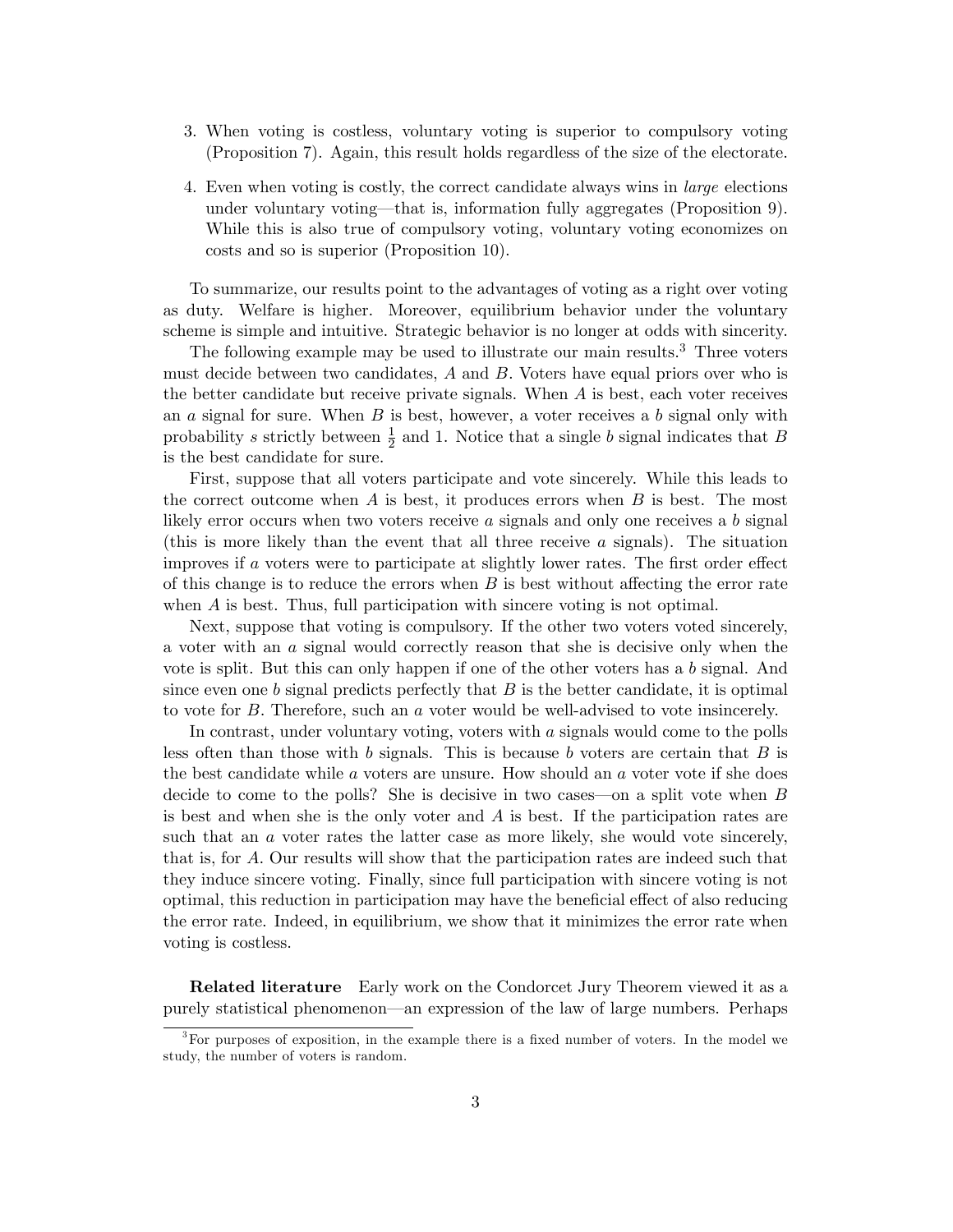this was the way that Condorcet himself viewed it. Game theoretic analyses of the Jury Theorem originate in the work of Austen-Smith and Banks (1996). They show that sincere voting is generally not consistent with equilibrium behavior.

Feddersen and Pesendorfer (1998) derive the ("insincere") equilibria of the voting games specified above—these involve mixed strategies—and then study their limiting properties. They show that, despite the fact that sincere voting is not an equilibrium, large elections still aggregate information correctly. Using a mechanism design approach, Costinot and Kartik (2009) investigate optimal voting rules under a variety of behavioral assumptions including strategic and sincere voting. They show that there is a unique voting rule, independent of voter behavior, that aggregates information. McLennan (1998) views such voting games, in the abstract, as games of common interest and argues on that basis that there are always Pareto efficient equilibria of such games. Apart from the fact that voting is voluntary, and perhaps costly, our basic setting is the same as that in these papers—there are two candidates, voters have common interests but differential information (sometimes referred to as a setting with "common values").

A separate strand of the literature is concerned with costly voting and endogenous participation but in settings in which voter preferences are diverse (sometimes referred to as "private values"). Palfrey and Rosenthal (1985) consider costly voting with privately known costs but where preferences over outcomes are commonly known (see also Palfrey and Rosenthal, 1983 and Ledyard, 1984 for models in which the costs are also common knowledge). These papers are interested in formalizing Downs' paradox of not voting. Bˆrgers (2004) studies majority rule in a costly voting model with private values—that is, with diverse rather than common preferences. He compares voluntary and compulsory voting and argues that individual decisions to vote or not do not properly take into account a "pivot externality"—the casting of a single vote decreases the value of voting for others. As a result, participation rates are too high relative to the optimum and a law that makes voting compulsory would only worsen matters. Krasa and Polborn (2009) show that the externality identified by Börgers' is sensitive to his assumption that the prior distribution of voter preferences is 50- 50. With unequal priors, under some conditions, the externality goes in the opposite direction and there are social benefits to encouraging increased turnout via fines for not voting.

Ghosal and Lockwood (forthcoming) reexamine Börgers' result when voters have more general preferences—including common values—and show that it is sensitive to the private values assumption. Finally, Feddersen and Pesendorfer (1996) examine abstention in a common values model when voting is costless. The number of voters is random, some are informed of the state, while others have no information whatsoever. Abstention arises in their model as a result of the aforementioned swing voter's curse—in equilibrium, a fraction of the uninformed voters do not participate.

All of this work postulates a fixed and commonly known population of voters. Myerson (1998 & 2000) argues that precise knowledge of the number of eligible voters is an idealization at best, and suggests an alternative model in which the size of the electorate is a Poisson random variable. He shows that this specification leads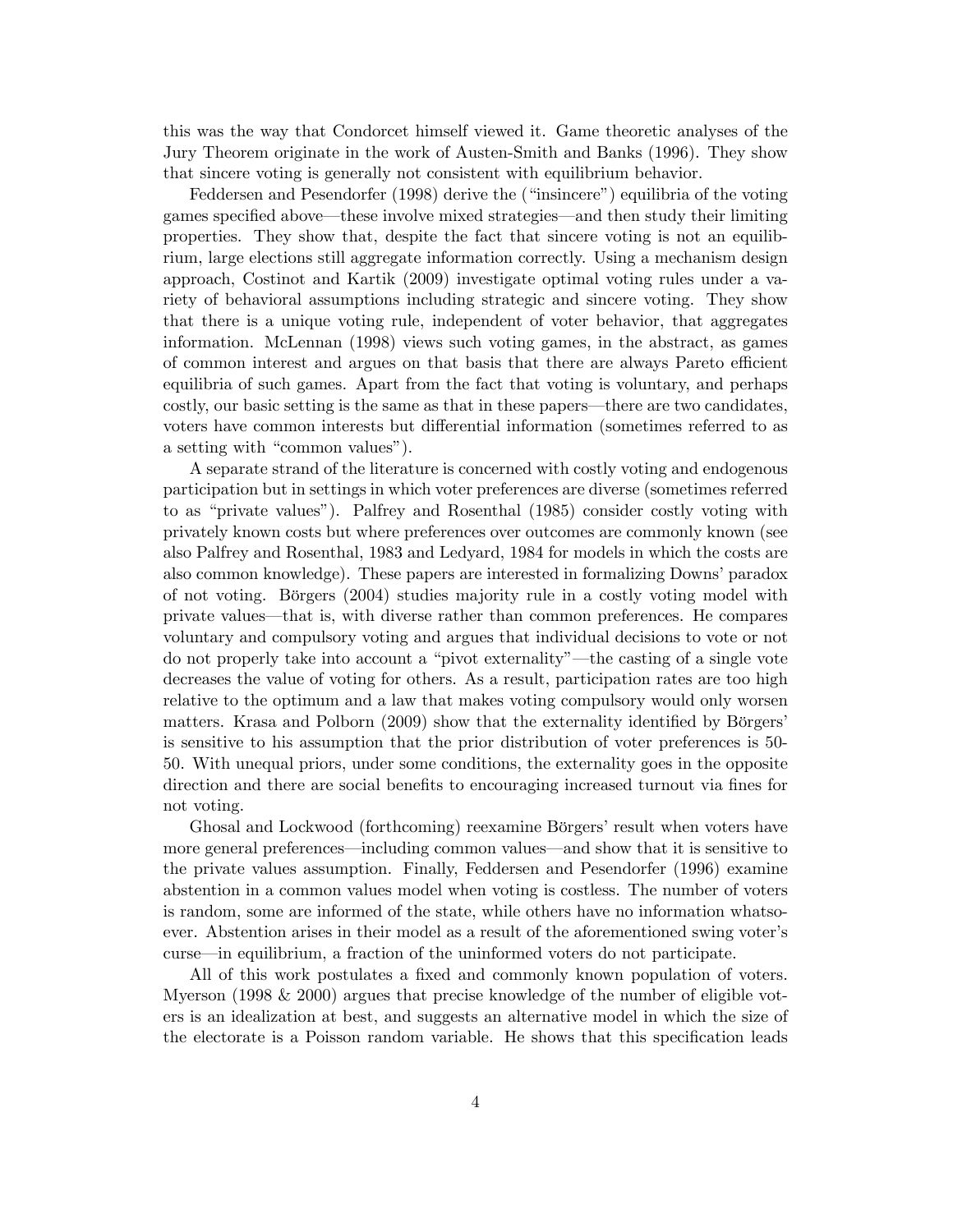to a simpler analysis and derives the mixed equilibrium for the majority rule in large elections (in a setting where signal precisions are asymmetric). He then studies its limiting properties as the number of expected voters increases, exhibiting information aggregation results parallel to those derived in the known population models. Feddersen and Pesendorfer (1999) use the Poisson framework to study abstention when voting is costless but preferences are diverse. In large elections, the fraction of informative (as opposed to ideological) voters goes to zero; however information still aggregates. Herrera and Morelli (2009) also use a diverse preference Poisson model to compare turnout rates in proportional and winner-take-all parliamentary elections. We also find it convenient to adopt Myerson's Poisson game technology but are able to show that there is a sincere voting equilibrium for any (expected) size electorate.

The paper is organized as follows. In Section 2 we introduce the basic environment and Myerson's Poisson model. As a benchmark, in Section 3 we first consider the model with compulsory voting and establish (a) even if voting is sincere, full participation is not optimal; and (b) under full participation, sincere voting is not an equilibrium. In Section 4, we introduce the model with voluntary voting. We show that all equilibria entail sincere voting and positive participation. Section 5 compares the performance of voluntary and compulsory voting schemes when voting is costless. Our main Önding is that voluntary voting produces the correct outcome more often than compulsory voting and hence is preferred. Section 6 studies the limiting properties of the equilibria when voting is costly. We show that, despite the ìparadox of not voting,î in the limit, information fully aggregates and the correct candidate is elected with probability one under voluntary voting. Compulsory voting also produces the correct outcome in the limit, but at higher cost; hence, voluntary voting is again superior.

Omitted proofs are collected in the appendices.

### 2 The Model

There are two candidates, named  $A$  and  $B$ , who are competing in an election decided by majority voting.<sup>4</sup> There are two equally likely states of nature,  $\alpha$  and  $\beta$ .<sup>5</sup> Candidate A is the better choice in state  $\alpha$  while candidate B is the better choice in state  $\beta$ . Specifically, in state  $\alpha$  the payoff of any citizen is 1 if A is elected and 0 if B is elected. In state  $\beta$ , the roles of A and B are reversed.

The size of the electorate is a random variable which is distributed according to a *Poisson* distribution with mean n. Thus the probability that there are exactly m eligible voters (or *citizens*) is  $e^{-n}n^m/m!$ .<sup>6</sup>

<sup>&</sup>lt;sup>4</sup>In the event of a tied vote, the winning candidate is chosen by a fair coin toss.

<sup>&</sup>lt;sup>5</sup>The analysis is unchanged if the states are not equally likely. We study the simple case only for notational ease.

 $6$ The Poisson assumption should be viewed as an analytic convenience—the conclusions derived in the Poisson model are the same as those in a model in which the number of voters is fixed and commonly known. The precise calculations (especially of the pivotal probabilities) are, however, simpler, and the limiting properties of the two models are identical.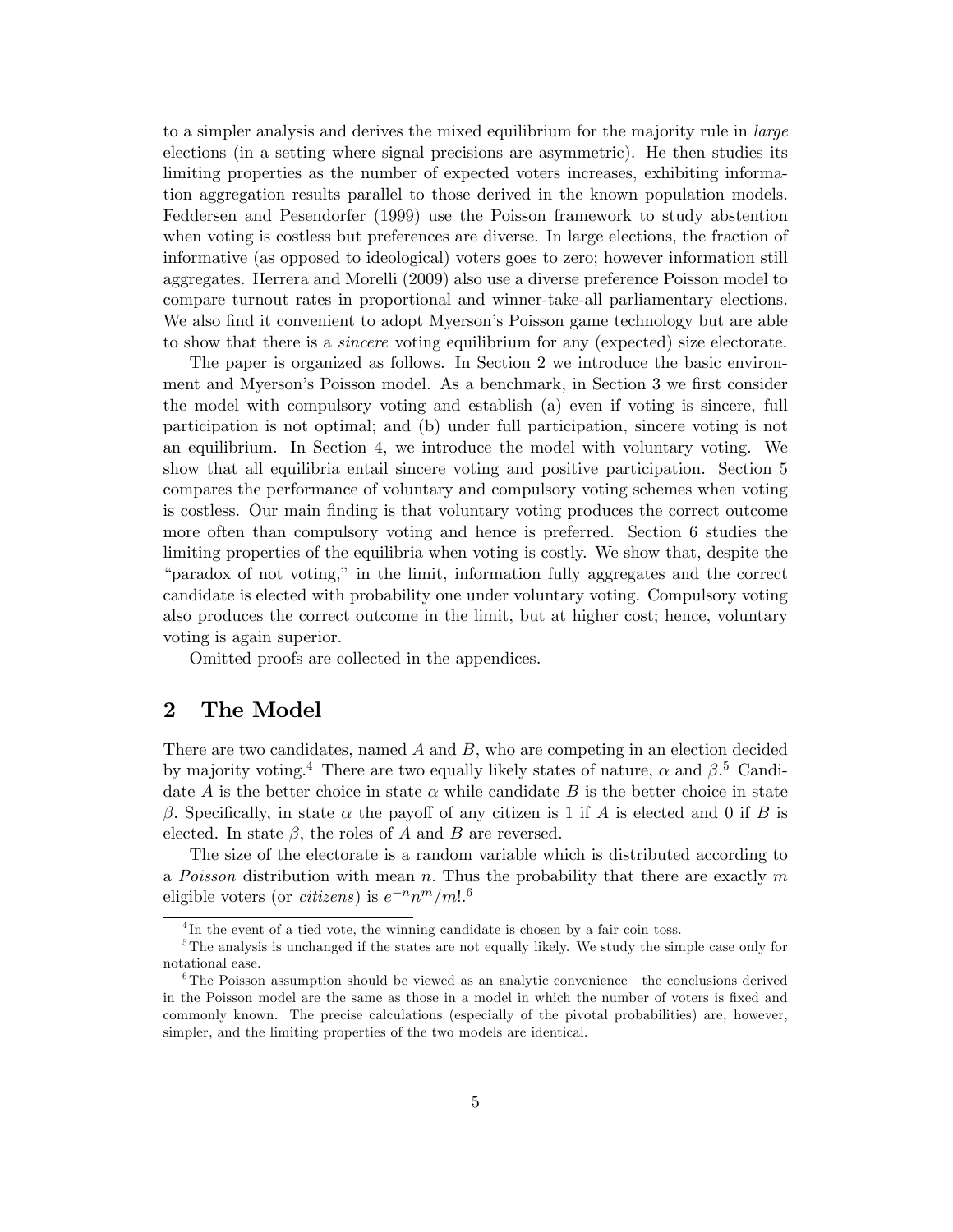Prior to voting, every citizen receives a private signal  $S_i$  regarding the true state of nature. The signal can take on one of two values,  $a$  or  $b$ . The probability of receiving a particular signal depends on the true state of nature. Specifically, each voter receives a conditionally independent signal where

$$
Pr[a | \alpha] = r \text{ and } Pr[b | \beta] = s
$$

We suppose that both r and s are greater than  $\frac{1}{2}$ , so that the signals are informative and less than 1, so that they are noisy. Thus, signal a is associated with state  $\alpha$ while the signal b is associated with  $\beta$ . The posterior probabilities of the states after receiving signals are

$$
q(\alpha | a) = \frac{r}{r + (1 - s)}
$$
 and  $q(\beta | b) = \frac{s}{s + (1 - r)}$ 

We assume, without loss of generality, that  $r > s$ . It may be verified that

 $q(\alpha | a) < q(\beta | b)$ 

Thus the posterior probability of state  $\alpha$  given signal a is smaller than the posterior probability of state  $\beta$  given signal b even though the "correct" signal is more likely in state  $\alpha$ .

**Pivotal Events** An *event* is a pair of vote totals  $(j, k)$  such that there are j votes for A and k votes for B. An event is *pivotal* for A if a single additional vote for A will affect the outcome of the election. We denote the set of such events by  $Piv_A$ . One additional vote for  $A$  makes a difference only if either (i) there is a tie; or (ii) A has one vote less than B. Let  $T = \{(k, k) : k \geq 0\}$  denote the set of ties and let  $T_{-1} = \{(k-1,k): k \geq 1\}$  denote the set of events in which A is one vote short of a tie. Similarly,  $Piv_B$  is defined to be the set of events which are pivotal for B. This set consists of the set  $T$  of ties together with events in which  $A$  has one vote more than B. Let  $T_{+1} = \{(k, k-1) : k \geq 1\}$  denote the set of events in which A is ahead by one vote.

Let  $\sigma_A$  be the *expected* number of votes for A in state  $\alpha$  and let  $\sigma_B$  be the expected number of votes for B in state  $\alpha$ . Analogously, let  $\tau_A$  and  $\tau_B$  be the expected number of votes for A and B, respectively, in state  $\beta$ . Since it may be possible for voters to abstain, it is only required that  $\sigma_A + \sigma_B \leq n$  and  $\tau_A + \tau_B \leq n$ .

Consider an event where (other than voter 1) the realized electorate is of size m and there are k votes in favor of A and l votes in favor of B. The number of abstentions is thus  $m - k - l$ . The probability of this event in state  $\alpha$  is

$$
\Pr\left[(k,l;m)\mid\alpha\right] = \frac{e^{-n}}{m!} \binom{m}{k+l} \binom{k+l}{k} \left(n - \sigma_A - \sigma_B\right)^{m-k-l} \sigma_A^k \sigma_B^l
$$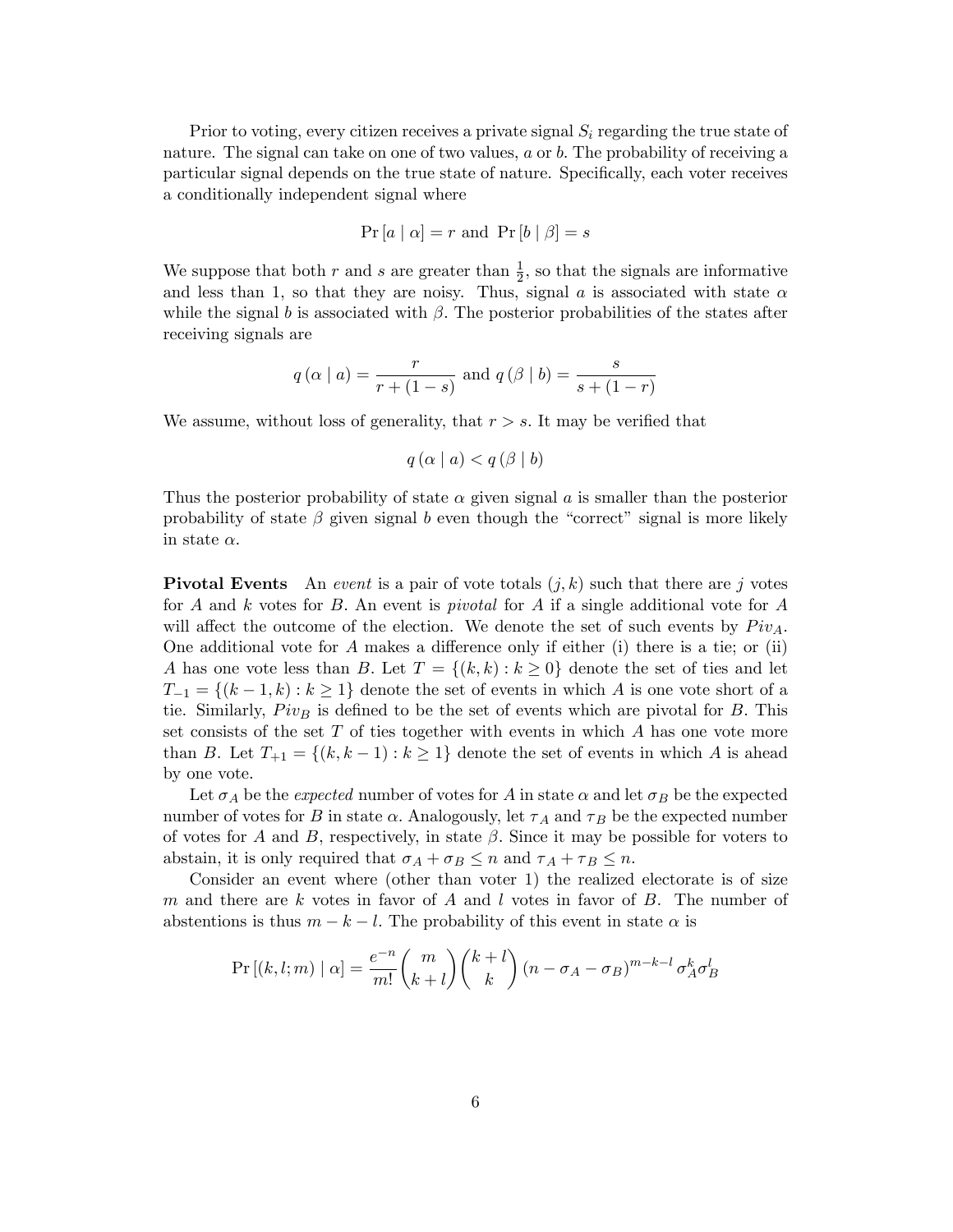It is useful to rearrange the expression as follows:

$$
\Pr\left[(k, l; m) \mid \alpha\right] = e^{-(n - \sigma_A - \sigma_B)} \frac{(n - \sigma_A - \sigma_B)^{m-k-l}}{(m - k - l)!}
$$

$$
\times e^{-\sigma_A} \frac{\sigma_A^k}{k!} e^{-\sigma_B} \frac{\sigma_B^l}{l!}
$$

Of course, the size of the electorate is unknown to voter 1. The probability of the event  $(k, l)$ , irrespective of the size of the electorate, is

$$
\Pr\left[(k,l) \mid \alpha\right] = \sum_{m=k+l}^{\infty} \Pr\left[(k,l;m) \mid \alpha\right]
$$

$$
= e^{-\sigma_A} \frac{\sigma_A^k}{k!} e^{-\sigma_B} \frac{\sigma_B^l}{l!}
$$
(1)

The probability of the event  $(k, l)$  in state  $\beta$  may similarly be obtained by replacing  $\sigma$  with  $\tau$ .

The probability of a tie in state  $\alpha$  is

$$
\Pr\left[T \mid \alpha\right] = e^{-\sigma_A - \sigma_B} \sum_{k=0}^{\infty} \frac{\sigma_A^k}{k!} \frac{\sigma_B^k}{k!} \tag{2}
$$

while the probability that A falls one vote short in state  $\alpha$  is

$$
\Pr[T_{-1} | \alpha] = e^{-\sigma_A - \sigma_B} \sum_{k=1}^{\infty} \frac{\sigma_A^{k-1}}{(k-1)!} \frac{\sigma_B^k}{k!}
$$
 (3)

The probability  $Pr[T_{+1} | \alpha]$  that A is ahead by one vote may be written by exchanging  $\sigma_A$  and  $\sigma_B$  in (3). The corresponding probabilities in state  $\beta$  are obtained by substituting  $\tau$  for  $\sigma$ . Let  $Piv_A$  be the set of events where one additional vote for A is decisive. Then, in state  $\alpha$ 

$$
\Pr\left[ Piv_A \mid \alpha \right] = \frac{1}{2} \Pr\left[ T \mid \alpha \right] + \frac{1}{2} \Pr\left[ T_{-1} \mid \alpha \right]
$$

where the coefficient  $\frac{1}{2}$  arises since, in the first case, the additional vote for A breaks a tie while, in the second, it leads to a tie. A similar expression applies for state  $\beta$ as well.

Likewise, define  $Piv_B$  to be the set of events where one additional vote for B is decisive. Hence, in state  $\beta$ ,

$$
Pr[Piv_B | \beta] = \frac{1}{2}Pr[T | \beta] + \frac{1}{2}Pr[T_{+1} | \beta]
$$

and, again, a similar expression holds when the state is  $\alpha$ .

In what follows, it will be useful to rewrite the pivot probabilities in terms of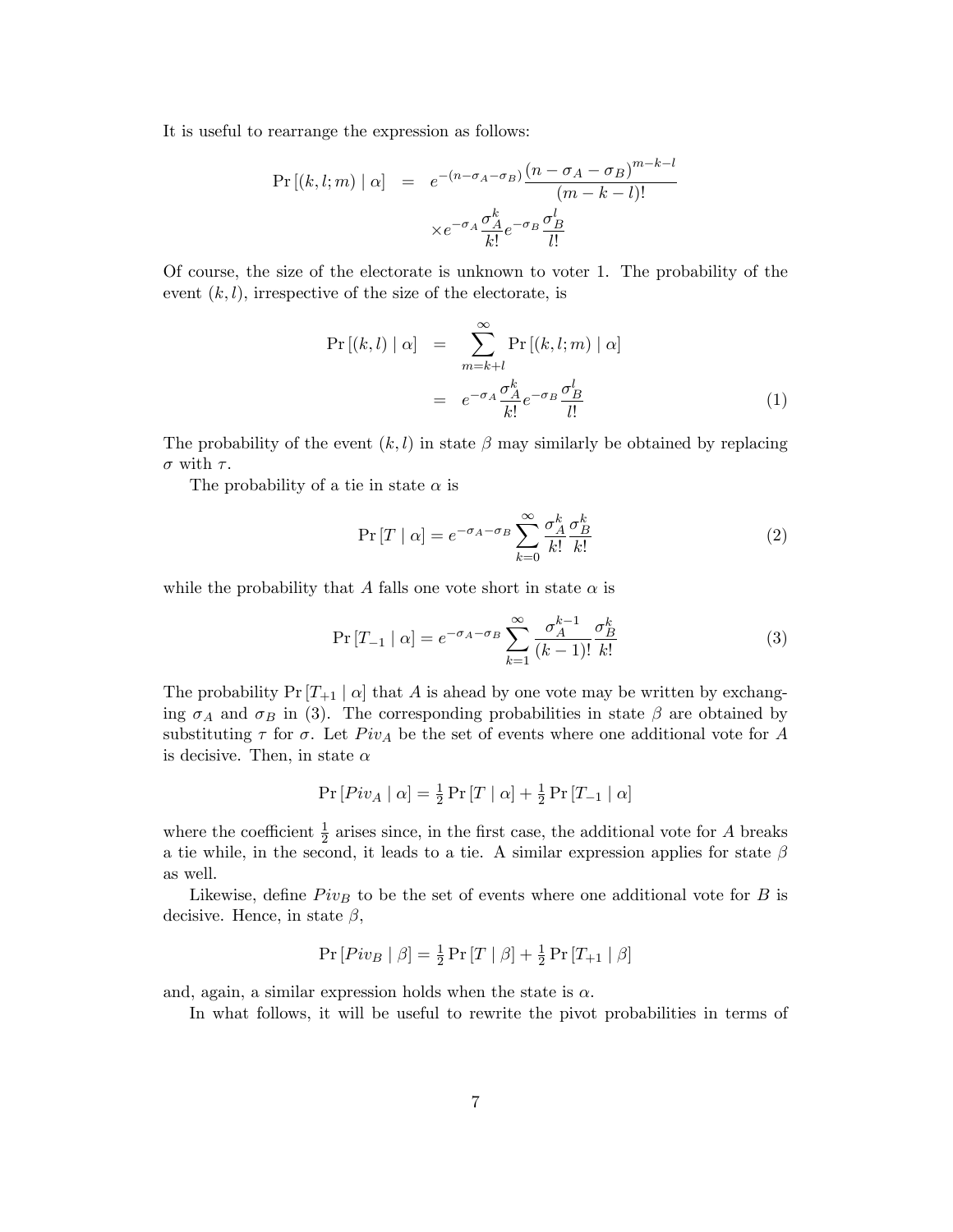modified Bessel functions (see Abramowitz and Stegun, 1965), defined by

$$
I_0(z) = \sum_{k=0}^{\infty} \frac{\left(\frac{z}{2}\right)^k}{k!} \frac{\left(\frac{z}{2}\right)^k}{k!}
$$

$$
I_1(z) = \sum_{k=1}^{\infty} \frac{\left(\frac{z}{2}\right)^{k-1}}{(k-1)!} \frac{\left(\frac{z}{2}\right)^k}{k!}
$$

In terms of modified Bessel functions, we can rewrite the probabilities associated with close elections as

$$
\Pr[T \mid \alpha] = e^{-\sigma_A - \sigma_B} I_0 \left( 2\sqrt{\sigma_A \sigma_B} \right)
$$
\n
$$
\Pr[T_{\pm 1} \mid \alpha] = e^{-\sigma_A - \sigma_B} \left( \frac{\sigma_A}{\sigma_B} \right)^{\pm \frac{1}{2}} I_1 \left( 2\sqrt{\sigma_A \sigma_B} \right) \tag{4}
$$

Again, the corresponding probabilities in state  $\beta$  are found by substituting  $\tau$  for  $\sigma$ .

For our asymptotic results it is useful to note that when  $z$  is large, the modified Bessel functions can be approximated as follows<sup>7</sup> (see Abramowitz and Stegun, 1965, p. 377)

$$
I_0(z) \approx \frac{e^z}{\sqrt{2\pi z}} \approx I_1(z)
$$
\n<sup>(5)</sup>

### 3 Compulsory Voting

We begin by examining equilibrium voting behavior under compulsory voting. By *compulsory* voting we mean that each voter must cast a vote for either  $A$  or  $B$ . While many countries have compulsory voting laws, these can, at best, only compel voters to come to the polls; under most voting systems, they are still free to cast "spoilt" or "blank" ballots. But this is not the intent of compulsory voting laws—it only highlights the conflict between compulsory voting and the right to a secret ballot. Moreover, it would be hard to find an advocate of compulsory voting who argues for the right to cast a blank ballot. At the committee level, where attendance is typically required in any event, the obligation to cast a vote can occur in several ways. Some committees simply exclude abstention as an option. Still others, such as university promotion and tenure committees, treat abstentions as "no" votes since they require a "yes" by majority or supermajority of those present. Thus, these settings have, in effect, a system of compulsory voting as modelled here. Without calling attention to the compulsory aspect, this is also the usual model studied in the literature.

As a first step, consider a planner who wishes to maximize the ex ante probability that the right candidate is chosen. To simplify matters, suppose that voters are not strategic and voting is *sincere*—those with a signal of  $\alpha$  vote for  $\beta$  and those with a signal of b vote for  $B$ . The planner then chooses the participation levels of the two types of voters. The optimal policy seems obvious: Surely the planner should make

 $\sqrt{T}X(n) \approx Y(n)$  means that  $\lim_{n\to\infty} (X(n)/Y(n)) = 1$ .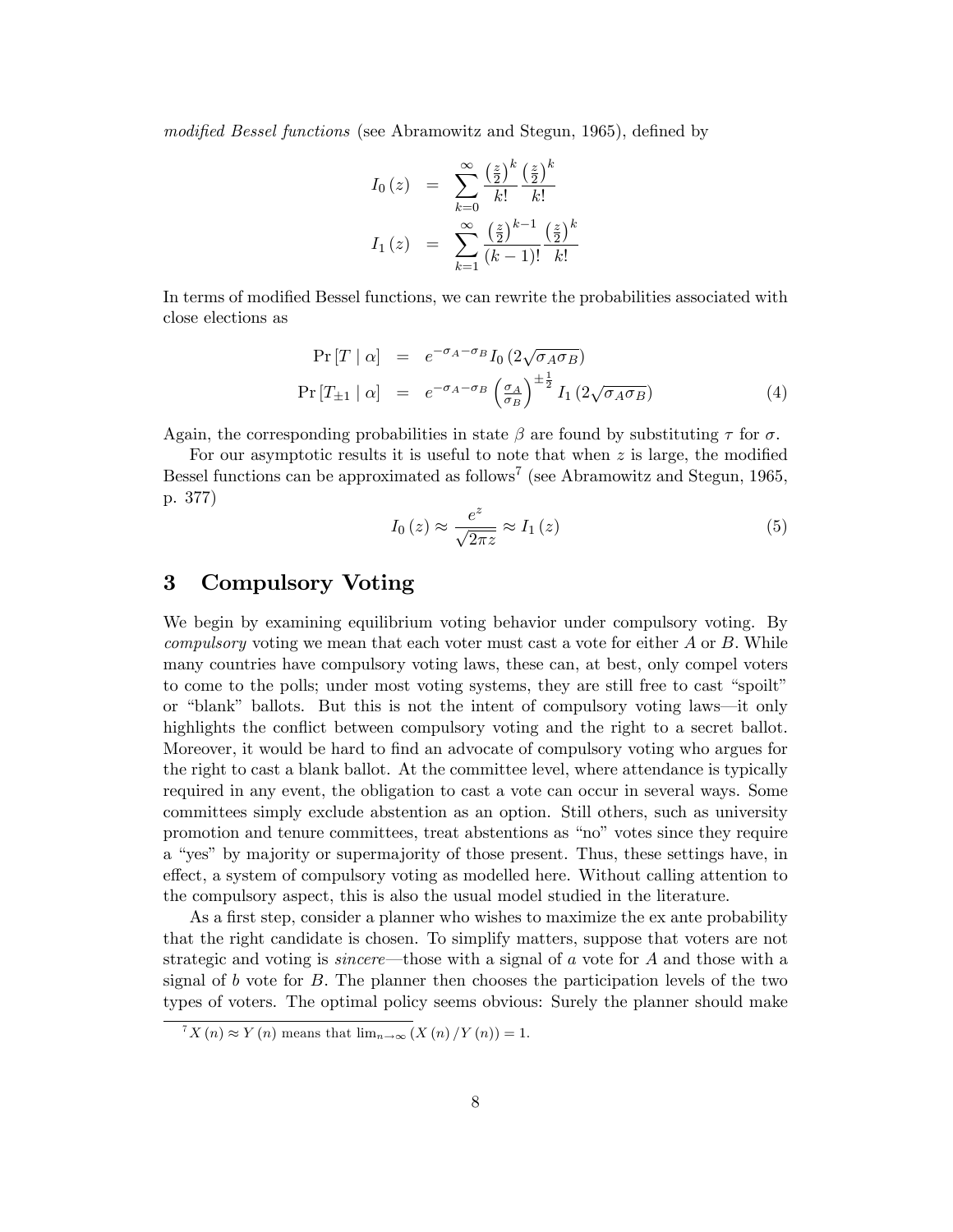voting compulsory. After all, this uses all of societyís available information in making a choice and, presumably more information leads to better choices.

While this intuition seems compelling, it is, in fact, incorrect. The flaw is that, while the average informational contribution of a voter is positive, the marginal contribution need not be. To see this, consider the supposedly ideal situation where everyone is participating and, as assumed, voting sincerely. What happens if the participation by voters with a signals decreases by a small amount? The welfare impact of decreased participation comes only from tied or near-tied outcomes. Since signals are more dispersed in state  $\beta$ , ties and near-ties are more likely.<sup>8</sup> If a types participate less, this increases the error rate in state  $\alpha$ , but reduces it in state  $\beta$ . Since the latter is more likely, the net effect of a *decrease* in participation by a types is to increase welfare.

In short, when voting is sincere, compulsory voting is not optimal. Proposition 1 formalizes this argument.

**Proposition 1** Suppose that  $n \geq \frac{1}{2}$  $\frac{1}{2} \frac{\ln r - \ln(1-s)}{\sqrt{s(1-s)} - \sqrt{r(1-s)}}$  $\frac{\ln r \ln(1-s)}{s(1-s)} - \sqrt{r(1-r)}$ : Under sincere voting, full participation is not optimal.

**Proof.** The welfare in state  $\alpha$  (the probability that A wins) is

$$
W(\alpha) = \frac{1}{2} \Pr[T \mid \alpha] + \sum_{m=1}^{\infty} \Pr[T_{+m} \mid \alpha]
$$

where  $T_{+m}$  denotes the set of events in which A beats B by m votes. Similarly, the probability that B wins in state  $\beta$  is

$$
W(\beta) = \frac{1}{2} \Pr[T | \beta] + \sum_{m=1}^{\infty} \Pr[T_{-m} | \beta]
$$

where  $T_{-m}$  denotes the set of events in which B beats A by m votes. Let  $W =$  $\frac{1}{2}W(\alpha) + \frac{1}{2}W(\beta)$  denote the ex ante probability that the right candidate wins.

Let  $p_a$  and  $p_b$  be the participation rates of the two types of voters. Under sincere voting, this means that the expected vote totals are  $\sigma_A = n r p_a$ ;  $\sigma_B = n (1 - r) p_b$ ;  $\tau_A = n(1-s)p_a$ ; and  $\tau_B = nsp_b$ . We will argue that when  $p_a = 1$  and  $p_b = 1$ ; that is, there is full participation,

$$
\frac{\partial W}{\partial p_a}<0
$$

<sup>&</sup>lt;sup>8</sup>This requires a modestly large number of voters. Obviously, if there is only a single voter, ties are equally likely in both states. A precise definition of "modestly large" is offered in the proposition below.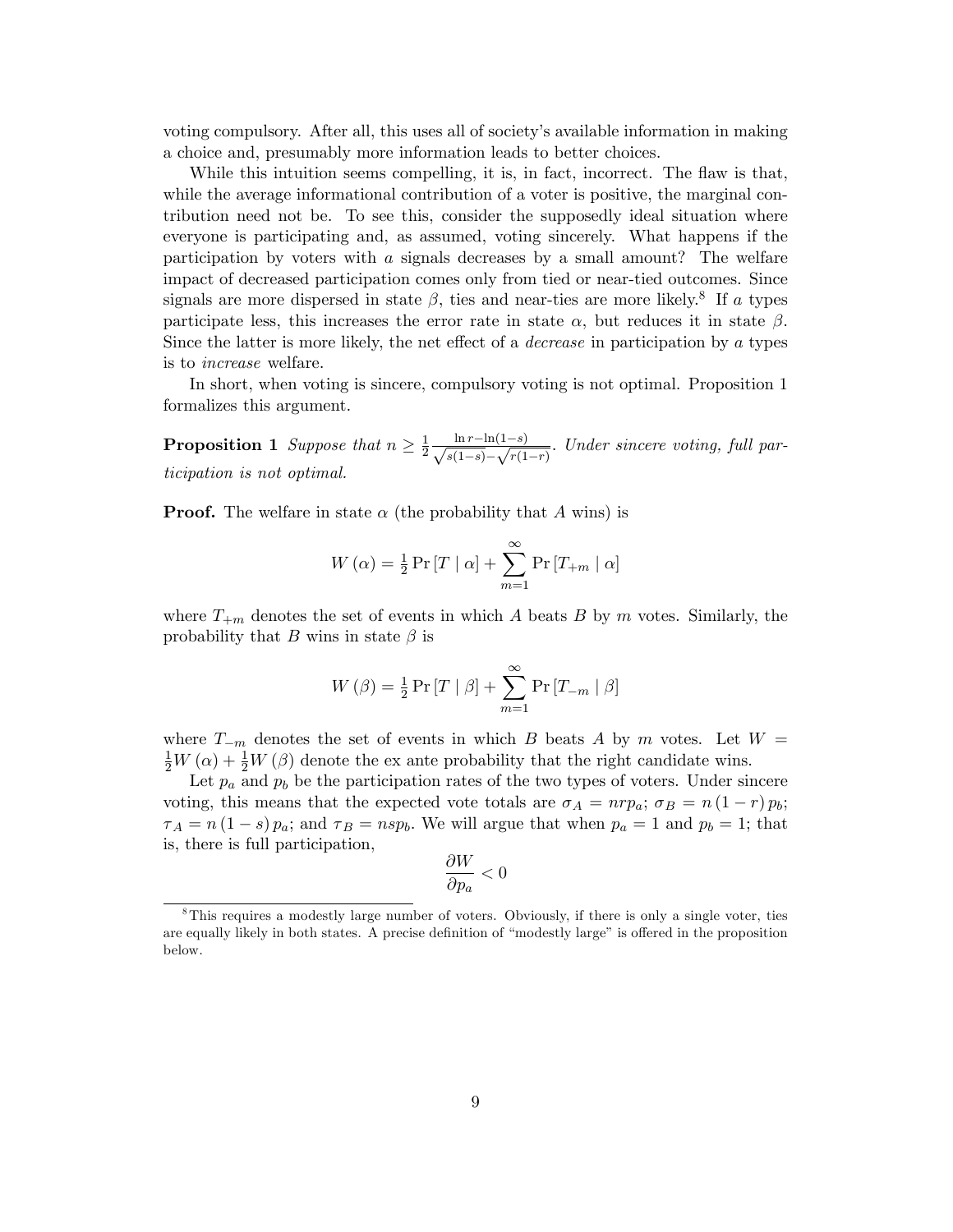To see this note that, using equation (1), we obtain that for all  $m$ .

$$
\frac{\partial \Pr\left[T_{+m} \mid \alpha\right]}{\partial p_a} = nr \left(\Pr\left[T_{m-1} \mid \alpha\right] - \Pr\left[T_m \mid \alpha\right]\right)
$$

$$
\frac{\partial \Pr\left[T_{-m} \mid \beta\right]}{\partial p_a} = n \left(1 - s\right) \left(\Pr\left[T_{-m-1} \mid \beta\right] - \Pr\left[T_{-m} \mid \beta\right]\right)
$$

and some routine calculations using the formulae for  $W(\alpha)$  and  $W(\beta)$  shows that

$$
\frac{\partial W}{\partial p_a} = \frac{1}{2} n r \left( \Pr\left[T \mid \alpha\right] + \Pr\left[T_{-1} \mid \alpha\right] \right) - \frac{1}{2} n \left(1 - s\right) \left( \Pr\left[T \mid \beta\right] + \Pr\left[T_{-1} \mid \beta\right] \right)
$$
\n
$$
= n r \Pr\left[Piv_A \mid \alpha\right] - n \left(1 - s\right) \Pr\left[Piv_A \mid \beta\right]
$$

Next observe that when  $p_a = 1$  and  $p_b = 1$ ,

$$
nr \Pr\left[ Piv_A \mid \alpha \right] = \frac{1}{2} e^{-n} n \left( r I_0 \left( 2ngr^* \right) + r^* I_1 \left( 2nr^* \right) \right) \tag{6}
$$

where  $r^* = \sqrt{r(1-r)}$  is the geometric mean of r and  $1-r$ . Similarly,

$$
n(1-s)\Pr\left[Piv_A \mid \beta\right] = \frac{1}{2}e^{-n}n((1-s)I_0(2ns^*) + s^*I_1(2ns^*))\tag{7}
$$

where  $s^* = \sqrt{s(1-s)}$ . Notice that since  $r > s > \frac{1}{2}$ ,  $s^* > r^*$  and  $I_1$  is an increasing function, the second term in  $(7)$  is greater than the second term in  $(6)$ . A sufficient condition for the first term in  $(7)$  to be greater than the first term in  $(6)$  is that

$$
\frac{1}{2} \frac{\ln r - \ln\left(1 - s\right)}{\sqrt{s\left(1 - s\right)} - \sqrt{r\left(1 - r\right)}} < n
$$

This last inequality comes from the fact that  $I_0(x)/I_0(y) > e^{x-y}$  (see Joshi and Bissu, 1991).  $\blacksquare$ 

Proposition 1 shows that compulsory sincere voting is not optimal when the size of the voting body is sufficiently large. As a practical matter, for reasonable parameter values the proposition has force even for modest sized voting bodies as the following remark shows.

**Remark 1** The lower bound on  $n$  in the proposition is not "too large." For instance, if  $r=\frac{3}{4}$  $rac{3}{4}$  and  $s = \frac{2}{3}$  $rac{2}{3}$  then  $n \geq 11$  is sufficient.

The proposition carries with it a surprising implication: Policies or even informal rules suggesting that all voters "offer their voice" (in the form of a vote) produces worse outcomes than allowing some voters to opt out—even when all voters are equally well-informed on the issue under consideration.

The imposition of compulsory voting brings with it another difficulty—the possibility of strategic voting. Austen-Smith and Banks (1996) showed that sincere voting does not constitute an equilibrium in a model with a fixed number of voters. Here,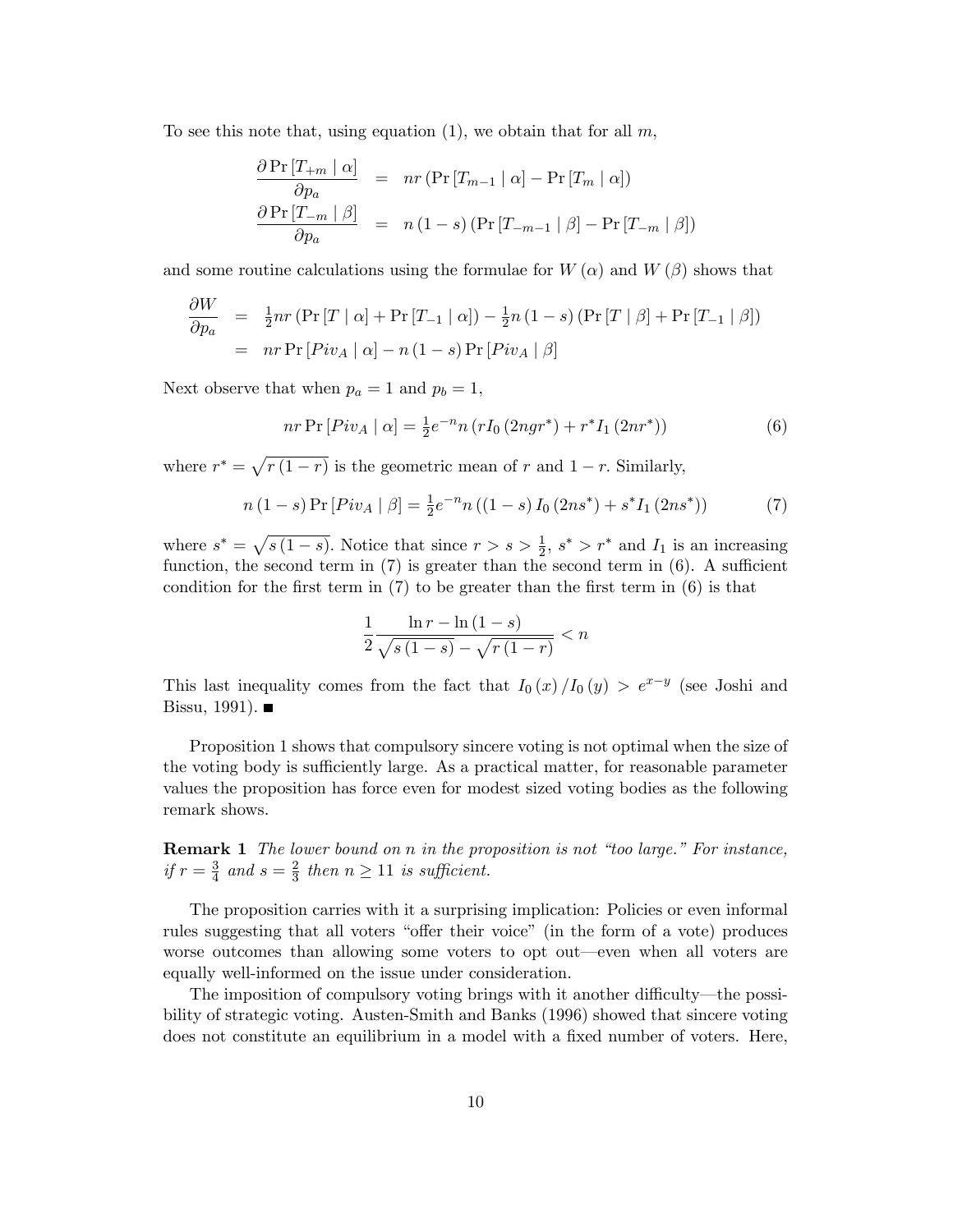we show that this conclusion extends to the Poisson framework as well.<sup>9</sup>

Recall that under sincere and compulsory voting the expected vote totals in state  $\alpha$  are  $\sigma_A = nr$  and  $\sigma_B = n(1-r)$ . Similarly, the expected vote totals in state  $\beta$  are  $\tau_A = n(1-s)$  and  $\tau_B = ns$ . As n increases, both  $\sigma \to \infty$  and  $\tau \to \infty$ , and so the formulae in  $(5)$  imply that for large n,

$$
\frac{\Pr\left[Piv_A \mid \alpha\right] + \Pr\left[Piv_B \mid \alpha\right]}{\Pr\left[Piv_A \mid \beta\right] + \Pr\left[Piv_B \mid \beta\right]} \approx \frac{e^{2n\sqrt{r(1-r)}}}{e^{2n\sqrt{s(1-s)}}} \times K\left(r, s\right) \tag{8}
$$

where  $K(r, s)$  is positive and independent of n. Since  $r > s > \frac{1}{2}$ ,  $s(1-s) > r(1-r)$ and so the expression in  $(8)$  goes to zero as n increases. This implies that, when n is large and a voter is pivotal, state  $\beta$  is infinitely more likely than state  $\alpha$ . Thus, a type voters will not wish to vote sincerely.<sup>10</sup> It then follows that:

**Proposition 2** If voting is compulsory, sincere voting is not an equilibrium in large elections.

To summarize, compulsory voting suffers from two problems: (1) when voting is sincere, full participation is not optimal; and (2) under full participation, sincere voting is not an equilibrium. We next examine equilibrium behavior under voluntary voting.

# 4 Voluntary Voting

In this section, we replace the compulsory voting assumption with that of voluntary voting. We now allow for the possibility of abstention—every citizen need not vote. In effect, this gives voters a third option. A second aspect of our model concerns whether or not voters incur costs of voting. We study two separate models. In the costless voting model, voters incur no costs of going to the polls. In the costly voting model, they have heterogeneous costs of going to the polls, which can be avoided by staying at home. The costless voting model seems appropriate in settings where all voters must participate in the process, such as in committees, but have the option to abstain (and abstention is not counted as being in favor of one or the other option). The costly voting model seems more appropriate for elections.

We begin by analyzing behavior in the costly voting model. The analysis of costless voting then follows in a straightforward manner.

### 4.1 Costly Voting

A citizenís cost of voting is private information and determined by an independent realization from a continuous probability distribution F with support  $[0, 1]$ . We sup-

<sup>&</sup>lt;sup>9</sup>See also Myerson (1998).

<sup>&</sup>lt;sup>10</sup> If  $r = s$ , then the ratio of the pivot probabilities is always 1 and incentive compatibility holds. This corresponds to one of the non-generic cases identified by Austen-Smith and Banks (1996) in a fixed  $n$  model. See also Myerson (1998).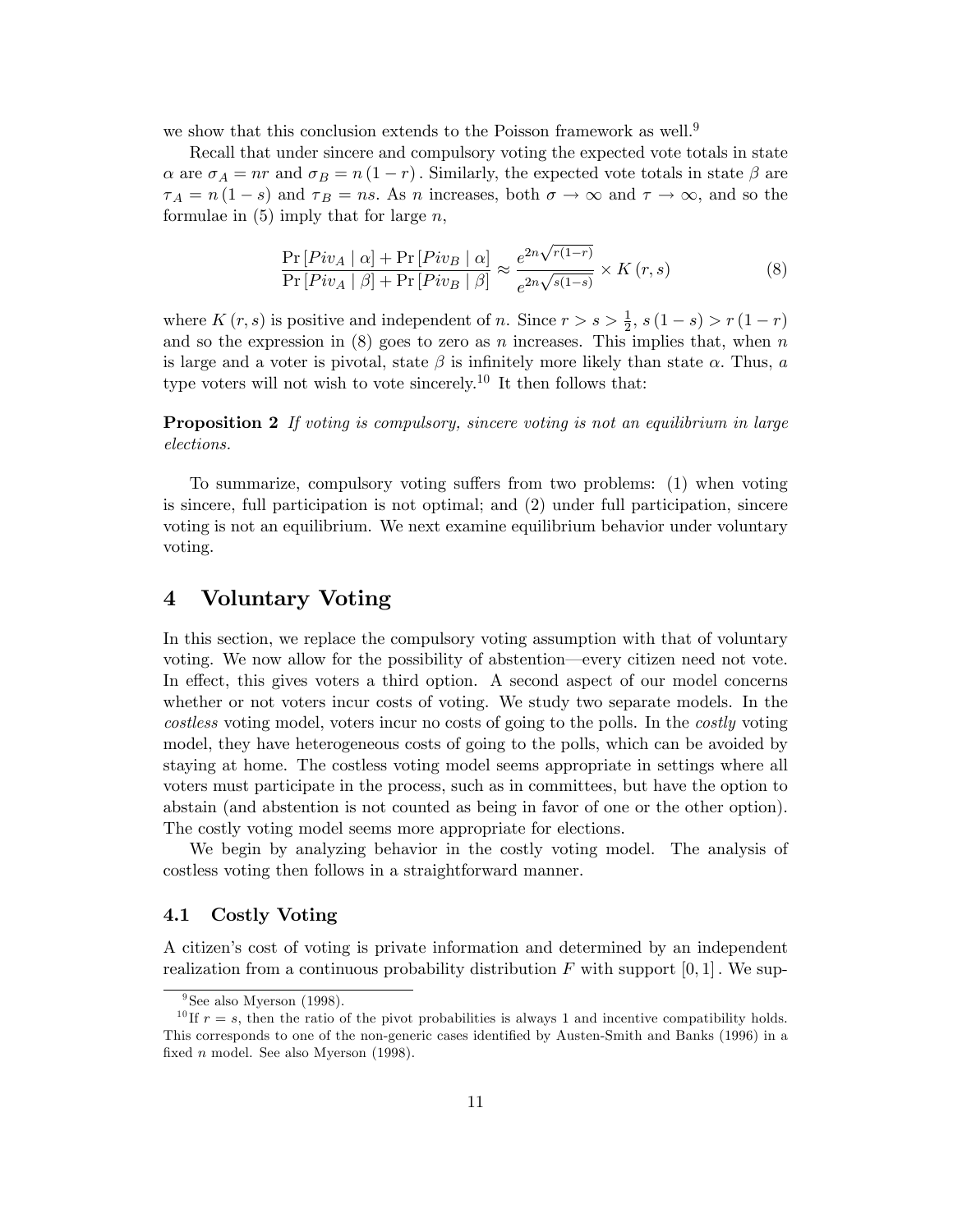pose that F admits a density f that is strictly positive on  $(0, 1)$ . Finally, we assume that voting costs are independent of the signal as to who is the better candidate.

Thus, prior to the voting decision, each citizen has two pieces of private informationó his cost of voting and a signal regarding the state. We will show that there exists an equilibrium of the voting game with the following features.

- 1. There exists a pair of positive *threshold costs*,  $c_a$  and  $c_b$ , such that a citizen with a cost realization c and who receives a signal  $i = a, b$  votes if and only if  $c \leq c_i$ . The threshold costs determine differential participation rates  $F(c_a) = p_a$  and  $F(c_b) = p_b.$
- 2. All those who vote do so sincerely—that is, all those with a signal of  $\alpha$  vote for A and those with a signal of  $b$  vote for  $B$ .

In the model with voluntary and costly voting, our main result is

**Theorem 1** Under voluntary voting, both types participate and vote sincerely in equilibrium.

The result is established in three steps. First, we consider only the participation decision. Under the assumption of sincere voting, we establish the existence of positive threshold costs and the corresponding participation rates. Second, we show that given the participation rates determined in the first step, it is indeed an equilibrium to vote sincerely. Third, we show that all equilibria involve sincere voting.

#### 4.1.1 Equilibrium Participation Rates

We now show that when all those who vote do so sincerely, there is an equilibrium in cutoff strategies. That is, there exists a threshold cost  $c_a > 0$  such that all voters receiving a signal of a and having a cost  $c \leq c_a$  go to the polls and vote for A. Analogously, there exists a threshold cost  $c_b > 0$  for voters with a signal of b. Equivalently, one can think of a participation probability,  $p_a = F(c_a)$  that a voter with an a signal goes to the polls and a probability  $p_b = F(c_b)$  that a voter with a b signal goes to the polls.

Under these conditions, a given voter will vote for A in state  $\alpha$  only if he receives the signal  $a$  (which happens with probability  $r$ ) and has a voting cost lower than  $c_a$  (which happens with probability  $p_a$ ). Thus the expected number of votes for A in state  $\alpha$  is  $\sigma_A = n r p_a$ . Similarly, the expected number of votes for B in state  $\alpha$  is  $\sigma_B = n(1-r)p_b$ . The expected number of votes for A and B in state  $\beta$  are  $\tau_A = n(1-s)p_a$  and  $\tau_B = nsp_b$ , respectively.

We look for participation rates  $p_a$  and  $p_b$  such that a voter with signal a and cost  $c_a = F^{-1}(p_a)$  is indifferent between going to the polls and staying home. Formally, this amounts to the condition that

$$
U_a(p_a, p_b) \equiv q(\alpha \mid a) \Pr[Piv_A \mid \alpha] - q(\beta \mid a) \Pr[Piv_A \mid \beta] = F^{-1}(p_a)
$$
 (IRA)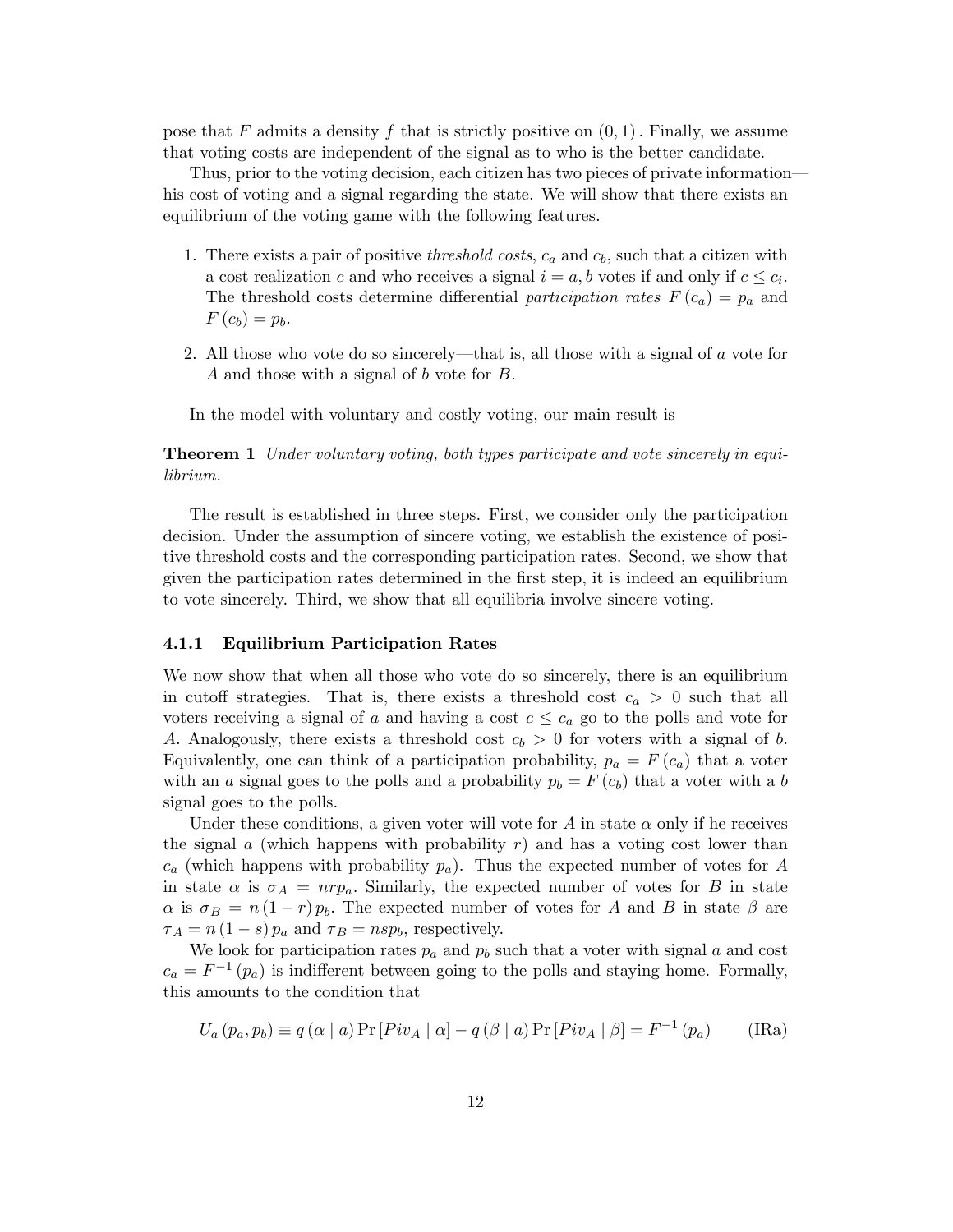where the pivot probabilities are determined using the expected vote totals  $\sigma$  and  $\tau$  as above. Likewise, a voter with signal b and cost  $c_b = F^{-1}(p_b)$  must also be indifferent.

$$
U_b(p_a, p_b) \equiv q(\beta | b) \Pr[Piv_B | \beta] - q(\alpha | b) \Pr[Piv_B | \alpha] = F^{-1}(p_b)
$$
 (IRb)

**Proposition 3** There exist participation rates  $p_a^* \in (0,1)$  and  $p_b^* \in (0,1)$  that simultaneously satisfy IRa and IRb.

To see why there are positive participation rates, suppose to the contrary that type  $a$  voters, say, do not participate at all. Consider a citizen with signal  $a$ . Since no other a types vote, the only circumstance in which he will be pivotal is either if no b types show up or if only one b type shows up. Conditional on being pivotal, the likelihood ratio of the states is simply the ratio of the pivot probabilities, that is,

$$
\frac{\Pr\left[Piv_A \mid \alpha\right]}{\Pr\left[Piv_A \mid \beta\right]} = \frac{e^{-n(1-r)p_b}}{e^{-nsp_b}} \times \frac{1+n\left(1-r\right)p_b}{1+nsp_b}
$$

Notice that the ratio of the exponential terms favors state  $\alpha$  while the ratio of the linear terms favors state  $\beta$ . It turns out that the exponential terms always dominate. (Formally, this follows from the fact that the function  $e^{-x}(1+x)$  is strictly decreasing for  $x > 0$  and that  $s > 1-r$ .) Since state  $\alpha$  is more likely than  $\beta$  for a pivotal a type voter, the payoff from voting is positive.

The next result shows that b type voters are more likely to show up at the polls than a type voters.

# **Lemma 1** If  $r > s$ , then any solution to IRa and IRb satisfies  $p_a^* < p_b^*$ .

To see why the result holds, consider the case where the participation rates are the same for both types. In that case, no inference may be drawn from the overall level of turnout, only from the vote totals. Consider a particular voter. When the votes of the others are equal in number, it is clear that a tie among the other voters is more likely in state  $\beta$  than in state  $\alpha$  (since signals are more dispersed in state  $\beta$ and everyone is voting sincerely), and this is true whether the voter has an  $a$  signal or a b signal. Now consider a voter with an a signal. When the votes of the others are such that  $A$  is one behind, then once the voter includes his own  $a$  signal (and votes sincerely), the overall vote is tied and by the same reasoning as above, an overall tie is more likely in state  $\beta$  than in  $\alpha$ . Finally, consider a voter with a b signal. When the votes of the others are such that  $B$  is one behind, then once the voter includes his own b signal (and again votes sincerely), the overall vote is tied once more. Again, this is more likely in  $\beta$  than in  $\alpha$ .

Thus if participation rates are equal, chances of being pivotal are greater in state  $\beta$  than in state  $\alpha$ . This implies that voting is more valuable for someone with a b signal than for someone with an  $a$  signal. But then the participation rates cannot be equal. The formal proof (in Appendix A) runs along the same lines but applies to all situations in which  $p_a \geq p_b$ .

The workings of the proposition may be seen in the following example.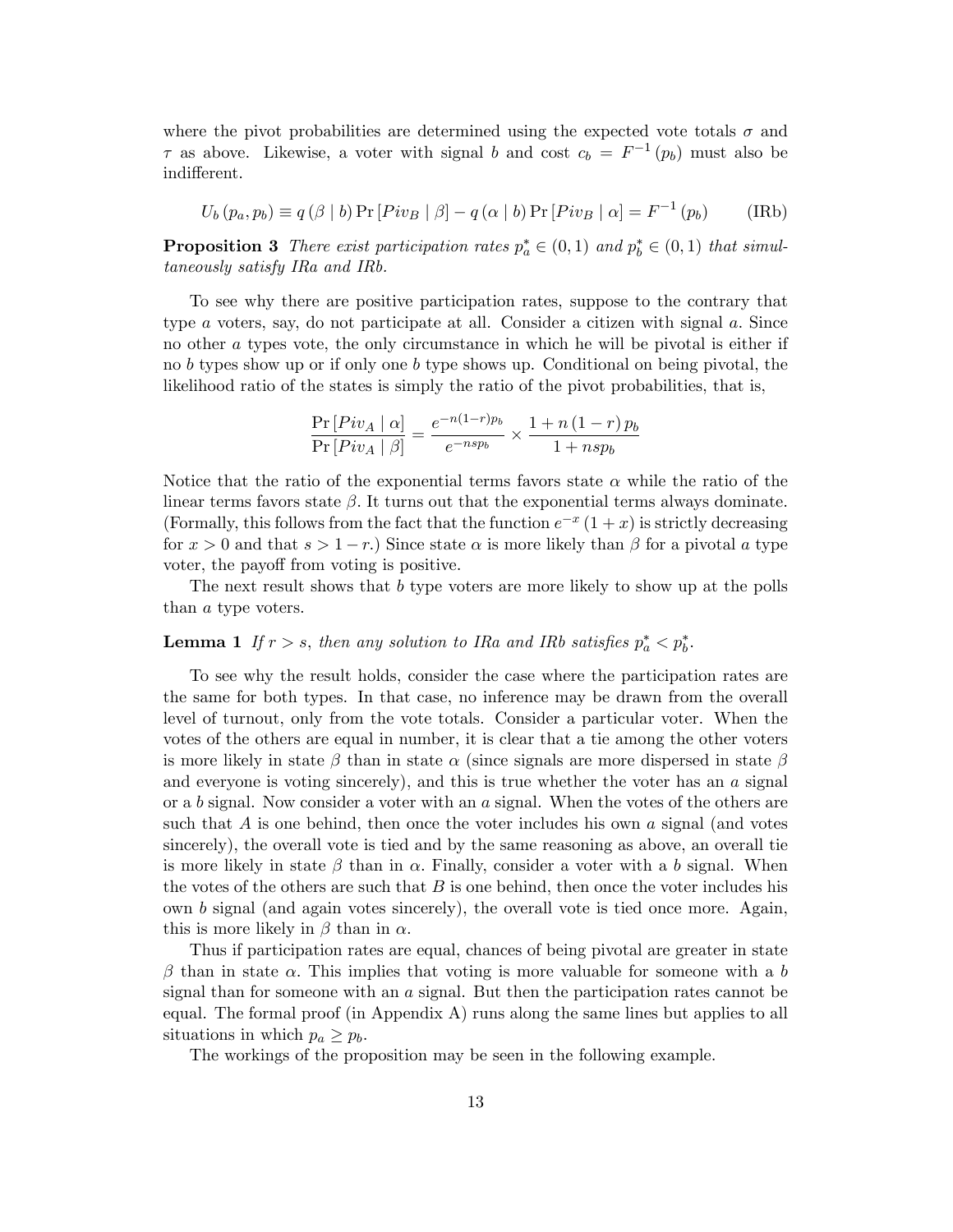

Figure 1: Equilibrium Participation Rates

**Example 1** Consider an expected electorate  $n = 100$ . Suppose the signal precisions  $r=\frac{3}{4}$  $rac{3}{4}$  and  $s = \frac{2}{3}$  $\frac{2}{3}$  and that the voting costs are distributed according to  $F(c) = c^{\frac{1}{3}}$ . Then  $p_a^* = 0.15$  and  $p_b^* = 0.18$ .

Figure 1 depicts the IRa and IRb curves for this example. Notice that neither curve defines a function. In particular, for some values of  $p<sub>b</sub>$ , there are multiple solutions to IRa. To see why this is the case, notice that for a fixed  $p_b$ , when  $p_a$  is small there is little chance of a close election outcome and hence little benefit to  $a$ types of voting. As the proportion of a types who vote increases, the chances of a close election also increase and hence the benefits from voting rise. However, once  $p_a$ becomes relatively large, the chances of a close election start falling and, consequently, so do the benefits from voting.

#### 4.1.2 Sincere Voting

In this subsection we establish that given the participation rates as determined above, it is a best-response for every voter to vote sincerely.

**Likelihood Ratios** The following result is key in establishing this—it compares the likelihood ratio of  $\alpha$  to  $\beta$  conditional on the event  $Piv_B$  to that conditional on the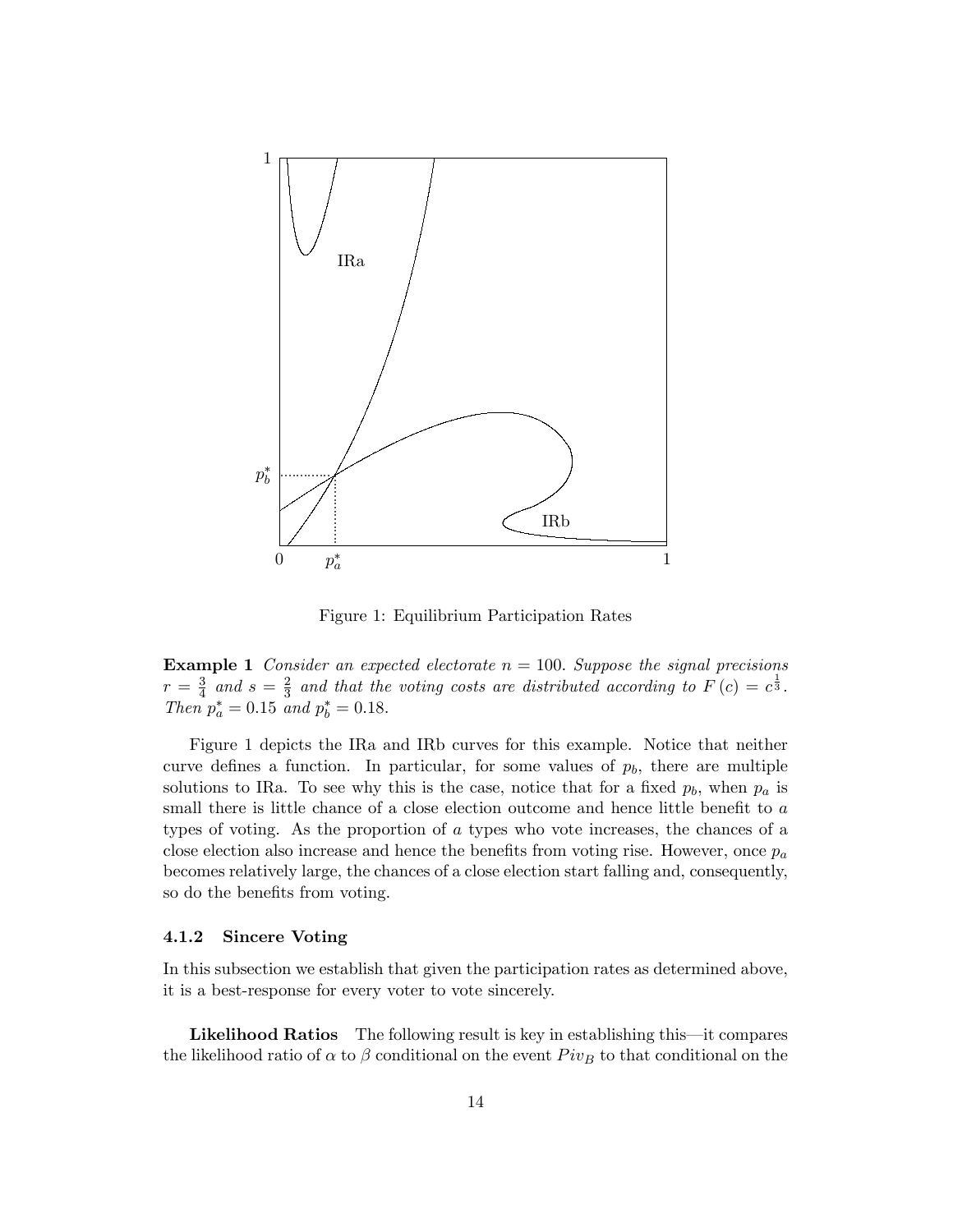event  $Piv_A$ . It requires only that the voting behavior is such that expected number of votes for A is greater in state  $\alpha$  than in state  $\beta$  and the reverse is true for B. While the lemma is more general, it is easy to see that sincere voting behavior satisfies the assumptions of the lemma.

**Lemma 2 (Likelihood Ratio)** If voting behavior is such that  $\sigma_A > \tau_A$  and  $\sigma_B$  $\tau_B$ , then

$$
\frac{\Pr\left[Piv_B \mid \alpha\right]}{\Pr\left[Piv_B \mid \beta\right]} > \frac{\Pr\left[Piv_A \mid \alpha\right]}{\Pr\left[Piv_A \mid \beta\right]} \tag{9}
$$

Since  $\sigma_A > \tau_A$  and  $\sigma_B < \tau_B$ , then, on "average," the ratio of A to B votes is higher in state  $\alpha$  than in state  $\beta$ . Of course, voters' decisions do not depend on the average outcome, but rather on pivotal outcomes. The lemma shows that, even when one considers the set of "marginal" events where the vote totals are close (and a voter is pivotal), it is still the case that A is more likely to be leading in state  $\alpha$  and more likely to be trailing in state  $\beta$  (details are provided in Appendix A).

Incentive Compatibility With the Likelihood Ratio Lemma in hand, we now examine the incentives to vote sincerely. Let  $(p_a^*, p_b^*)$  be equilibrium participation rates. A voter with signal a and cost  $c_a^* = F^{-1}(p_a^*)$  is just indifferent between voting and staying home, that is,

$$
q(\alpha | a) \Pr[Piv_A | \alpha] - q(\beta | a) \Pr[Piv_A | \beta] = F^{-1}(p_a^*)
$$
 (IRA)

We want to show that sincere voting is optimal for a "type  $a$ " voter if others are voting sincerely. That is,

$$
q(\alpha | a) (\Pr[Piv_A | \alpha] - q(\beta | a) \Pr[Piv_A | \beta])
$$
  
\n
$$
\geq q(\beta | a) \Pr[Piv_B | \beta] - q(\alpha | a) \Pr[Piv_B | \alpha]
$$
 (ICA)

The left-hand side is the payoff to a type  $a$  voter from voting for  $A$  whereas the right-hand side is the payoff to voting for  $B$ .

Now notice that since  $p_a^* > 0$ , IRa implies

$$
\frac{\Pr\left[Piv_A \mid \alpha\right]}{\Pr\left[Piv_A \mid \beta\right]} > \frac{q\left(\beta \mid a\right)}{q\left(\alpha \mid a\right)}
$$

and so applying Lemma 2 it follows that,

$$
\frac{\Pr\left[Piv_B \mid \alpha\right]}{\Pr\left[Piv_B \mid \beta\right]} > \frac{q\left(\beta \mid a\right)}{q\left(\alpha \mid a\right)}
$$

which is equivalent to

$$
q(\beta \mid a) \Pr[Piv_B \mid \beta] - q(\alpha \mid a) \Pr[Piv_B \mid \alpha] < 0
$$

and so the payoff from voting for  $B$  with a signal of  $a$  is negative. Thus ICa holds. We have argued that if  $(p_a^*, p_b^*)$  are such that a voter with signal a and cost  $F^{-1}(p_a^*)$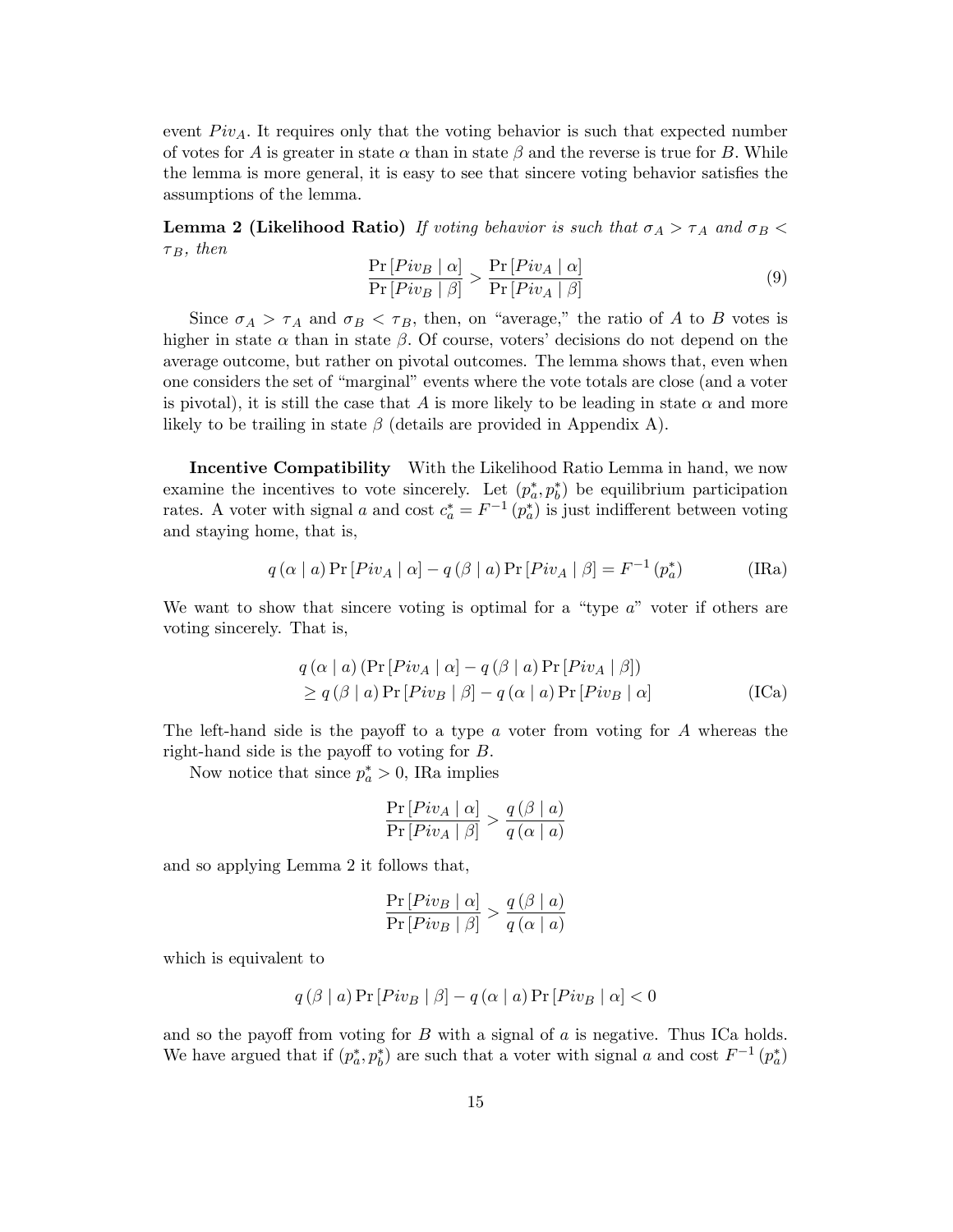is just indifferent between participating or not, then all voters with  $a$  signals who have lower costs, have the incentive to vote sincerely. Recall that this was not the case under compulsory voting.

What about voters with b signals? Again, since  $(p_a^*, p_b^*)$  are equilibrium participation rates, then a voter with signal b and cost  $c_b^* = F^{-1}(p_b^*)$  is just indifferent between voting and staying home, that is,

$$
q(\beta | b) \Pr[Piv_B | \beta] - q(\alpha | b) \Pr[Piv_B | \alpha] = F^{-1}(p_b^*)
$$
 (IRb)

We want to show that a voter with signal b is better of voting for  $B$  over  $A$ , that is

$$
q(\beta | b) \Pr [Piv_B | \beta] - q(\alpha | b) \Pr [Piv_B | \alpha]
$$
  
\n
$$
\geq q(\alpha | b) \Pr [Piv_A | \alpha] - q(\beta | b) \Pr [Piv_A | \beta]
$$
 (ICb)

As above, since  $p_b^* > 0$ , the left-hand side of ICb is strictly positive and Lemma 2 implies that the right-hand side is negative.

We have thus established,

#### **Proposition 4** Under voluntary participation, sincere voting is incentive compatible.

Proposition 4 shows that it is optimal for each participating voter to vote according to his or her own private signal alone, provided that others are doing so. One may speculate that equilibrium participation rates are such that, conditional on being pivotal, the posterior assessment of  $\alpha$  and  $\beta$  is 50-50. Thus, a voter's own signal "breaks" the tie" and sincere voting is optimal. This simple intuition turns out to be incorrect, however. In Example 1, for instance, this posterior assessment favors state  $\beta$  slightly; that is,  $Pr\left[\alpha \mid Piv_A \cup Piv_B\right] < \frac{1}{2}$  $\frac{1}{2}$ . But once an *a* type voter takes his own signal also into account, the posterior assessment favors  $\alpha$ , that is,  $Pr[\alpha \mid a, Piv_A \cup Piv_B] > \frac{1}{2}$  $\frac{1}{2}$ .

We have argued above that there exists an equilibrium with positive participation rates and sincere voting. We now show that *all* equilibria involve sincere voting.<sup>11</sup> It is easy to see that at least one type must vote sincerely. Let  $U(A, a)$  denote type a's payoff from voting for A. Similarly, define  $U(B, a)$ ,  $U(A, b)$  and  $U(B, b)$ . If neither type votes sincerely, then we have

$$
U(A, a) > U(A, b) \ge U(B, b)
$$

where the first inequality follows from the fact that all else being equal, voting for A must be better having received a signal in favor of A than a signal in favor of B: The second inequality follows from the fact that  $b$  types find it profitable to vote insincerely. At the same time, we also have

$$
U(B,b) > U(B,a) \ge U(A,a)
$$

and the two inequalities contradict each other. To show that, in fact, both types vote sincerely, notice that the Likelihood Ratio Lemma applies even when voting is

 $11$ In Poisson voting models, there are no asymmetric equilibria (see Myerson, 1998).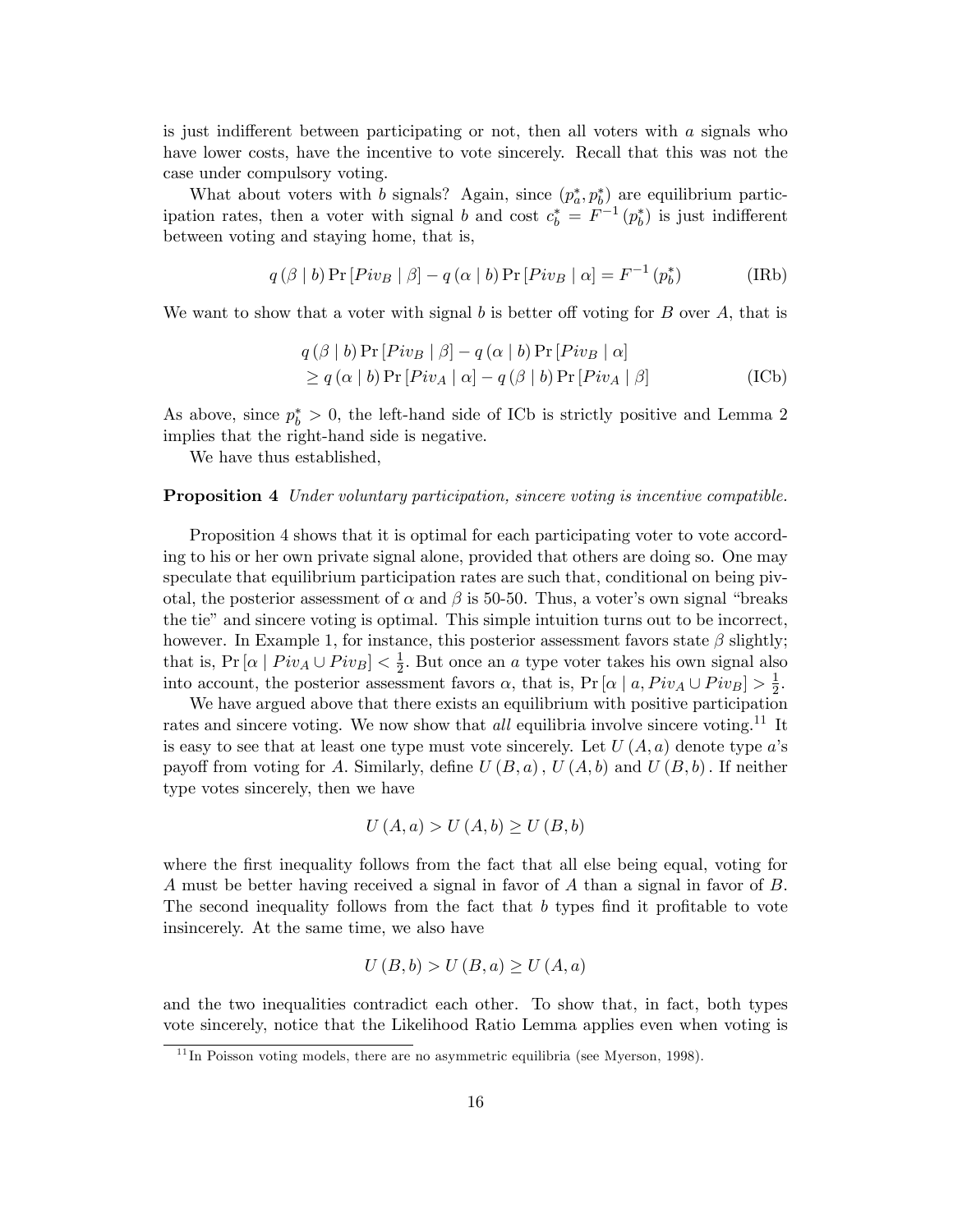insincere. However, the Likelihood Ratio condition then shows that it cannot be a best response for either type to vote insincerely (Lemma 7 in Appendix A). Thus all equilibria involve sincere voting.<sup>12</sup>

**Proposition 5** In any equilibrium under costly voting, there is positive participation and sincere voting.

Unlike the case of compulsory voting, where strategic voters do not vote sincerely, under voluntary voting there is no tension between voting strategically and voting sincerely—voting is always sincere in equilibrium. Of course, there is a "price" to be paid for this sincerity—limited participation.

### 4.2 Costless Voting

The analysis of the costly voting model extends quite simply to the costly voting model. Now voters have three choices: vote for  $A$ , vote for  $B$  and abstain. None of these have any consequences as far as costs are concerned.

Notice that Proposition 4 still applies. As long as there is positive participation, all those who show up at the polls vote sincerely. Only the participation decisions differ. The Likelihood Ratio Lemma (Lemma 2) guarantees that if the payoff from voting for the  $\alpha$  types is nonnegative, then the payoff from voting for the  $\delta$  types is strictly positive. It is easy to argue that full participation by both types cannot be an equilibrium (it is sufficient for this that n exceed the bound in Proposition 1). Moreover, it is easy to argue that it is never the case that only  $b$  types participate and a types do not (the argument for positive participation is the same as in the proof of Proposition 3). Thus we have

Proposition 6 In any equilibrium under costless voting, there is full participation by b types, partial participation by a types and sincere voting.

In the next section, we compare welfare under voluntary and compulsory voting.

# 5 Welfare

The informational comparison between voluntary and compulsory voting is ináuenced by the following trade-off. Under voluntary voting, (i) not everyone votes; but (ii) everyone who votes, does so sincerely. On the other hand, under compulsory voting, (i) everyone votes; but (ii) voters do not vote sincerely (see Proposition 2). Put another way, under voluntary voting, there is less information provided but it is accurate. Under compulsory voting, there is more information provided but it is inaccurate. In what follows, we study this trade-off between the quality and quantity of information. We will show that the trade-off is always resolved in favor of quality over quantity—voluntary voting is welfare superior to compulsory voting.

<sup>&</sup>lt;sup>12</sup>We know of no examples with multiple equilibria. Later we will establish that when n is large, there is indeed a unique equilibrium.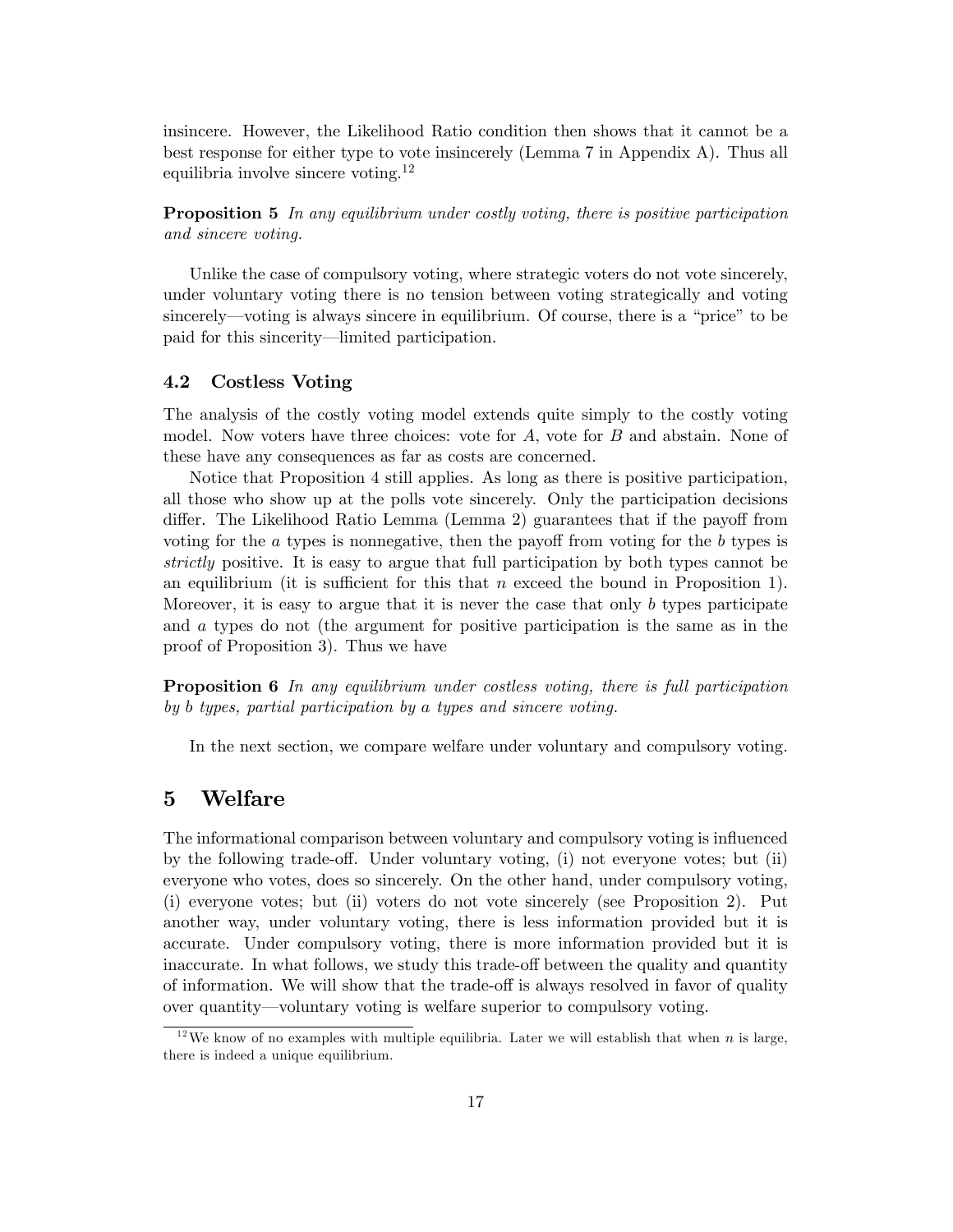In this section, we will suppose that voting costs are *zero*. Introducing voting costs adds an additional factor, a selection effect, which favors voluntary voting. This is because under voluntary voting only those with low realized costs turn out to vote and incur these costs whereas under compulsory voting all voters incur voting costs. Since we will show that voluntary voting is superior even when there are no costs, the ranking will obviously be unchanged if we introduce small voting costs.

When voting costs are zero, incentives of all voters are perfectly aligned—that is, voluntary voting results in a common interest game. In such games there always exists an efficient equilibrium (McLennan, 1998). In other words, there exists an equilibrium under voluntary voting (abstention) that induces participation and voting behavior that maximizes welfare. Thus, the abstention option can never be harmful. We show below that, provided that  $n$  is large enough so that the abstention option is exercised, allowing abstention strictly improves welfare.

**Proposition 7** Suppose voting is costless and  $n \geq \frac{1}{2}$  $\frac{1}{2} \frac{\ln r - \ln(1-s)}{\sqrt{s(1-s)} - \sqrt{r(1-s)}}$  $\frac{m}{s(1-s)} - \sqrt{r(1-r)}$ : Then voluntary voting (abstention) is strictly superior to compulsory voting.

**Proof.** First, note that under compulsory voting, all equilibria have the following structure: all b types vote for B while a types vote for A with probability  $\mu \leq 1$ . Second, compulsory voting also results in a game of common interest but with the additional constraint that abstention is not permitted. We will show that if abstention is permitted then  $\alpha$  types will be strictly better off if they exercise this option. Thus, welfare with the abstention option will be strictly higher.

If  $\mu < 1$ , then it must be that a types are indifferent between voting for A and voting for  $B$ . Thus we must have

$$
q(\alpha | a) (\Pr[Piv_A | \alpha] - q(\beta | a) \Pr[Piv_A | \beta])
$$
  
=  $q(\beta | a) \Pr[Piv_B | \beta] - q(\alpha | a) \Pr[Piv_B | \alpha]$ 

or equivalently,

$$
\frac{\Pr[Piv_A | \alpha] + \Pr[Piv_B | \alpha]}{\Pr[Piv_A | \beta] + \Pr[Piv_B | \beta]} = \frac{q(\beta | a)}{q(\alpha | a)}
$$

It is routine to verify that  $\sigma_A > \tau_A$  and  $\sigma_B < \tau_B$ . The Likelihood Ratio Lemma (Lemma 2) now implies that

$$
\frac{\Pr\left[Piv_A \mid \alpha\right]}{\Pr\left[Piv_A \mid \beta\right]} < \frac{q\left(\beta \mid a\right)}{q\left(\alpha \mid a\right)}
$$

and this may be rewritten as

$$
q(\alpha | a) \Pr [Piv_A | \alpha] - q(\beta | a) \Pr [Piv_A | \beta] < 0
$$

showing that if a types mix, then they would rather abstain.

If  $\mu = 1$ , that is, if a types also vote sincerely, then by Proposition 1, welfare is higher if  $p_a < 1$ .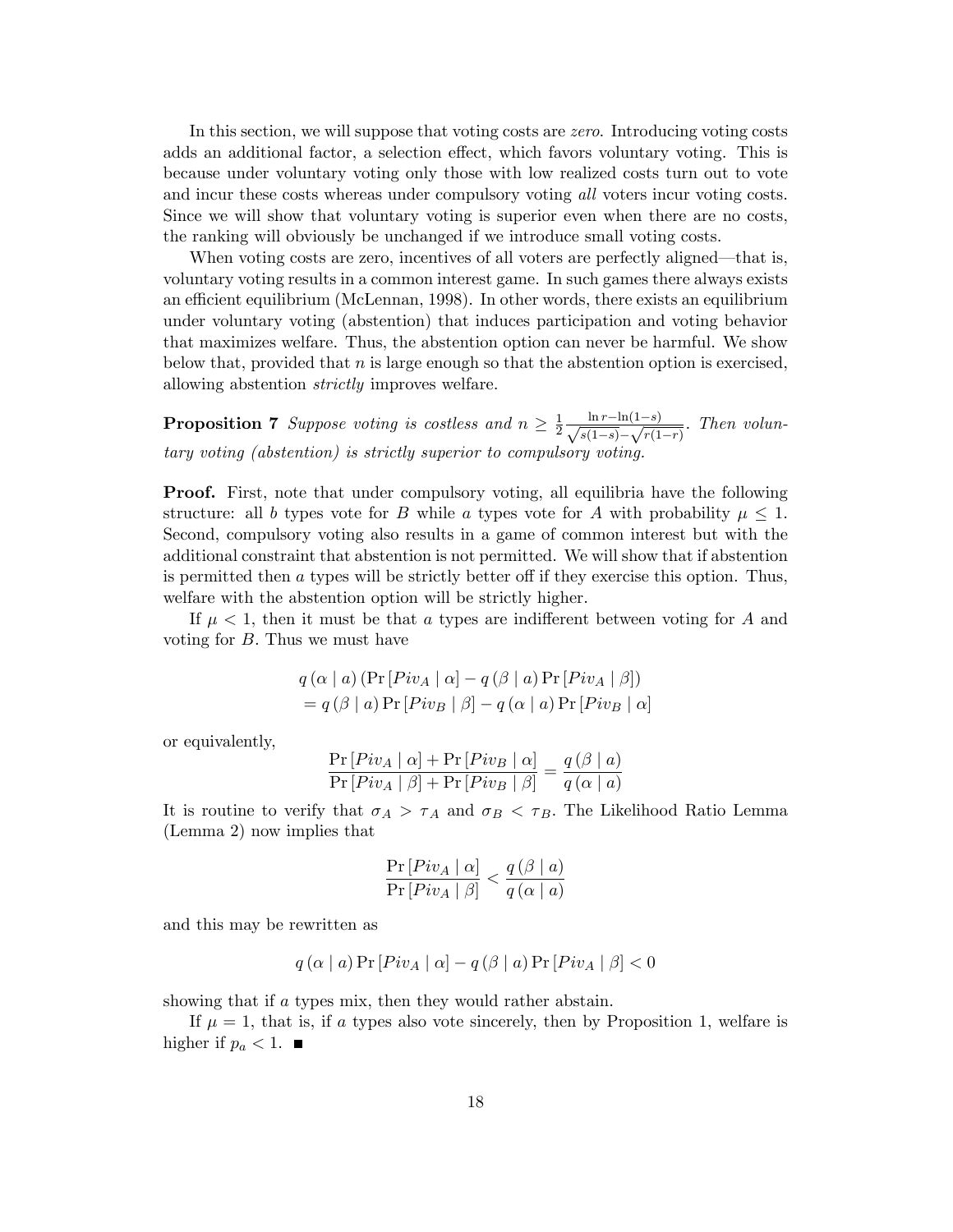

Figure 2: Welfare Comparison in Example 2

The proposition shows that decreased participation with sincere voting leads to better outcomes than full participation with insincere (strategic) voting. Indeed, the abstention option offers two benefits–it removes the conflict between strategic and sincere voting and, more importantly, it improves decision quality. For small committees, the welfare gains of permitting abstention can be substantial as the following example illustrates.

**Example 2** Suppose the signal precisions are  $r = 0.9$  and  $s = 0.6$ . For  $n \leq 25$ , Figure 2 compares the welfare (the probability of a correct decision) from the unique equilibrium under voluntary voting to the welfare from the unique equilibrium under compulsory voting.

For all  $n \geq 2$ , the welfare under voluntary voting is strictly higher than that under compulsory voting. For moderate sized committees, on the order of 5 to 15 members, voluntary voting raises the chance that the committee "gets it right" by about 3%. The example also shows that the sufficient condition on n identified in the proposition is far from necessary. While the bound identified there is  $n \geq 13$ , the welfare improvement holds even for smaller  $n$ .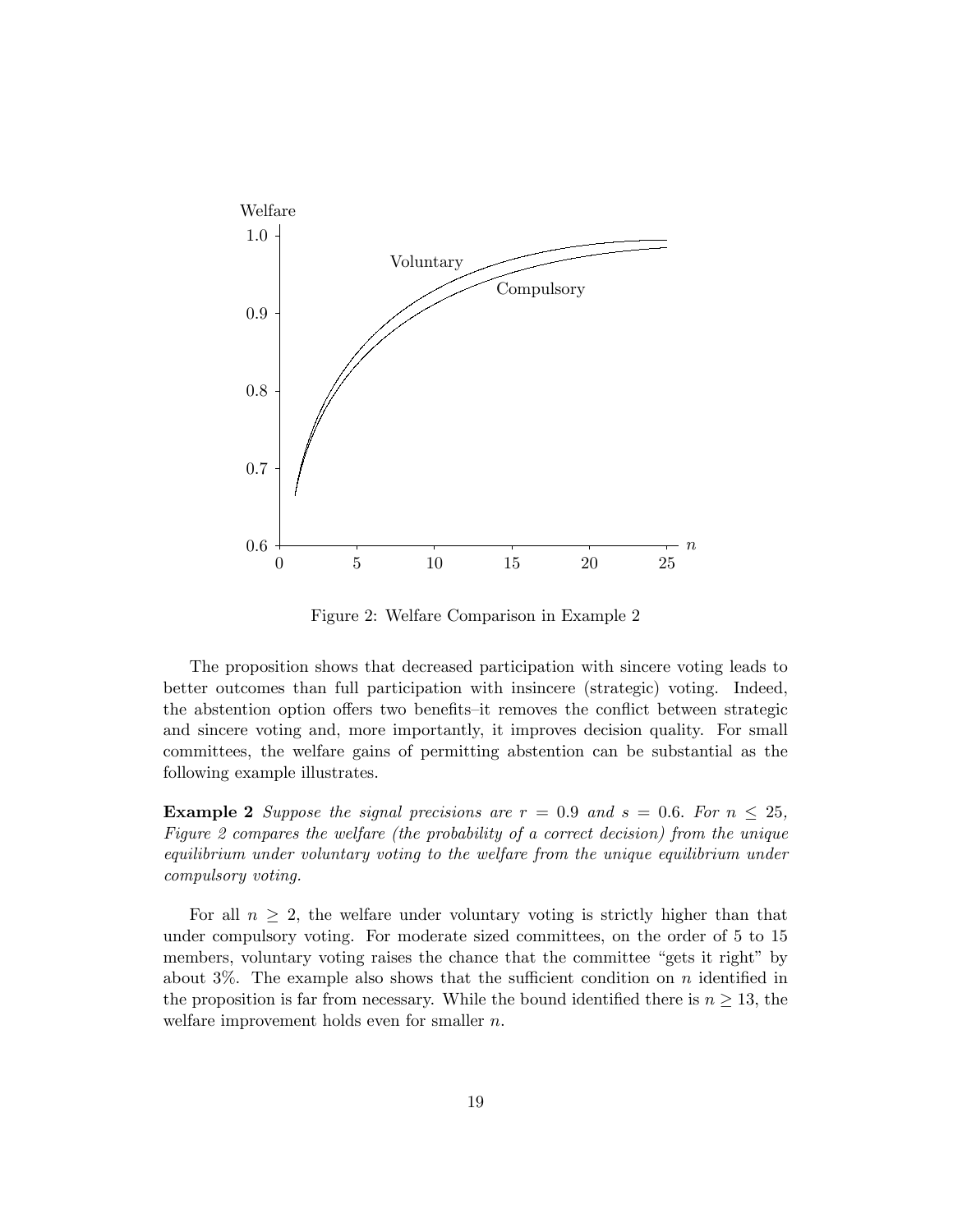### 6 Large Elections

The previous section showed that when voting is costless, voluntary voting is superior to compulsory voting. However, when voting is costly, voluntary voting may suffer from another potential problem—the diminishing incentives to vote at all. As the size of the electorate grows large, each voter (correctly) perceives the chance of being pivotal as becoming vanishingly small and hence very little benefit to voting. While it is known that compulsory voting produces the correct outcome asymptotically despite the presence of strategic voting, the same need not be true of voluntary voting. One possibility is that, as n grows large, expected turnout out under voluntary voting could get "stuck" at some finite level. Still another possibility is that even if the expected turnout grows large, the turnout proportions of the two types may produce inefficient outcomes. Does voluntary voting aggregate information in the limit?

We begin with participation rates. Together, Propositions 3 and 4 show that there exist a pair of positive equilibrium participation rates which induce sincere voting. We will show that although the participation rates go to zero as  $n$  increases, they do so sufficiently slowly so that the expected number of voters goes to infinity.

The approximation in (5) implies that if  $\sqrt{\sigma_A \sigma_B} \to \infty$ , as  $n \to \infty$  then, for large  $\boldsymbol{n}$ 

$$
\Pr\left[T \mid \alpha\right] \approx \frac{e^{-\left(\sigma_A + \sigma_B - 2\sqrt{\sigma_A \sigma_B}\right)}}{\sqrt{4\pi\sqrt{\sigma_A \sigma_B}}} = \frac{e^{-\left(\sqrt{\sigma_A} - \sqrt{\sigma_B}\right)^2}}{\sqrt{4\pi\sqrt{\sigma_A \sigma_B}}}
$$
(10)

Also, the probability of "offset" events of the form  $T_{+1}$  or  $T_{-1}$  can be approximated as follows

$$
\Pr\left[T_{\pm 1} \mid \alpha\right] \approx \Pr\left[T \mid \alpha\right] \times \left(\frac{\sigma_A}{\sigma_B}\right)^{\pm \frac{1}{2}}\tag{11}
$$

And of course, the corresponding probabilities in state  $\beta$  can again be approximated by substituting  $\tau$  for  $\sigma$ .

The probabilities of the pivotal events defined in Section 2 can then be approximated by using (10) and (11).<sup>13</sup> In state  $\alpha$ ,

$$
\Pr\left[Piv_A \mid \alpha\right] \approx \frac{1}{2} \Pr\left[T \mid \alpha\right] \times \left(1 + \sqrt{\frac{\sigma_B}{\sigma_A}}\right) \tag{12}
$$

$$
\Pr\left[Piv_B \mid \alpha\right] \approx \frac{1}{2} \Pr\left[T \mid \alpha\right] \times \left(1 + \sqrt{\frac{\sigma_A}{\sigma_B}}\right) \tag{13}
$$

Again, the pivot probabilities in state  $\beta$  can similarly be obtained by substituting  $\tau$ for  $\sigma$ .

As a first step we have  $14$ 

**Lemma 3** In any sequence of equilibria, the participation rates tend to zero; that is,  $\limsup p_a(n) = \limsup p_b(n) = 0.$ 

To see why this is the case, suppose to the contrary that one or both types of voters participated at positive rates even in the limit. Then an infinite number of

<sup>&</sup>lt;sup>13</sup>The approximation formulae for the pivot probabilities also follow from Myerson  $(2000)$ .

<sup>&</sup>lt;sup>14</sup>Unless otherwise specified, all limits are taken as  $n \to \infty$ .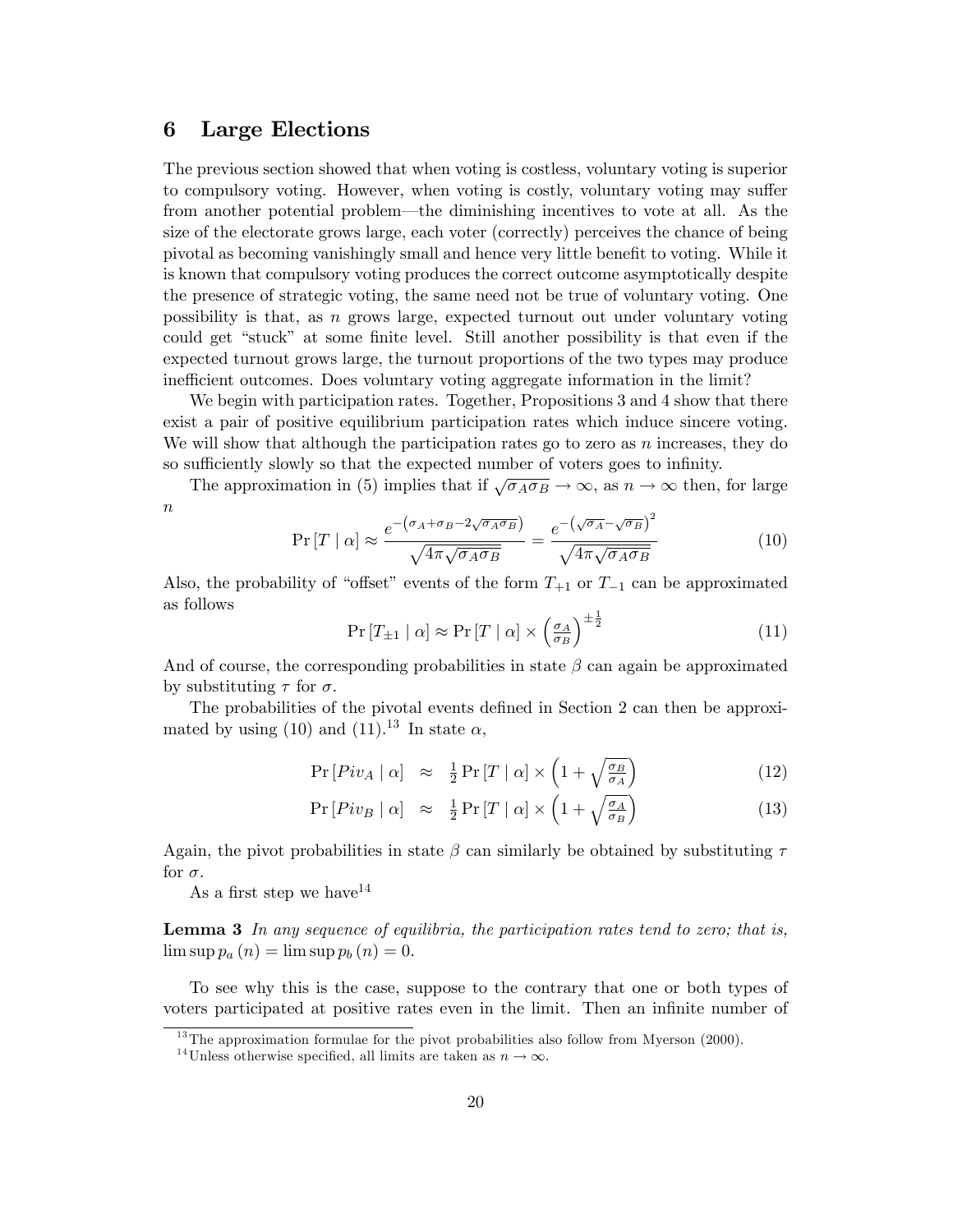voters would turn out and the gross benefit to voting would go to zero since there is no chance that an individualís vote would be pivotal. Since voting is costly, a voter would be better off staying at home than voting under these circumstances. Of course, this contradicts the notion that participation rates are positive in the limit.

While Lemma 3 shows that, for a fixed cost distribution  $F$ , participation rates go to zero as the number of potential voters goes to infinity, there is, in fact, a race between the shrinking participation rates and the growing size of the electorate. A common intuition is that the outcome of this race depends on the shape of the cost distribution—particularly in the neighborhood of 0. As we show below, however, equilibria have the property that the number of voters (of either type) becomes unbounded regardless of the shape of the cost distribution. In other words, the problem of too little participation does not arise in the limit—even though voting is voluntary and costly. Formally,

**Proposition 8** In any sequence of equilibria, the expected number of voters with  $either$  signal tends to infinity; that is,

 $\liminf np_a(n) = \infty = \liminf np_b(n)$ 

**Proof.** The proof is a direct consequence of Lemmas 10 and 11 in Appendix B.

On its face, the result seems intuitive. If there is only a finite turnout in expectation, then there is a positive probability that a voter is pivotal and, one might guess, this would mean that there is a positive benefit from voting; thus contradicting the idea that the cost thresholds go to zero in the limit. However, the mere fact of being pivotal with positive probability is no guarantee of a positive benefit from voting. It may well be that, conditional on being pivotal, the likelihood ratio is exactly 50-50 under sincere voting. In that case, there would be no benefit from voting whatsoever and hence the cost threshold would, appropriately, go to zero.

To gain some intuition for why this is never the case, it is helpful to consider what happens when a and b signals are equally precise, that is, when  $r = s$ . It is easy to see that in that case, the participation rates for  $a$  and  $b$  voters will be the same, and hence the likelihood of a given state will depend only on the relative vote totals. Consider a voter with an a signal when aggregate turnout is finite. This voter is pivotal under two circumstances—when  $A$  is behind by a vote and when the vote total is tied. When A is behind by a vote, the inclusion of the voter's own  $a$  signal leads to a 50-50 likelihood of  $\alpha$  versus  $\beta$ . In other words, when the voter includes her own signal, these events are not decisive as to the likelihood of  $\alpha$  versus  $\beta$ . When the vote total is tied, the likelihood ratio favors  $\alpha$ . Thus, the overall likelihood ratio favors  $\alpha$ .

Of course, when signal precisions are not the same, turnout rates are no longer equal and the inference from the vote totals is more complicated. However, when voting is efficient (that is, A is more likely to win in state  $\alpha$ ), then the same basic intuition obtains. Voters endogenously participate in such a way that the likelihood ratios turn on the tie events rather than on the events in which A is either ahead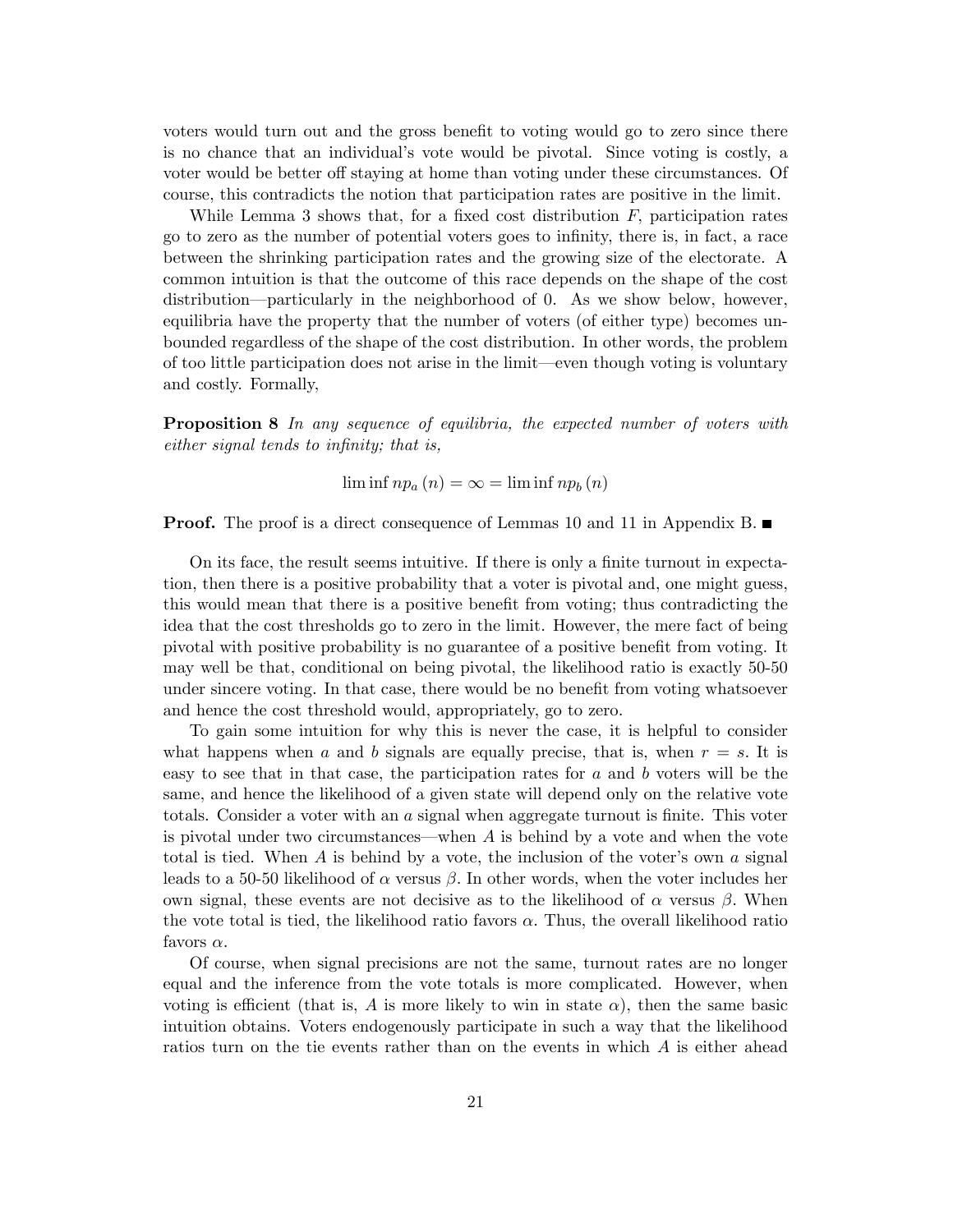or behind by one vote. As a consequence, the likelihood ratio for a voter with an  $a$ signal favors  $\alpha$  and hence there is a strictly positive benefit to voting. This, in turn, implies that the expected number of voters becomes unbounded. For the inefficient case, the argument is more delicate. The formal proof, which is somewhat involved, shows, however, that the likelihood ratio cannot be 50-50 for both sides.

Clearly, Lemma 8 relies on the assumption that the lower support of the distribution of costs is zero. But the result does not depend on the shape of the distribution F of costs in the neighborhood of zero. In particular, one may have surmised that it was important that there was a sufficient mass of voters with costs close to zero, as in other voting models (for instance, Martinelli, 2006). In fact, Lemma 8 shows that the shape of  $F$  is irrelevant. Obviously, if the lower support is strictly positive, for the usual "paradox of voting" reasons, turnout will be limited, and there is no hope that information will aggregate. As we will show below, the correct policy response in this case is not to impose compulsory voting, rather it is to reduce costs of voting.

We now turn to the question of whether the equilibrium is efficient under costly voting. In other words, is it the case that in large elections, the "right" candidate is elected? One may have thought that we have, in effect, already answered this question (in the affirmative) by showing that voting is sincere and expected participation is unbounded in large elections. However, this ignores that the fact that voters with different signals turn out at different rates. If turnout is too lop-sided in favor of B versus A, then even with sincere voting, the election could still fail to choose the "right" candidate.

#### 6.1 Information Aggregation

In large elections, candidate A is chosen in state  $\alpha$  if and only if  $rp_a > (1-r)p_b$ and candidate B is chosen in state  $\beta$  if and only if  $(1-s)p_a < sp_b$ . Information aggregation thus requires that for large  $n$ , the equilibrium participation rates satisfy

$$
\frac{1-r}{r} < \frac{p_a}{p_b} < \frac{s}{1-s} \tag{14}
$$

First, recall from Lemma 1 that any solution to the threshold equations satisfies  $p_a < p_b$ . Thus in large elections, in equilibrium, b types turn out to vote at higher rates than do a types. Since  $s > \frac{1}{2}$ , this implies that the second inequality holds and so in large elections, B wins in state  $\beta$  with probability 1.

In state  $\alpha$ , however, the larger turnout for B is detrimental. We now argue that in large elections, the first inequality also holds.

First, note that since with sincere voting, it follows from Lemma 11 (in Appendix B) that

$$
\limsup \left(\frac{\sigma_A}{\sigma_B}\right)^{\pm \frac{1}{2}} < \infty \text{ and } \limsup \left(\frac{\tau_A}{\tau_B}\right)^{\pm \frac{1}{2}} < \infty
$$

Hence in the expressions for the pivot probabilities (specifically,  $(12)$ ) and the corresponding formula in state  $\beta$ ), the exponential terms dominate in the limit. Thus we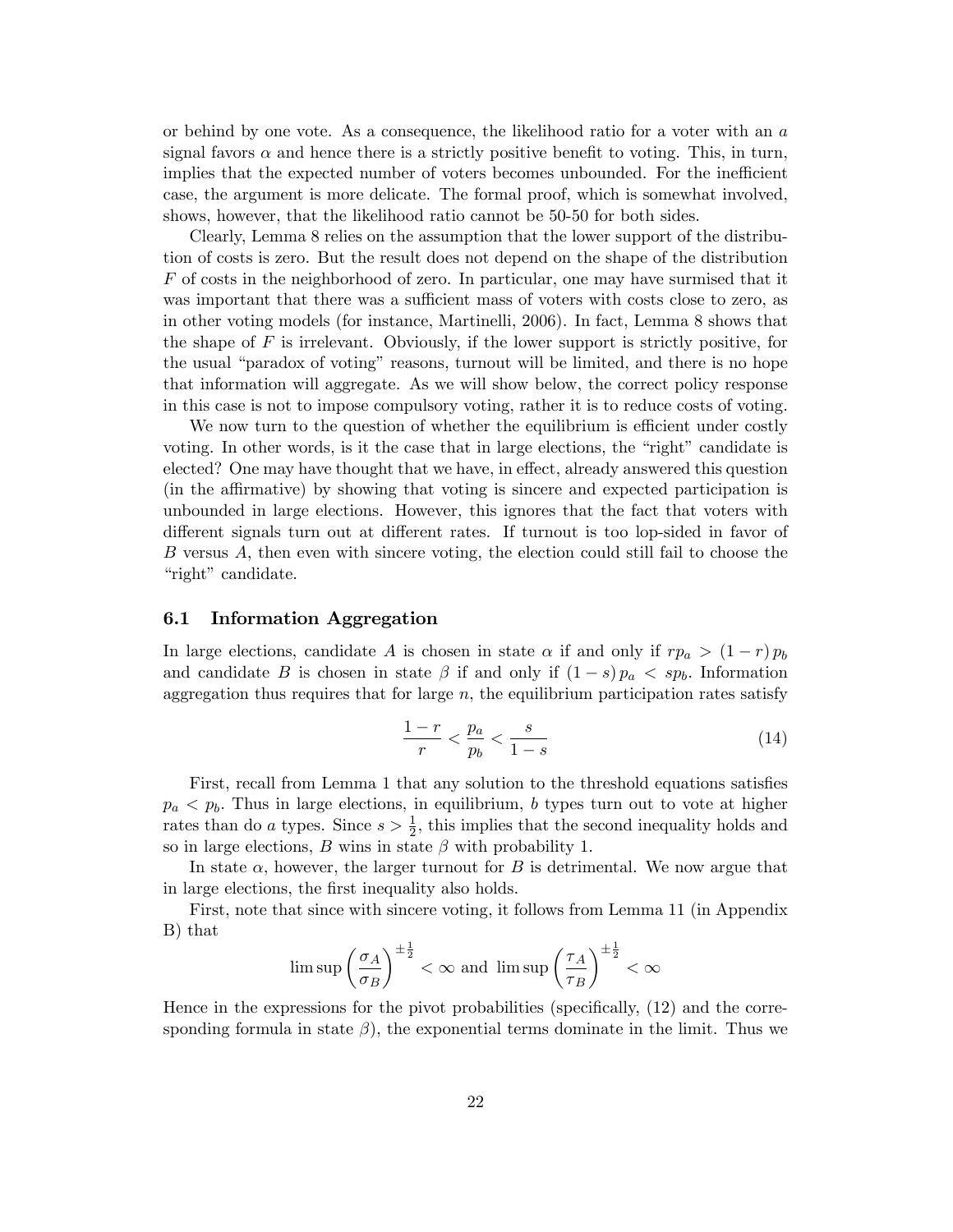have

$$
\frac{\Pr\left[Piv_A \mid \alpha\right]}{\Pr\left[Piv_A \mid \beta\right]} = \frac{e^{-\left(\sqrt{\sigma_A} - \sqrt{\sigma_B}\right)^2}}{e^{-\left(\sqrt{\tau_A} - \sqrt{\tau_B}\right)^2}} \times K\left(\sigma_A, \sigma_B, \tau_A, \tau_B\right)
$$

where  $K$  is a function that stays finite in the limit.

Thus it must be the case that in the limit

$$
\left(\sqrt{\sigma_A} - \sqrt{\sigma_B}\right)^2 = \left(\sqrt{\tau_A} - \sqrt{\tau_B}\right)^2\tag{15}
$$

In particular, suppose that the left-hand side of (15) was greater than the right-hand side. In that case,

$$
\lim \frac{\Pr\left[Piv_A \mid \alpha\right]}{\Pr\left[Piv_A \mid \beta\right]} = 0
$$

and it would then follow that state  $\beta$  is infinitely more likely in the event  $Piv_A$  than is state  $\alpha$ . This, however, would imply that the gross benefit to a voter with signal  $\alpha$ from voting is negative, which contradicts Lemma 3. Similarly, if the left-hand side was smaller then it would then follow that state  $\alpha$  is infinitely more likely in the event  $Piv_B$  than is state  $\beta$ . This, however, would then imply that the gross benefit to a voter with signal b from voting is negative, which also contradicts Lemma 3. Thus (15) must hold in the limit.

Under sincere voting  $\sigma_A = n r p_a$ ;  $\sigma_B = n (1 - r) p_b$ ;  $\tau_A = n (1 - s) p_a$  and  $\tau_B =$  $nsp_b$ , and so (15) can be rewritten as

$$
\sqrt{s} - \sqrt{1 - s} \sqrt{\frac{p_a}{p_b}} \approx \pm \left( \sqrt{r} \sqrt{\frac{p_a}{p_b}} - \sqrt{1 - r} \right)
$$

and the left-hand side is positive since  $p_b > p_a$ . Now observe that if  $(1 - r) p_b \ge r p_a$ , then we have

$$
\sqrt{s} - \sqrt{1-s} \sqrt{\tfrac{p_a}{p_b}} \approx \sqrt{1-r} - \sqrt{r} \sqrt{\tfrac{p_a}{p_b}}
$$

and this is impossible since both r and s are greater than  $\frac{1}{2}$  (Lemma 11 in Appendix B ensures that  $\frac{p_a}{p_b}$  is bounded). Thus we must have, that for large n,  $rp_a > (1-r)p_b$ .

We have thus shown that information fully aggregates in large elections.

**Proposition 9** In any sequence of equilibria, the probability that the right candidate is elected in each state (A in state  $\alpha$  and B in  $\beta$ ) goes to one.

We are now in a position to make a welfare comparison between voluntary and compulsory voting when voting is costly. Under both systems, when  $n$  is large, the right candidate is elected in each state. But voluntary voting has a second obvious benefit. It economizes on costs—only those with low voting costs show up to vote. Compulsory voting imposes costs on all voters. Since there is no difference in outcomes, the cost component dominates. Thus, we have

Proposition 10 Under costly voting, when n is large, voluntary voting is superior to compulsory voting.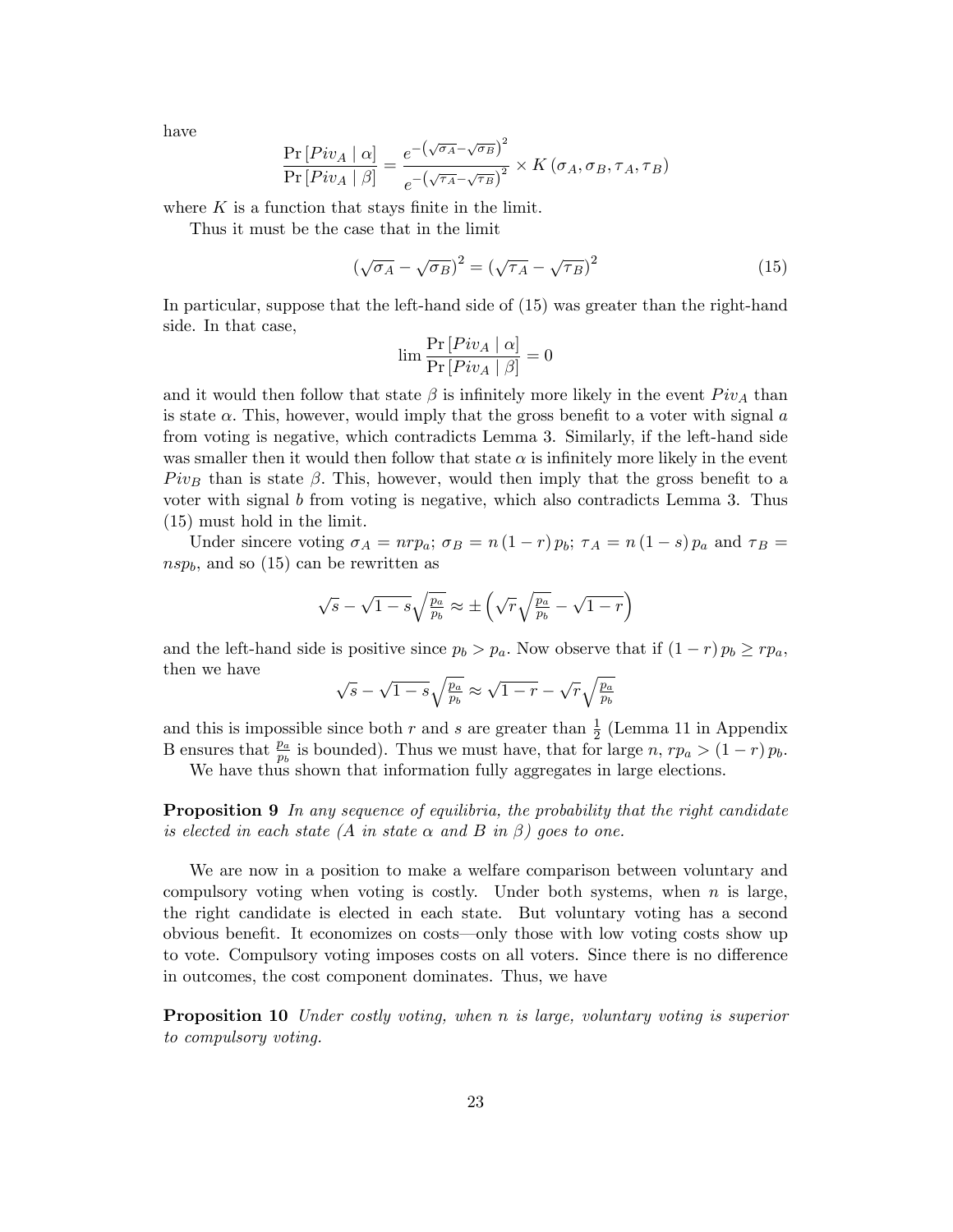While it is nice to know that voluntary voting selects the correct candidate in large elections, it is useful to know the margin of victory of the better candidate. If the margin is small, then perhaps some unmodeled aspects of the voting process might interfere and tip the outcome in favor of the wrong candidate, thereby altering the welfare ordering. The equilibrium condition for voluntary voting in large elections implies that

$$
\sqrt{s} - \sqrt{1 - s} \sqrt{\frac{p_a}{p_b}} \approx \sqrt{r} \sqrt{\frac{p_a}{p_b}} - \sqrt{1 - r}
$$

and so we obtain that ratio of the participation probabilities satisfies

$$
\lim \sqrt{\frac{p_a}{p_b}} = \frac{\sqrt{1-r} + \sqrt{s}}{\sqrt{r} + \sqrt{1-s}}
$$
\n(16)

This estimate can be used to determine the margin of victory for the better candidate in large elections under voluntary voting. In state  $\alpha$ , the ratio of the vote totals in large elections is easily shown to be

$$
\frac{rp_a}{\left(1-r\right)p_b} \approx \left(\frac{1+\sqrt{\frac{s}{1-r}}}{1+\sqrt{\frac{1-s}{r}}}\right)^2
$$

whereas in state  $\beta$  it is

$$
\frac{sp_b}{(1-s)\,p_a} \approx \left(\frac{1+\sqrt{\frac{r}{1-s}}}{1+\sqrt{\frac{1-r}{s}}}\right)^2
$$

Thus the election is not close in either state. The more precise are the signals, the larger is the margin of victory.

#### 6.2 Uniqueness

Equilibrium multiplicity is a common difficulty encountered in voting models. In this section, we show that with voluntary and costly voting, there is a unique equilibrium when  $n$  is large. Recall that the equilibrium derived in the previous sections has the following features: (i) voting is sincere; and (ii) the cost thresholds are determined by IRa and IRb.

We have already shown that all equilibria involve sincere voting (Proposition 5). The final step is to show that when  $n$  is large, there is a unique solution to the cost thresholds. We know that in the limit, all sincere voting equilibria are efficient:  $A$ wins in state  $\alpha$  and B wins in state  $\beta$ . Thus, for large n, the equilibrium participation probabilities satisfy (14). It can be shown that for any pair of participation probabilities satisfying (14), the IRa curve is steeper than the IRb curve (Lemma 12 in Appendix C). Thus they can intersect only once and so we obtain,

**Proposition 11** In large elections, there is a unique equilibrium.

Proof. See Appendix C. ■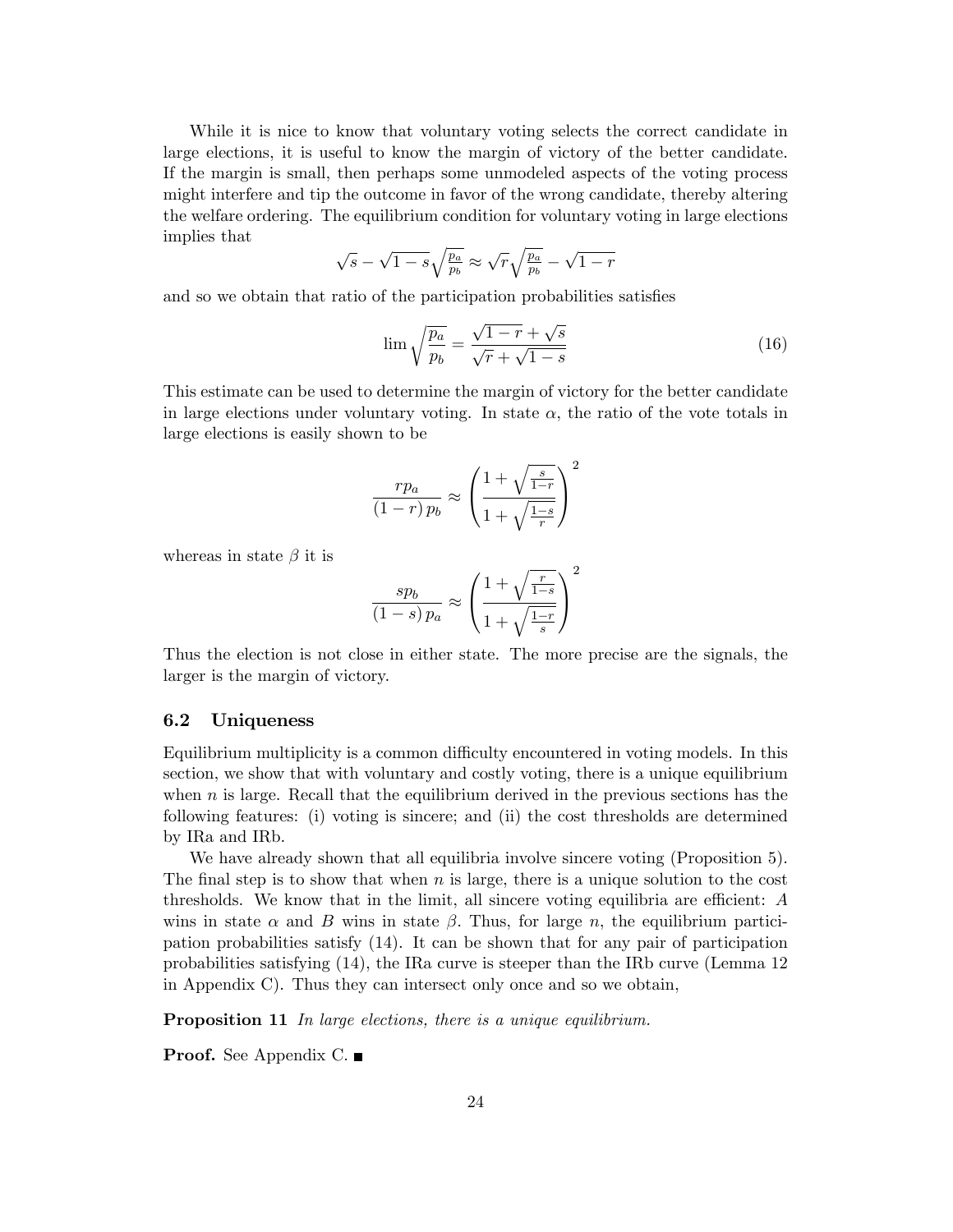# 7 Conclusions

In situations where informed voters have a common interest in making the right decision, we have shown that mandatory voting requirements and the elimination or suppression of the option to abstain are positively harmful. On informational grounds, voting should be a right rather than a duty. Many situations involve common interests: In committee-like settings there are votes by corporate boards of directors with a shared interest in the profitability of the company, votes for hiring and promotion in university settings, and votes taken in judiciary bodies such as state or federal supreme courts. In election settings, there are votes to retain or select judges, votes for administrative functions such as comptroller or solicitor, and votes on various ballot initiatives such as bond measures.

Of course, there are other situations in which the common interests assumption may not hold. In most elections for legislative office, the ideology of the candidates is an important consideration over which voters are unlikely to hold common interests. When ideology plays only a modest role in payoffs, our results are still valid. Obviously, situations where ideology plays a large role are worthy of further study.

Another important consideration outside the scope of the model is the decision by voters to become informed in the Örst place. It is sometimes argued that compulsory voting provides greater incentives in this regard though we know of no formal model showing this. Whether this is, in fact, the case, is far from clear. Specifically, because of the greater turnout under compulsory voting, the chances that an individual voter is decisive are lower than under voluntary voting. Since the "investment" in information is only valuable in these situations, it might well be the case that voluntary voting offers better incentives in this regard. Endogenizing the information acquisition decision is clearly an important next step, but beyond the scope of the present analysis.<sup>15</sup>

Rational choice models of voting behavior have long been criticized on behavioral grounds. They require voters to employ mixed strategies, they imply that swing voters would prefer not to come to the polls, and when voting is costly, they beg the question as to why anyone should bother to vote at all.

Many of these problems disappear if one amends the standard model to allow for realistic features such as the possibility of abstention and heterogeneous costs of going to the polls. With these additions, there is no longer a conáict between sincere and strategic voting and swing voters willingly participate. Moreover, voting in large elections nearly always produces the "right" outcome.

# A Appendix: Equilibrium

**Proof of Proposition 3.** It is useful to rewrite IRa and IRb in terms of threshold costs rather than participation probabilities. Let  $V_a(c_a, c_b)$  denote the payoff to a voter with signal a from voting for A when the two threshold costs are  $c_a$  =  $F^{-1}(p_a)$  and  $c_b = F^{-1}(p_b)$ ; that is,  $V_a(c_a, c_b) \equiv U_a(F(c_a), F(c_b))$ . Similarly, let

 $15$ See Persico (2004), Martinelli (2006) and Oliveros (2009) for work in this direction.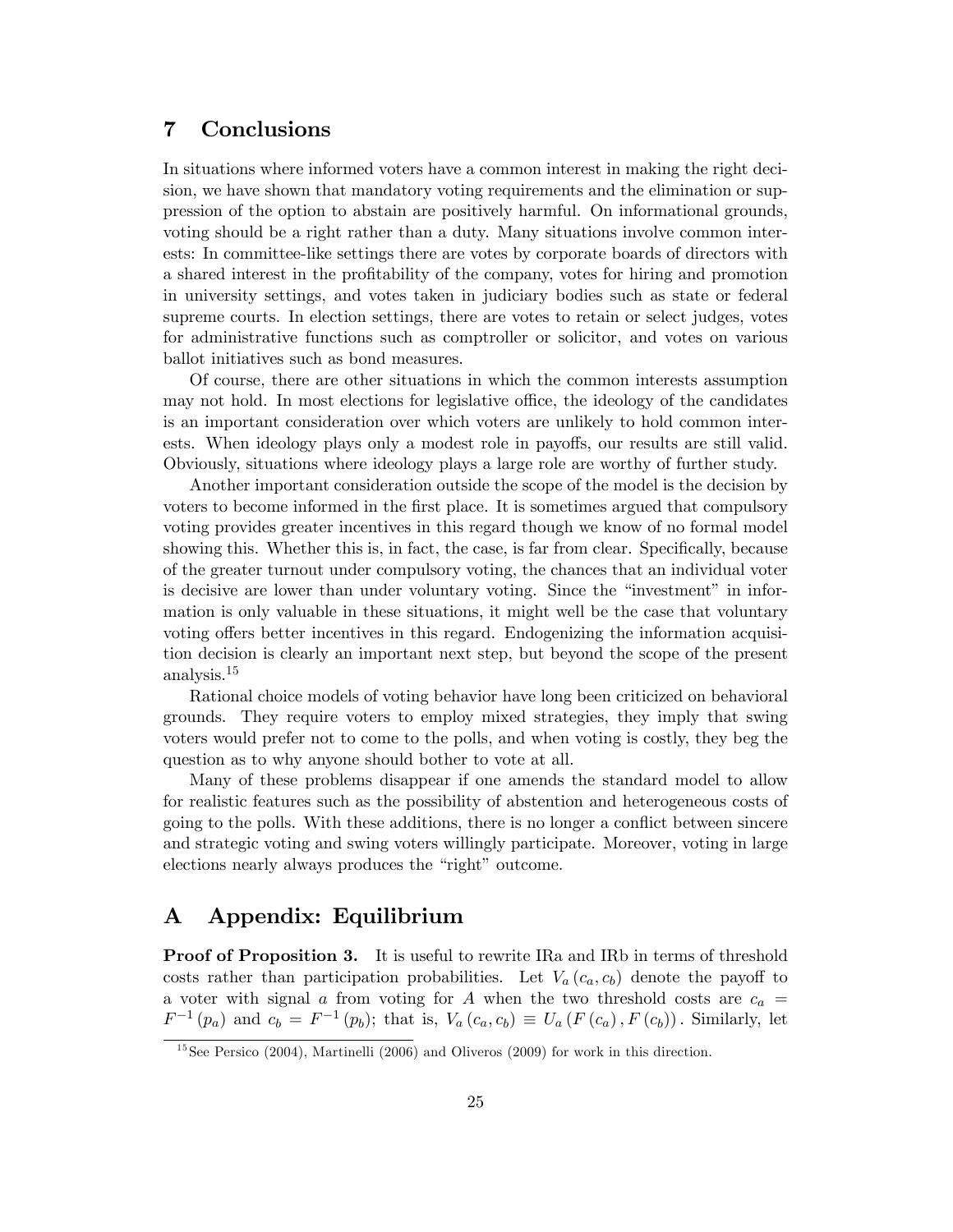$V_b(c_a, c_b) \equiv U_b(F(c_a), F(c_b))$ . We will show that there exist  $(c_a, c_b) \in (0, 1)^2$  such that  $V_a(c_a, c_b) = c_a$  and  $V_b(c_a, c_b) = c_b$ .

The function  $V = (V_a, V_b) : [0, 1]^2 \rightarrow [-1, 1]^2$  maps a pair of threshold costs to a pair of payoffs from voting sincerely. Note that payoffs may be negative.

Consider the function  $V^+ : [0, 1]^2 \to [0, 1]^2$  defined by

$$
V_a^+(c_a, c_b) = \max\{0, V_a(c_a, c_b)\}
$$
  

$$
V_b^+(c_a, c_b) = \max\{0, V_b(c_a, c_b)\}
$$

Since V is a continuous function,  $V^+$  is also continuous and so by Brouwer's Theorem  $V^+$  has a fixed point, say  $(c_a^*, c_b^*) \in [0, 1]^2$ .

We argue that  $c_a^*$  and  $c_b^*$  are strictly positive. Suppose that  $c_a^* = 0$ . Then  $p_a^* =$  $F(c_a^*)$  is also zero and so there are no a types who vote. Consider an individual who receives a signal of  $a$ . The only events in which a vote for  $A$  is pivotal is if either (i) no b types show up to vote; or (ii) a single b type shows up. Thus

$$
Pr[Piv_A | \alpha] = \frac{1}{2}e^{-n(1-r)p_b^*} (1 + n(1-r)p_b^*)
$$
  
\n
$$
Pr[Piv_A | \beta] = \frac{1}{2}e^{-nsp_b^*} (1 + nsp_b^*)
$$

where  $p_b^* = F(c_b^*)$ . We claim that  $Pr[Piv_A | \alpha] > Pr[Piv_A | \beta]$ . This follows from the fact that the function  $e^{-x}(1+x)$  is strictly decreasing for  $x > 0$  and  $s > 1 - r$ . Hence, if  $p_a^* = 0$ 

$$
q(\alpha | a) \Pr [Piv_A | \alpha] - q(\beta | a) \Pr [Piv_A | \beta] > 0
$$

since  $q(\alpha \mid a) > \frac{1}{2}$  $\frac{1}{2}$ . Since  $c_a^* = 0$ , this is equivalent to

$$
V^+_a(c^*_a, c^*_b) > c^*_a
$$

contradicting the assumption that  $(c_a^*, c_b^*)$  was a fixed point. Thus  $c_a^* > 0$ .

A similar argument shows that  $c_b^* > 0$ .

Since both  $c_a^*$  and  $c_b^*$  are strictly positive, we have that

$$
V^+\left(c_a^*, c_b^*\right) = V\left(c_a^*, c_b^*\right) = \left(c_a^*, c_b^*\right)
$$

Thus  $(c_a^*, c_b^*)$  is also a fixed point of V and so solves IRa and IRb.

Next, notice that at any point  $(1, p_b)$ 

$$
q(\alpha | a) \Pr [Piv_A | \alpha] - q(\beta | a) \Pr [Piv_A | \beta] < 1
$$

Thus if  $(c_a^*, c_b^*)$  is a fixed point of V then we also have that both  $c_a^*$  and  $c_b^*$  are also less than one.

**Proof of Lemma 1.** We claim that if  $p_a \geq p_b$ , then  $U_a(p_a, p_b) < U_b(p_a, p_b)$ . A rearrangement of the relevant expressions shows that  $U_a(p_a, p_b) < U_b(p_a, p_b)$  is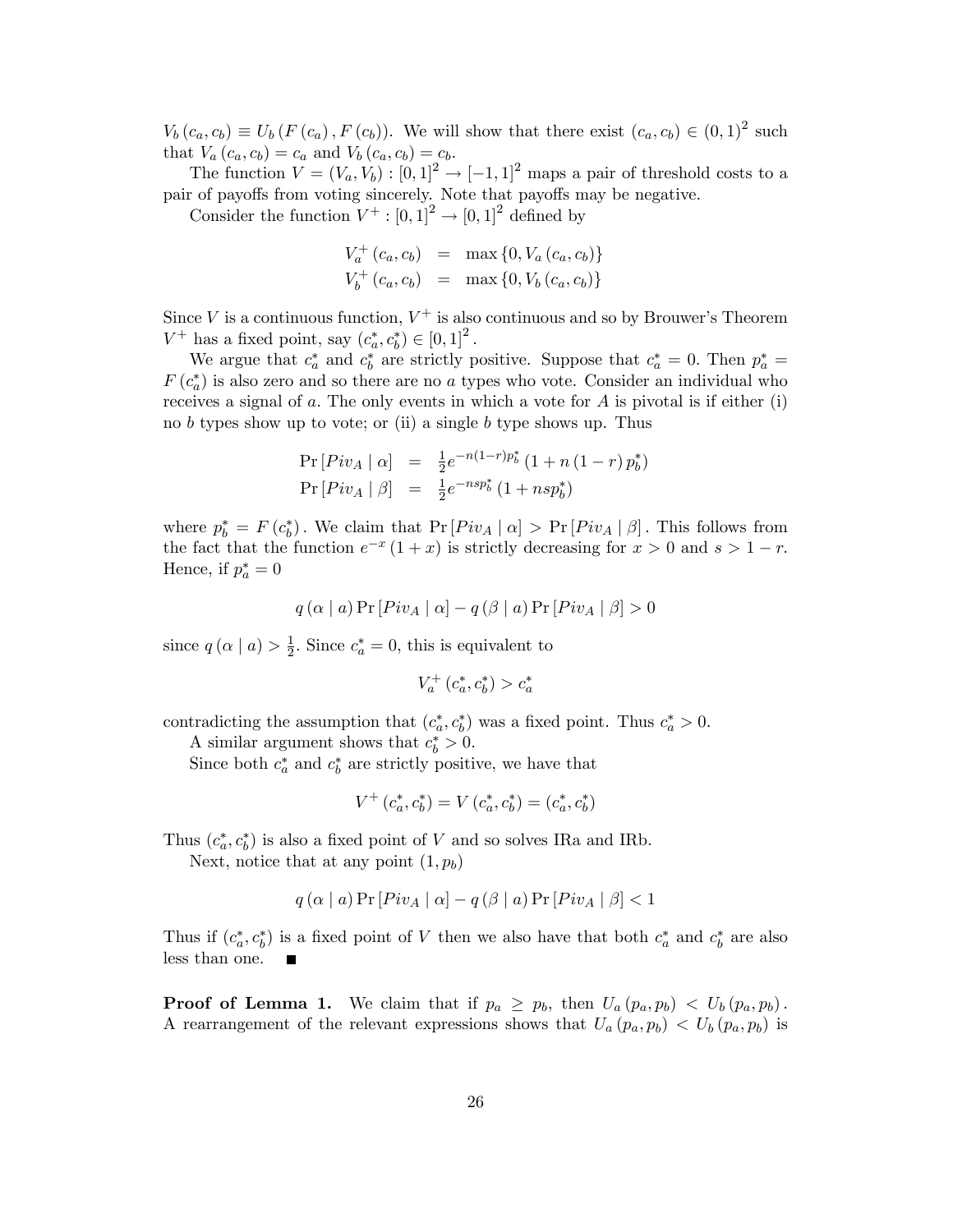equivalent to

$$
(q(\alpha | a) + q(\alpha | b))
$$
Pr $[T | \alpha] + q(\alpha | a)$ Pr $[T_{-1} | \alpha] + q(\alpha | b)$ Pr $[T_{+1} | \alpha]$  (17)

being less than

$$
(q(\beta | b) + q(\beta | a)) \Pr[T | \beta] + q(\beta | a) \Pr[T_{-1} | \beta] + q(\beta | b) \Pr[T_{+1} | \beta] \tag{18}
$$

We will show that each term in  $(17)$  is less than the corresponding term in  $(18)$ .

With sincere voting,  $\sigma_A = n r p_a$ ,  $\sigma_B = n (1 - r) p_b$ ,  $\tau_A = n (1 - s) p_a$  and  $\tau_B =$ nspb:

First, since  $r > s > \frac{1}{2}$ , we have  $\sigma_A \sigma_B < \tau_A \tau_B$  and since  $p_a \geq p_b$ ,  $\sigma_A + \sigma_B \geq$  $\tau_A + \tau_B$ . Thus,

$$
\Pr\left[T \mid \alpha\right] = e^{-\sigma_A - \sigma_B} \sum_{k=0}^{\infty} \frac{\sigma_A^k}{k!} \frac{\sigma_B^k}{k!}
$$

$$
< e^{-\tau_A - \tau_B} \sum_{k=0}^{\infty} \frac{\tau_A^k}{k!} \frac{\tau_B^k}{k!}
$$

$$
= \Pr\left[T \mid \beta\right]
$$

It is also easily verified that  $q(\alpha \mid a) + q(\alpha \mid b) < q(\beta \mid b) + q(\beta \mid a)$ . Second, since  $r > s > \frac{1}{2}$ , we have for all  $k \geq 1$ ,  $r\sigma_A^{k-1}\sigma_B^k < (1-s)\tau_A^{k-1}\tau_B^k$ . Thus,

$$
q(\alpha | a) \Pr[T_{-1} | \alpha] = e^{-\sigma_A - \sigma_B} \frac{r}{r+1-s} \sum_{k=1}^{\infty} \frac{\sigma_A^{k-1}}{(k-1)!} \frac{\sigma_B^k}{k!}
$$
  

$$
< e^{-\tau_A - \tau_B} \frac{1-s}{r+1-s} \sum_{k=1}^{\infty} \frac{\tau_A^{k-1}}{(k-1)!} \frac{\tau_B^k}{k!}
$$
  

$$
= q(\beta | a) \Pr[T_{-1} | \beta]
$$

Third, a similar argument establishes that

 $q(\alpha | b)$  Pr  $[T_{+1} | \alpha] < q(\beta | b)$  Pr  $[T_{+1} | \beta]$ 

Combining these three facts establishes that (17) is less than (18)

This means that if  $p_a^* \geq p_b^*$ , then  $(p_a^*, p_b^*)$  cannot satisfy IRa and IRb. Thus  $p_a^* < p_b^*$ .

Proof of Lemma 2. Consider the functions

$$
G(x, y) = I_0(z) + \sqrt{\frac{y}{x}} I_1(z)
$$
  

$$
H(x, y) = I_0(z) + \sqrt{\frac{x}{y}} I_1(z)
$$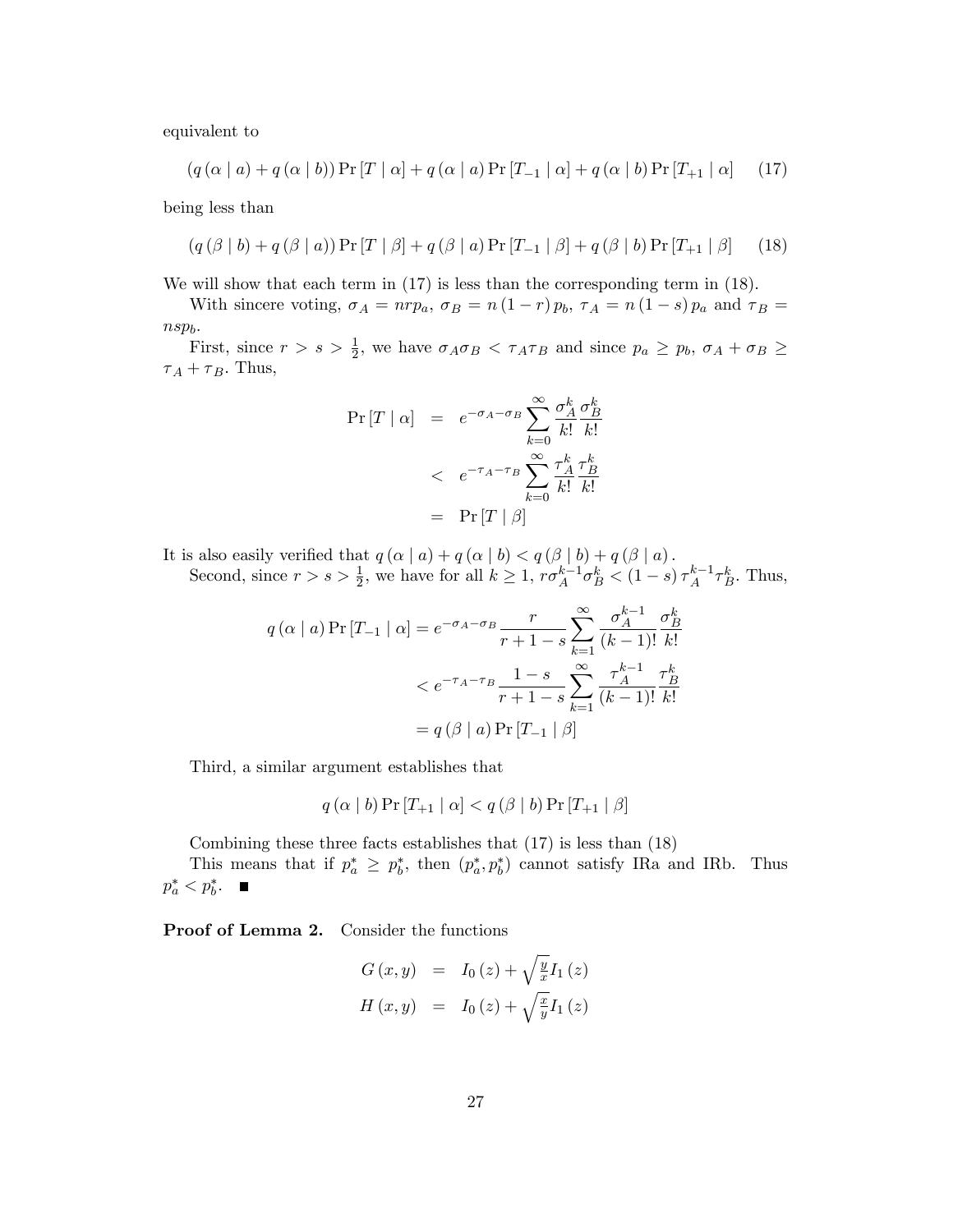where  $z = 2\sqrt{xy}$ . Note that inequality (9) is equivalent to

$$
\frac{G\left(\tau_A, \tau_B\right)}{H\left(\tau_A, \tau_B\right)} > \frac{G\left(\sigma_A, \sigma_B\right)}{H\left(\sigma_A, \sigma_B\right)}\tag{19}
$$

We will argue that  $G/H$  is decreasing in x and increasing in y. Since  $\sigma_A > \tau_A$ and  $\sigma_B < \tau_B$ , this will establish the inequality (19).

It may be verified that

$$
HG_x - GH_x = \left( I_0(z) + \sqrt{\frac{x}{y}} I_1(z) \right) \left( \frac{y}{x} I_0(z) + (1 - \frac{1}{x}) \sqrt{\frac{y}{x}} I_1(z) \right)
$$
  

$$
- \left( I_0(z) + \sqrt{\frac{y}{x}} I_1(z) \right)^2
$$
  

$$
= -\frac{1}{x} \left( (y - x) \left( I_1(z)^2 - I_0(z)^2 \right) + \sqrt{\frac{y}{x}} I_0(z) I_1(z) + I_1(z)^2 \right)
$$
  

$$
= -\frac{1}{x} g(x, y)
$$

where

$$
g(x,y) = (y-x)\left(I_1(z)^2 - I_0(z)^2\right) + \sqrt{\frac{y}{x}}I_0(z)I_1(z) + I_1(z)^2
$$

We claim that  $g(x, y) > 0$ , whenever x and y are positive. Note that for any  $y > 0$ ,

$$
\lim_{x \to 0} g(x, y) = 0
$$

Some routine calculations show that

$$
g_x(x,y) = \left(I_0(z) + \sqrt{\frac{y}{x}}I_1(z)\right)^2 + \left(I_0(z)^2 - I_1(z)^2\right) - \frac{1}{x}g(x,y)
$$

Thus, if  $g(x, y) \leq 0$ , then  $g_x(x, y) > 0$  (recall that  $I_0(z) > I_1(z)$ ). This implies that for all  $x > 0$ ,  $g(x, y) > 0$  and so  $HG_x - GH_x < 0$ .

It may also be verified that

$$
HG_y - GH_y = \left(I_0(z) + \sqrt{\frac{x}{y}}I_1(z)\right)^2
$$
  
 
$$
- \left(I_0(z) + \sqrt{\frac{y}{x}}I_1(z)\right)\left(\frac{x}{y}I_0(z) + \left(1 - \frac{1}{y}\right)\sqrt{\frac{x}{y}}I_1(z)\right)
$$
  
\n
$$
= \frac{1}{y}\left((x - y)\left(I_1(z)^2 - I_0(z)^2\right) + \sqrt{\frac{x}{y}}I_0(z)I_1(z) + I_1(z)^2\right)
$$
  
\n
$$
= \frac{1}{y}h(x, y)
$$

where  $h(x, y) = g(y, x)$ . The same reasoning now shows that so for all  $y > 0$ ,  $HG_y - GH_y > 0.$ 

This completes the proof.  $\blacksquare$ 

Proof of Proposition 5 We first show that all equilibria involve positive participation by both types.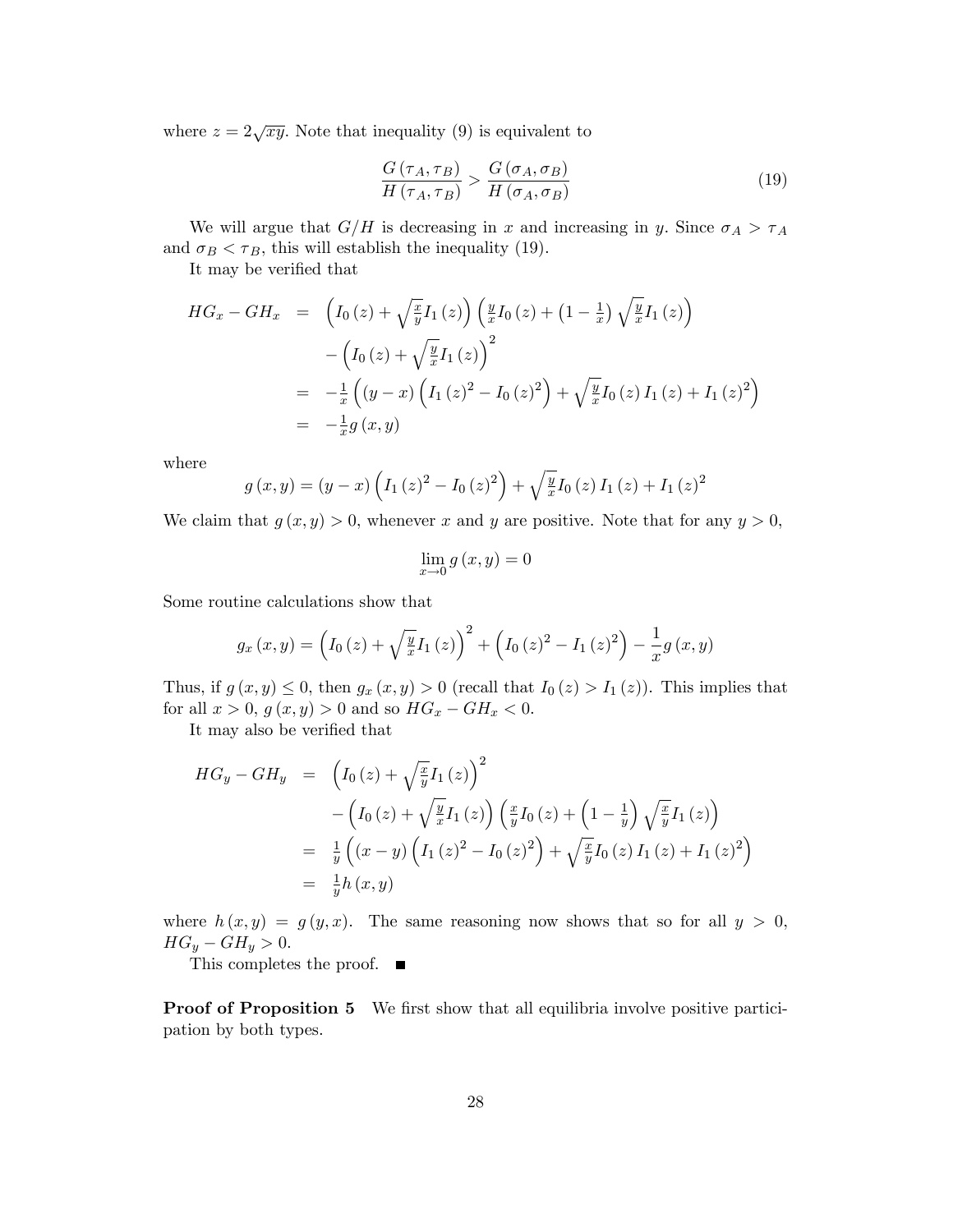#### **Lemma 4** In any equilibrium,  $p_a > 0$  and  $p_b > 0$ .

**Proof.** Suppose by way of contradiction that  $p_a = 0$  and  $p_b > 0$ . Then from Proposition 3, we know that voting cannot be sincere. Clearly, it cannot be that  $b$  types all vote for A with probability 1. So suppose that b types vote for A with probability  $\mu < 1.$ 

In that case, the gross payoff for  $b$  types (not including costs of voting) of voting for A, denoted by  $U(A, b)$ , must be the same as the gross payoff from voting for B, denoted by  $U(B, b)$ . Since b types have positive participation levels,

$$
U(A,b) = U(B,b) > 0
$$

But now the gross payoff to an  $a$  type from voting for  $A$  must be larger, that is,

$$
U\left(A,a\right) > U\left(A,b\right) > 0
$$

contradicting the assumption that  $p_a = 0$ .

The proof for the case when  $p_a > 0$  and  $p_b = 0$  is analogous.

We now turn to voting behavior using the fact that both types participate with positive probability. We first rule out equilibria in which voters with  $\alpha$  signals and voters with b signals both vote against their own signals with positive probability.

Lemma 5 In any equilibrium, at least one type votes sincerely.

Proof. Suppose to the contrary that neither type votes sincerely.

Let  $U(A, a)$  denote the gross payoff (not including costs of voting) of voting for A to a voter with an a signal. Similarly, define  $U(B, a)$ ,  $U(A, b)$  and  $U(B, b)$ .

Then we have that

$$
U(A, a) > U(A, b) \ge U(B, b)
$$

where the first inequality follows from the fact that all else being equal, a vote of  $A$ is more valuable with signal  $a$  than with with signal  $b$ . The second inequality follows from the fact that, by assumption, b types vote for A with positive probability.

On the other hand, similar reasoning leads to

$$
U(B,b) > U(B,a) \ge U(A,a)
$$

and the two inequalities contradict each other. Hence it cannot be that neither type votes sincerely.

Lemma 6 There cannot be an equilibrium in which both types always vote for the same candidate.

**Proof.** Suppose that all voters vote for A (say). Then we have that

$$
U(A, a) > U(A, b) \ge U(B, b) > U(B, a)
$$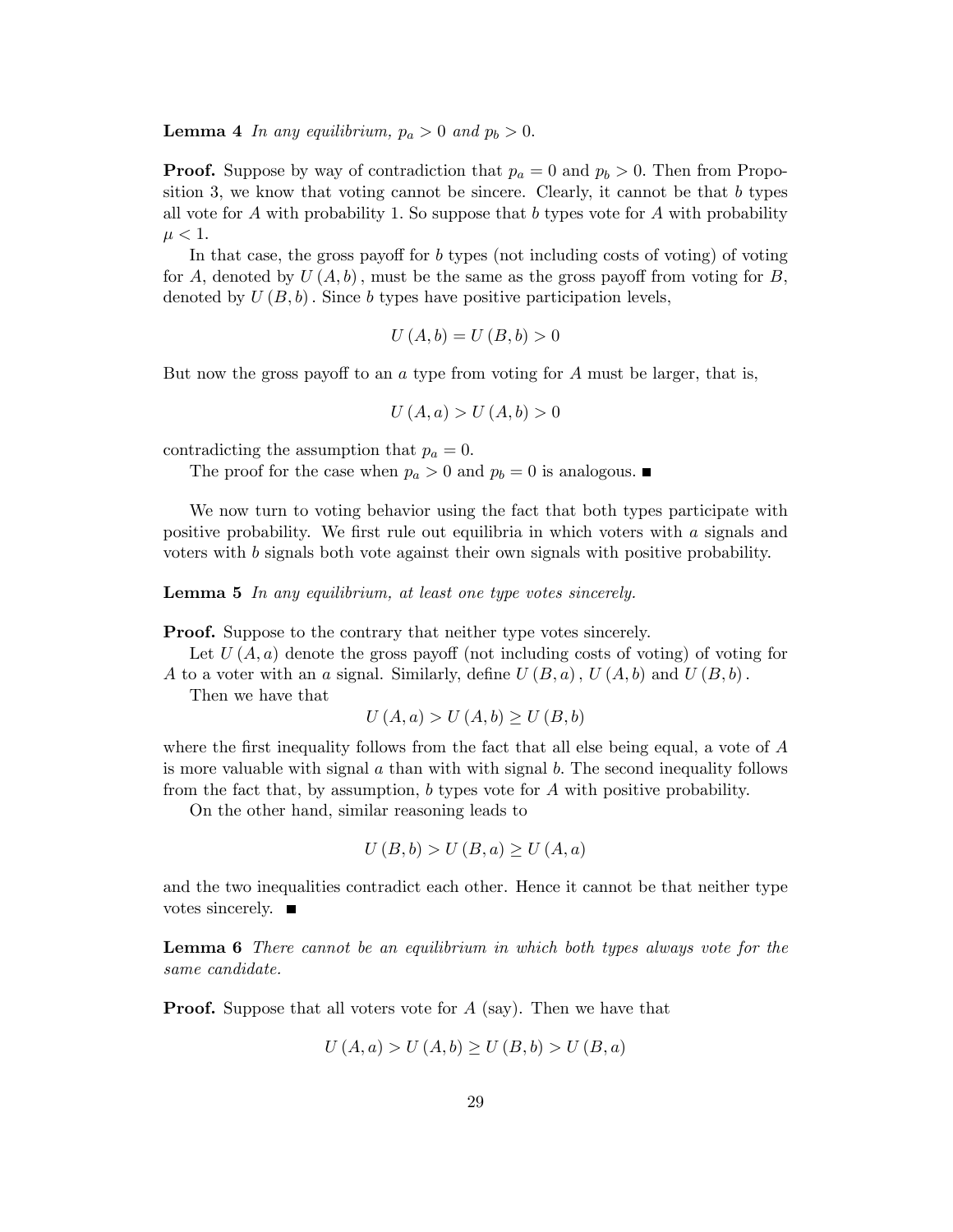Moreover, since *b* types participate,

$$
U(A,b) = q(\alpha | b) \Pr [Piv_A | \alpha] - q(\beta | b) \Pr [Piv_A | \beta]
$$
  
=  $q(\alpha | b) \frac{1}{2} e^{-n(rp_a + (1-r)p_b)} - q(\beta | b) \frac{1}{2} e^{-n((1-s)p_a + sp_b)}$   
\ge 0

since the only circumstances in which a vote for  $A$  is pivotal is if no one else shows up. Since  $r > 1 - s$ , a necessary condition for this to hold is that  $rp_a + (1 - r)p_b <$  $(1 - s) p_a + sp_b.$ 

We claim that

$$
U(B,b) - U(A,b) > 0
$$

which is equivalent to

$$
q(\beta | b) (\Pr[Piv_A | \beta] + \Pr[Piv_B | \beta]) > q(\alpha | b) (\Pr[Piv_A | \alpha] + \Pr[Piv_B | \alpha])
$$

Notice that

$$
\Pr[Piv_A | \beta] + \Pr[Piv_B | \beta] = e^{-n((1-s)p_a + sp_b)} (1 + \frac{1}{2}n((1-s)p_a + sp_b))
$$
  
\n
$$
\Pr[Piv_A | \alpha] + \Pr[Piv_B | \alpha] = e^{-n(rp_a + (1-r)p_b)} (1 + \frac{1}{2}n(rp_a + (1-r)p_b))
$$

and the first term is greater since the function  $e^{-x} \left(1 + \frac{1}{2}x\right)$  is decreasing for  $x > 0$ and  $rp_a + (1 - r)p_b < (1 - s)p_a + sp_b$ .

Thus,

$$
U(B,b) - U(A,b) > 0
$$

which contradicts the assumption that b types vote for  $A$ .

Lemma 7 In any equilibrium, voting is sincere.

**Proof.** Lemmas 5 and 6 imply that any equilibrium must have the following form: one type votes sincerely and the other type votes sincerely with positive probability.

First, suppose that a types vote sincerely and b types vote sincerely with probability  $\mu < 1$ . In this case,

$$
\begin{aligned}\n\sigma_A &= n \left( r p_a + (1 - r) (1 - \mu) p_b \right); \quad \sigma_B = n \left( 1 - r \right) \mu p_b \\
\tau_A &= n \left( (1 - s) p_a + s (1 - \mu) p_b \right); \quad \tau_B = n s \mu p_b\n\end{aligned} \tag{20}
$$

Since b types are indifferent between voting for  $A$  and voting for  $B$ , we have

$$
0 \le U(B, b) = U(A, b) < U(A, a)
$$

where the inequality follows from the fact that, all else being equal, the payoff from voting for A when the signal is a is higher than when the signal is b. Thus the gross payoff of b types is lower than the gross payoff of a types and so  $p_b < p_a$ . If  $p_b < p_a$ , then using (20), it is easy to verify that  $\sigma_A > \tau_A$  and  $\sigma_B < \tau_B$ . Hence voting behavior in any such equilibrium satisfies the conditions of the Likelihood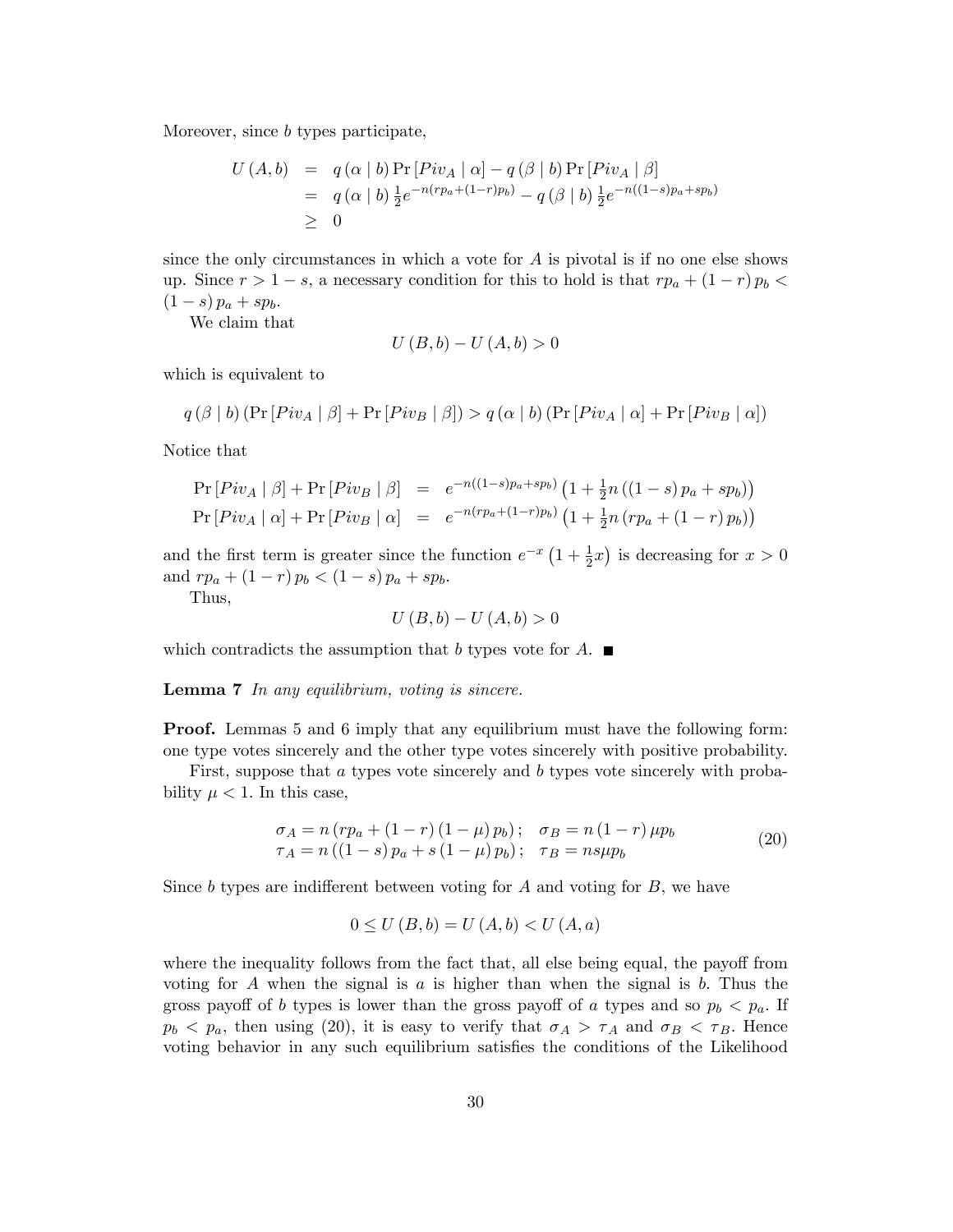Ratio Lemma (Lemma 2). The gross payoff to a b type from voting is

$$
U(B,b) = q(\beta | b) \Pr [Piv_B | \beta] - q(\alpha | b) \Pr [Piv_B | \alpha] \ge 0
$$

where the pivot probabilities are computed using the expected vote totals in  $(20)$ . The inequality  $U(B, b) \geq 0$  may be rewritten as

$$
\frac{\Pr\left[Piv_B \mid \beta\right]}{\Pr\left[Piv_B \mid \alpha\right]} \ge \frac{q\left(\alpha \mid b\right)}{q\left(\beta \mid b\right)}
$$

Lemmas 2 then implies that,

$$
\frac{\Pr\left[Piv_A \mid \beta\right]}{\Pr\left[Piv_A \mid \alpha\right]} > \frac{q\left(\alpha \mid b\right)}{q\left(\beta \mid b\right)}
$$

which is equivalent to

$$
U(A, b) = q(\alpha | b) \Pr [Piv_A | \alpha] - q(\beta | b) \Pr [Piv_A | \beta] < 0
$$

which is a contradiction.

Second, suppose that b types vote sincerely and a types vote sincerely with probability  $\mu < 1$ . In this case,

$$
\begin{aligned}\n\sigma_A &= nr\mu p_a; & \sigma_B &= n\left(r\left(1-\mu\right)p_a + \left(1-r\right)p_b\right) \\
\tau_A &= n\left(1-s\right)\mu p_a; & \tau_B &= n\left(\left(1-s\right)\left(1-\mu\right)p_a + sp_b\right)\n\end{aligned}\n\tag{21}
$$

An analogous argument shows that now  $p_b > p_a$  and again the conditions of Lemma 2 are satisfied. As above, this implies that a types cannot be indifferent.  $\blacksquare$ 

### B Appendix: Large Elections

**Proof of Lemma 3.** Suppose to the contrary, that for some sequence,  $\lim c_a(n)$ 0. In that case, the gross benefits (excluding the costs of voting) to voters with  $a$ signals from voting must be positive; that is

$$
\lim (q (\alpha \mid a) \Pr [Piv_A \mid \alpha] - q (\beta \mid a) \Pr [Piv_A \mid \beta]) > 0
$$

where it is understood that the probabilities depend on  $n$ .

We know that along the given sequence,  $\lim p_a(n) > 0$ . This implies that  $\lim \sigma_A(n) =$  $\lim nrp_a(n) = \infty.$ 

First, suppose that there is a subsequence along which  $\lim_{N \to \infty} \sqrt{\sigma_A \sigma_B} < \infty$ . In that case,

$$
\Pr\left[ Piv_A \mid \alpha \right] = \frac{1}{2} e^{-\sigma_A - \sigma_B} \left( I_0 \left( 2\sqrt{\sigma_A \sigma_B} \right) + \sqrt{\frac{\sigma_B}{\sigma_A}} I_1 \left( 2\sqrt{\sigma_A \sigma_B} \right) \right)
$$

and since  $\lim_{h \to 0} \left( e^{-\sigma_A}/\sqrt{\sigma_A} \right) = 0$  and  $\lim_{h \to 0} \sup_{h \to 0} e^{-\sigma_B} \sqrt{\sigma_B} < \infty$ , along any such subse-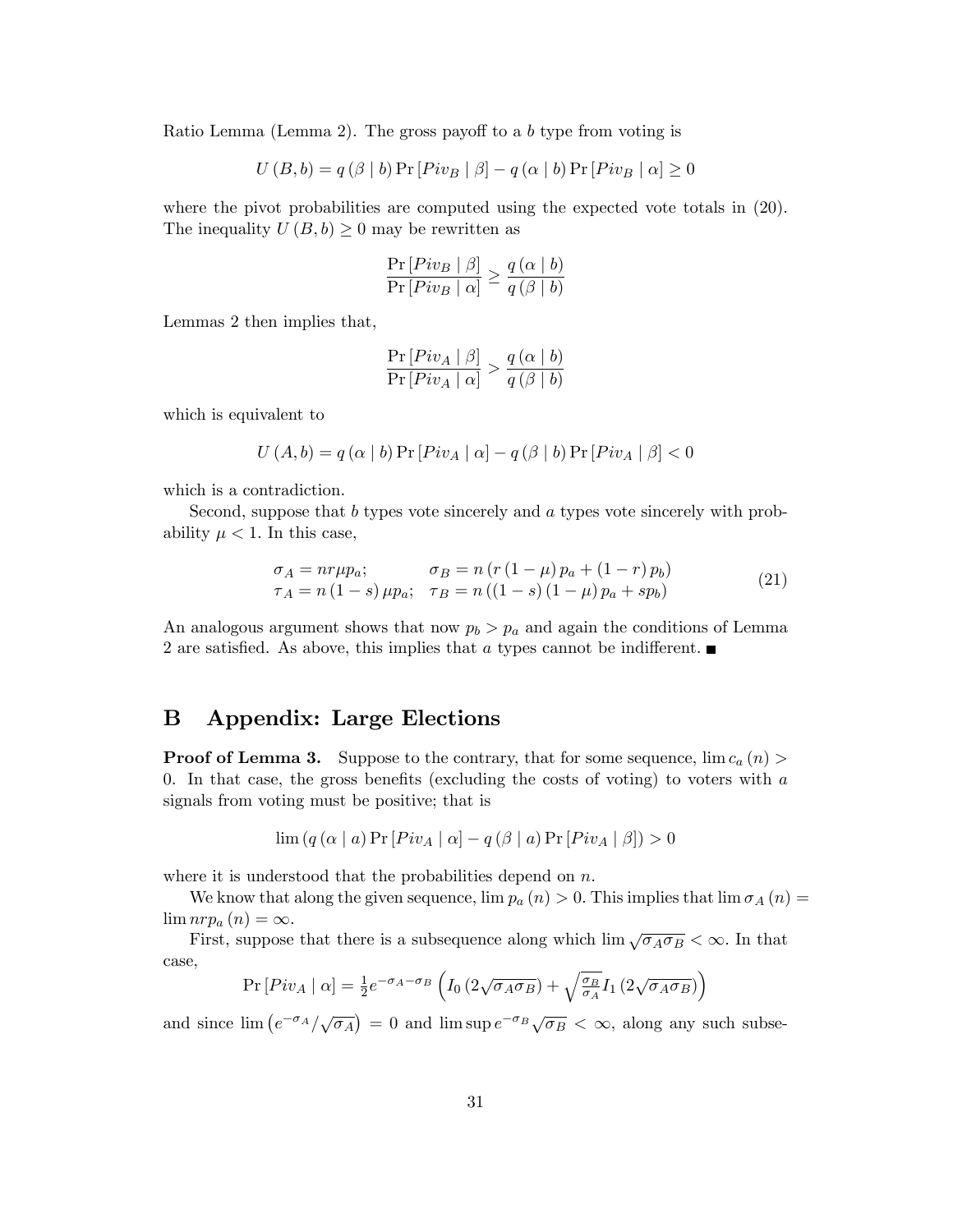quence,

$$
\lim \Pr [Piv_A | \alpha] = 0
$$

Second, suppose that there is a subsequence along which  $\lim_{\sqrt{\sigma_A \sigma_B}} = \infty$ . In that case,

$$
\Pr\left[Piv_A \mid \alpha\right] \approx \frac{1}{2} \frac{e^{-\left(\sigma_A + \sigma_B - 2\sqrt{\sigma_A \sigma_B}\right)}}{\sqrt{4\pi\sqrt{\sigma_A \sigma_B}}} \left(1 + \sqrt{\frac{\sigma_B}{\sigma_A}}\right)
$$

Notice that the denominator is unbounded while the numerator is always bounded. Hence, along any such subsequence,

$$
\lim \Pr\left[ Piv_A \mid \alpha \right] = 0
$$

An identical argument applies for  $\tau_A(n)$  and  $\tau_B(n)$ . Therefore,

$$
\lim \Pr\left[ Piv_A \mid \beta \right] = 0
$$

But this means that the gross benefit of voting for  $A$  when the signal is  $a$  tends to zero. This contradicts the assumption that  $\lim c_a(n) > 0$ .

Proof of Proposition 8. The result is a consequence of a series of lemmas.

Lemma 8 Suppose that there is a sequence of sincere voting equilibria such that  $\lim_{n \to \infty} n p_a(n) = n_a < \infty$  and  $\lim_{n \to \infty} n p_b(n) = n_b < \infty$ . If  $r n_a \geq (1 - r) n_b$  and  $U_b = 0$ , then  $U_a > 0$ .

**Proof.** The condition that  $U_b = 0$  is equivalent to

$$
s \Pr[Piv_B | \beta] = (1 - r) \Pr[Piv_B | \alpha]
$$

whereas  $U_a > 0$  is equivalent to

$$
r \Pr\left[ Piv_A \mid \alpha \right] > (1 - s) \Pr\left[ Piv_A \mid \beta \right]
$$

We will argue that

$$
\frac{r\Pr\left[Piv_A \mid \alpha\right]}{(1-s)\Pr\left[Piv_A \mid \beta\right]} > \frac{(1-r)\Pr\left[Piv_B \mid \alpha\right]}{s\Pr\left[Piv_B \mid \beta\right]}
$$

or equivalently,

$$
\frac{rn_a\left(\Pr\left[T \mid \alpha\right] + \Pr\left[T_{-1} \mid \alpha\right]\right)}{(1-s)\,n_a\left(\Pr\left[T \mid \beta\right] + \Pr\left[T_{-1} \mid \beta\right]\right)} > \frac{(1-r)\,n_b\left(\Pr\left[T \mid \alpha\right] + \Pr\left[T_{+1} \mid \alpha\right]\right)}{sn_b\left(\Pr\left[T \mid \beta\right] + \Pr\left[T_{+1} \mid \beta\right]\right)}
$$

Now note that

$$
rn_a \Pr[T_{-1} | \alpha] = (1 - r) n_b \Pr[T_{+1} | \alpha]
$$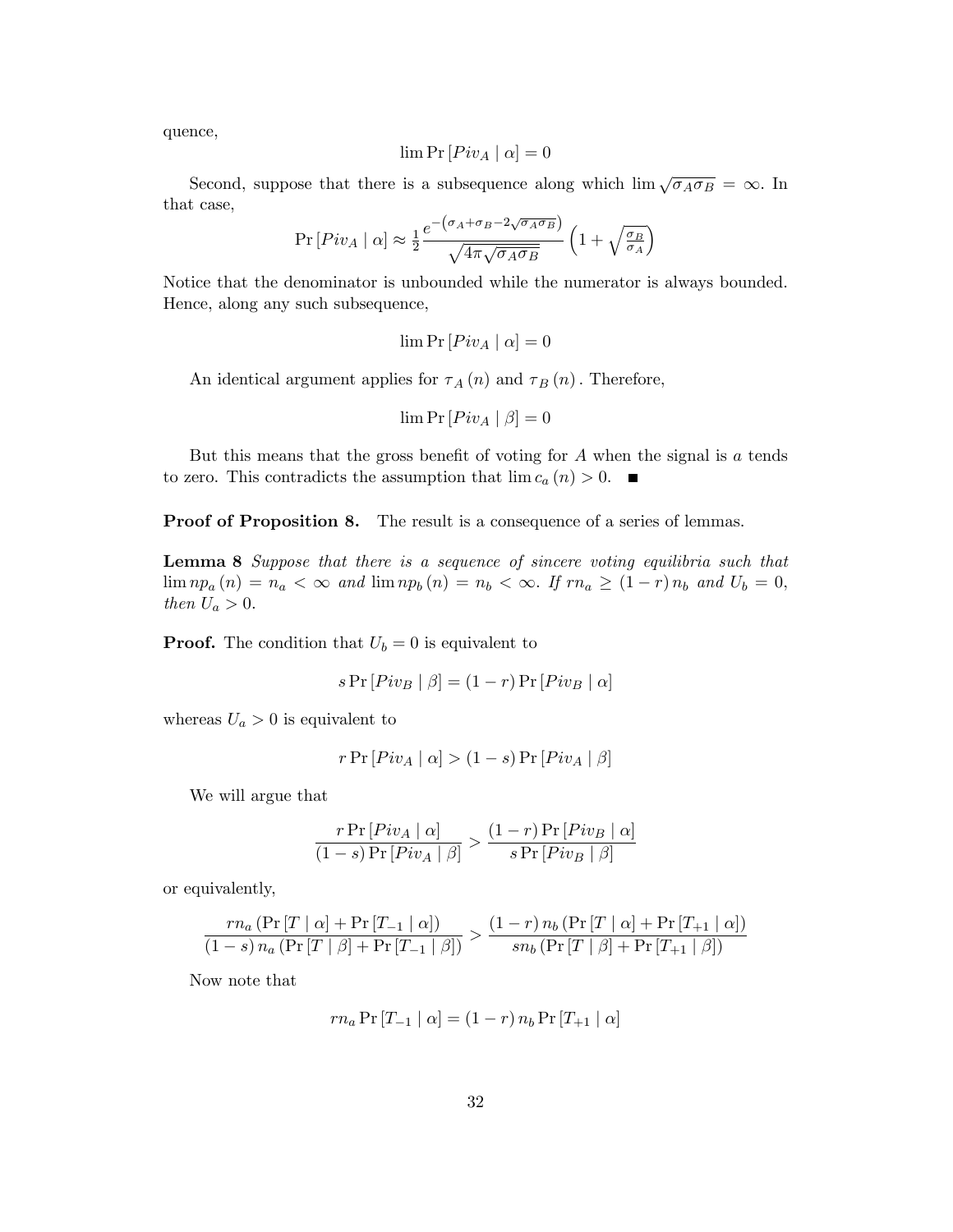and

$$
(1 - s) n_a \Pr[T_{-1} | \beta] = sn_b \Pr[T_{+1} | \beta]
$$

and the required inequality follows from the fact that  $rn_a \geq (1 - r) n_b$  and  $(1 - s) n_a$  $sn_b$ .

Lemma 9 Suppose that there is a sequence of sincere voting equilibria such that  $\lim_{n \to \infty} n p_a(n) = n_a < \infty$  and  $\lim_{n \to \infty} n p_b(n) = n_b < \infty$ . If  $r n_a < (1 - r) n_b$ , then  $U_a > 0$ .

Proof. Consider the function

$$
K(x, y) = e^{-x-y} \left( xI_0(z) + \frac{1}{2} zI_1(z) \right)
$$

where  $z = 2\sqrt{xy}$ .

Note that if  $\sigma_A = r n_a$  and  $\sigma_B = (1 - r) n_b$ , then

$$
rn_a \Pr[Piv_A | \alpha] = \frac{1}{2} \sigma_A e^{-\sigma_A - \sigma_B} \left( I_0 \left( 2\sqrt{\sigma_A \sigma_B} \right) + \sqrt{\frac{\sigma_B}{\sigma_A}} I_1 \left( 2\sqrt{\sigma_A \sigma_B} \right) \right)
$$
  
=  $\frac{1}{2} K \left( \sigma_A, \sigma_B \right)$ 

Similarly, if  $\tau_A = (1 - s) n_a$  and  $\tau_B = s n_b$ , then

$$
(1 - s) n_a \Pr[Piv_A | \beta] = \frac{1}{2} G(\tau_A, \tau_B)
$$

We will show that when  $x < y$ ,  $K(x, y)$  is increasing in x and decreasing in y. Observe that

$$
K_x(x,y) = e^{-x-y} (I_0(z) + xI'_0(z) z_x + \frac{1}{2} (zI_1(z))' z_x - xI_0(z) - \frac{1}{2} zI_1(z))
$$
  
=  $e^{-x-y} (I_0(z) + xI_1(z) z_x + \frac{1}{2} zI_0(z) z_x - xI_0(z) - \frac{1}{2} zI_1(z))$   
=  $e^{-x-y} (1 + y - x) I_0(z)$   
> 0

where we have used the fact that  $I'_0(z) = I_1(z)$  and  $(zI_1(z))' = zI_0(z)$ . Also,  $xz_x = \frac{1}{2}$  $\frac{1}{2}z$  and  $\frac{1}{2}zz_x=y$ .

Also,

$$
K_y(x,y) = e^{-x-y} \left( xI'_0(z) z_y + \frac{1}{2} (zI_1(z))' z_y - xI_0(z) - \frac{1}{2} zI_1(z) \right)
$$
  
=  $e^{-x-y} \left( xI_1(z) z_y + \frac{1}{2} zI_0(z) z_y - xI_0(z) - \frac{1}{2} zI_1(z) \right)$   
=  $e^{-x-y} \left( xz_y - \frac{1}{2} z \right) I_1(z)$   
< 0

where we have used the fact that,  $z_y z = 2x$  and  $z_y = \sqrt{\frac{x}{y}} < 1$  and  $x < \frac{1}{2}z$ .

Finally, notice that since  $rn_a < (1 - r) n_b$ 

$$
(1-s) n_a < rn_a < (1-r) n_b < sn_b
$$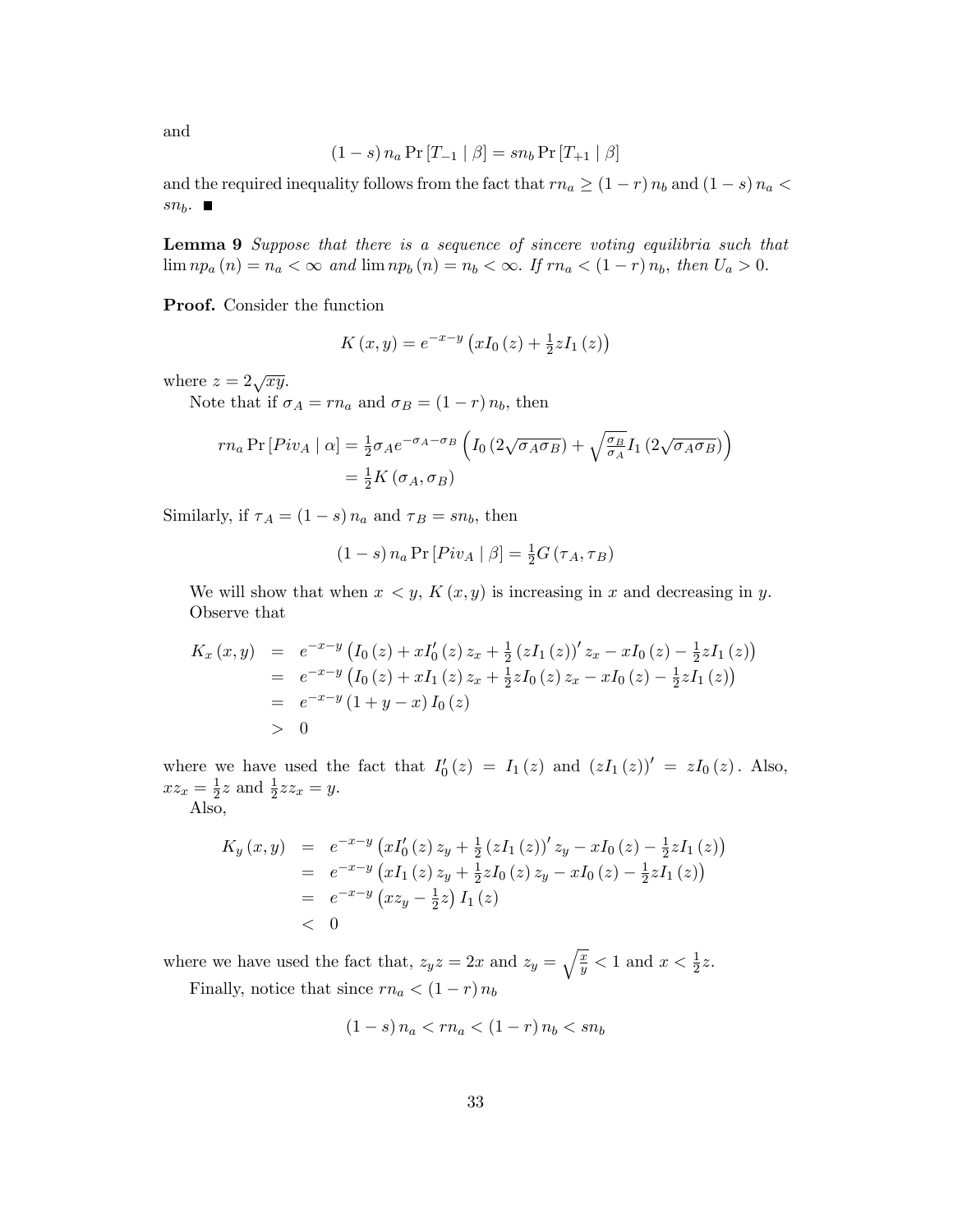which is the same as

$$
\tau_A < \sigma_A < \sigma_B < \tau_B
$$

and since  $K_x > 0$  and  $K_y < 0$  for  $x < y$ , we have

$$
\frac{r \Pr[Piv_A \mid \alpha]}{(1-s) \Pr[Piv_A \mid \beta]} = \frac{K(\sigma_A, \sigma_B)}{K(\tau_A, \tau_B)} > 1
$$

and so

$$
U_a = \frac{r}{1+1-s} \Pr\left[ Piv_A \mid \alpha \right] - \frac{1-s}{r+1-s} \Pr\left[ Piv_A \mid \beta \right] > 0
$$

 $\blacksquare$ 

**Lemma 10** In any sequence of sincere voting equilibria, either  $\lim_{n \to \infty} np_a(n) = \infty$  or  $\lim np_b(n) = \infty.$ 

Proof. Lemma 3 then implies that both

$$
\lim U_{a} (p_{a}(n), p_{b}(n)) = 0
$$
 and  $\lim U_{b} (p_{a}(n), p_{b}(n)) = 0$ 

Suppose to the contrary that  $\lim_{n \to \infty} np_a(n) < \infty$  and  $\lim_{n \to \infty} np_b(n) < \infty$ . But now Lemmas 8 and 9 lead to a contradiction.  $\blacksquare$ 

Our next lemma shows that in the limit, the participation rates are of the same order of magnitude.

**Lemma 11** In any sequence of sincere voting equilibria, (i)  $\liminf_{p_b(n)} \frac{p_a(n)}{p_b(n)} > 0$ ; and (*ii*)  $\liminf \frac{p_b(n)}{p_a(n)} > 0.$ 

**Proof.** To prove part (i), suppose to the contrary that  $\liminf_{p_b(n)} \frac{p_a(n)}{p_b(n)} = 0$ . Lemma 10 implies that  $\liminf np_b (n) = \infty.$ 

Consider the probability of outcome  $(k, l)$  in state  $\alpha$ 

$$
\Pr\left[(k,l)\mid \alpha\right] = e^{-nrp_a} \frac{\left(nrp_a\right)^k}{k!} e^{-n(1-r)p_b} \frac{\left(n\left(1-r\right)p_b\right)^l}{l!}
$$

and the corresponding probability  $Pr[(k, l) | \beta]$ , which is obtained by substituting  $(1 - s)$  for r in the expression above.

The likelihood ratio

$$
\frac{\Pr\left[(k,l)\mid\alpha\right]}{\Pr\left[(k,l)\mid\beta\right]} = e^{n p_b (r+s-1) \left(1 - \frac{p_a}{p_b}\right)} \times \frac{r}{\left(1-s\right)^k} \frac{\left(1-r\right)^l}{s}
$$

Since along some sequence,  $\frac{p_a}{p_b} \to 0$  and  $np_b \to \infty$ 

$$
e^{np_b(r+s-1)\left(1-\frac{p_a}{p_b}\right)} \to \infty
$$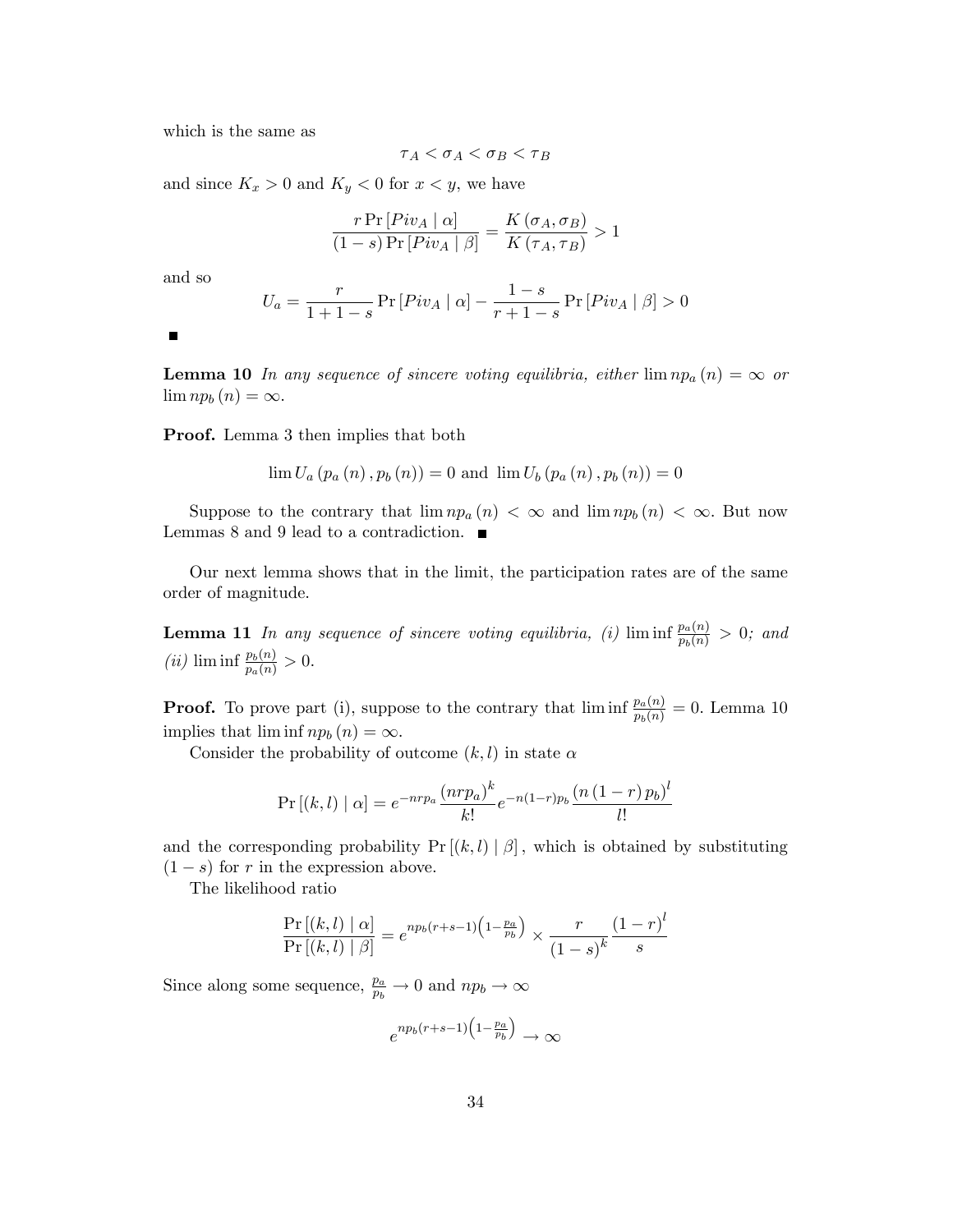Moreover, in all events in the set  $Piv_B$ ,  $|k - l| \leq 1$ .

Thus, there exists an  $n_0$  such that for all  $n \geq n_0$ 

$$
\frac{\Pr\left[Piv_B \mid \alpha\right]}{\Pr\left[Piv_B \mid \beta\right]} > \frac{q\left(\beta \mid b\right)}{q\left(\alpha \mid b\right)}
$$

But this contradicts the fact that for all  $n$ , the participation thresholds are positive, that is

$$
q(\beta | b) \Pr [Piv_B | \beta] - q(\alpha | b) \Pr [Piv_B | \alpha] = F^{-1}(p_b) > 0
$$

Part (ii) is, of course, an immediate consequence of Lemma 1.  $\blacksquare$ 

# C Appendix: Uniqueness

The purpose of this appendix is to provide a proof of Proposition 11.

Proposition 5 establishes that in any equilibrium, there is positive participation and voting behavior is sincere. This now means that all equilibria must be of the kind we have studied—and the only way there could be multiple equilibria is that there are multiple solutions to the equilibrium participation rates. We complete the proof of uniqueness by showing that when  $n$  is large, there can be only one pair of equilibrium participation rates.

It remains to show that given sincere voting, there is a unique set of participation rates—that is, there is a unique solution  $(p_a^*, p_b^*)$  to IRa and IRb. As we show next, this is also true in large elections.<sup>16</sup>

**Lemma 12** In large elections, there is a unique solution to the cost threshold equations IRa and IRb.

**Proof.** Equilibrium cost thresholds are determined by the equations

$$
U_a(p_a, p_b) \equiv q(\alpha \mid a) \Pr[Piv_A \mid \alpha] - q(\beta \mid a) \Pr[Piv_A \mid \beta] = F^{-1}(p_a)
$$
 (IRA)

$$
U_b(p_a, p_b) \equiv q(\beta | b) \Pr[Piv_B | \beta] - q(\alpha | b) \Pr[Piv_B | \alpha] = F^{-1}(p_b)
$$
 (IRb)

We will show that when  $n$  is large, at any intersection of the two, the curve determined by IRa is steeper than that determined by IRb, that is,

$$
-\left(\frac{\partial U_a}{\partial p_a} - \left(F^{-1}\left(p_a\right)\right)'\right) \div \frac{\partial U_a}{\partial p_b} > -\frac{\partial U_b}{\partial p_a} \div \left(\frac{\partial U_b}{\partial p_b} - \left(F^{-1}\left(p_b\right)\right)'\right) \tag{22}
$$

The calculation of the partial derivatives is facilitated by using the following

 $16$ This result does not hold in a corresponding model of costly voting with a fixed population. Ghosal and Lockwood (2007) provide an example with the majority rule in which there are multiple cost thresholds and hence, multiple equilibria.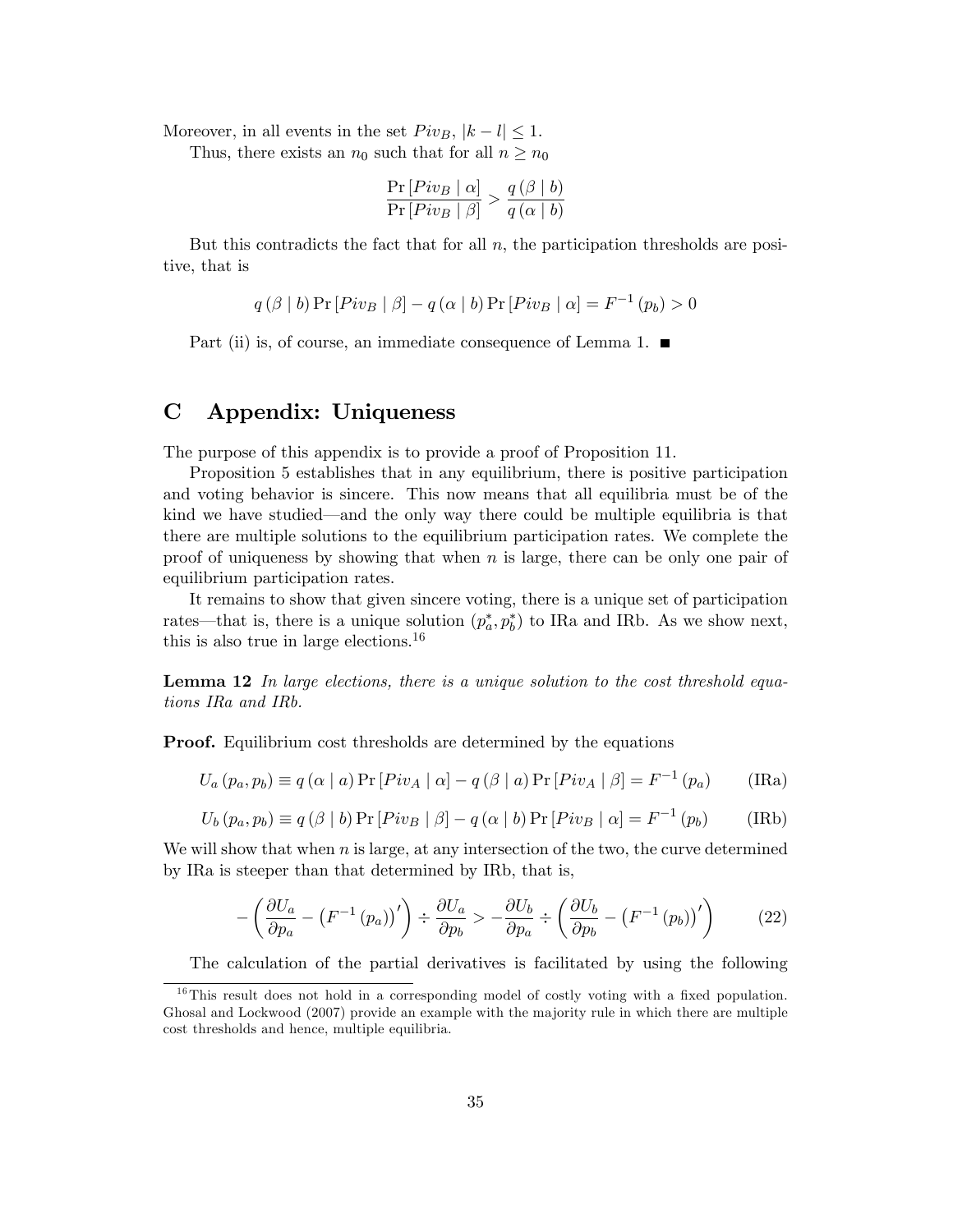simple fact. If we write,

$$
\Pr\left[(l,k)\mid \alpha\right] = e^{-nrp_a} \frac{\left(nrp_a\right)^l}{l!} e^{-n(1-r)p_b} \frac{\left(n\left(1-r\right)p_b\right)^k}{k!}
$$

as the probability of outcome  $(l, k)$  in state  $\alpha$ , then

$$
\frac{\partial \Pr[(l,k) | \alpha]}{\partial p_a} = nr \Pr[(l-1,k) | \alpha] - nr \Pr[(l,k) | \alpha]
$$
  

$$
\frac{\partial \Pr[(l,k) | \alpha]}{\partial p_b} = n(1-r) \Pr[(l,k-1) | \alpha] - n(1-r) \Pr[(l,k) | \alpha]
$$

Similar expressions obtain for the partial derivatives of  $Pr[(l, k) | \beta]$ .

Since the probability of a pivotal term  $Piv<sub>C</sub>$  where  $C = A, B$  is just a sum of terms of the form  $Pr[(l, k) | \alpha]$ , we obtain

$$
\frac{\partial \Pr[Piv_C | \alpha]}{\partial p_a} = nr \Pr[Piv_C - (1,0) | \alpha] - nr \Pr[Piv_C | \alpha]
$$
  

$$
\frac{\partial \Pr[Piv_C | \alpha]}{\partial p_b} = n(1-r) \Pr[Piv_C - (0,1) | \alpha] - n(1-r) \Pr[Piv_C | \alpha]
$$

Again, similar expressions obtain for the partial derivatives of  $Pr[Piv_C | \beta]$  where  $C = A, B.$ 

Myerson (2000) has shown that when the expected number of voters is large, the probabilities of the "offset" events in state  $\alpha$  are

$$
\Pr[Piv_C - (1,0) | \alpha] \approx \Pr[Piv_C | \alpha] x^{\frac{1}{2}}
$$
  

$$
\Pr[Piv_C - (0,1) | \alpha] \approx \Pr[Piv_C | \alpha] x^{-\frac{1}{2}}
$$

where

$$
x = \frac{1 - r}{r} \frac{p_b}{p_a}
$$

Similarly, the probabilities of the offset events in state  $\beta$  are

$$
Pr[Piv_C - (1,0) | \alpha] \approx Pr[Piv_C | \beta] y^{\frac{1}{2}}
$$
  

$$
Pr[Piv_C - (0,1) | \alpha] \approx Pr[Piv_C | \beta] y^{-\frac{1}{2}}
$$

where

$$
y = \frac{s}{1 - s} \frac{p_b}{p_a}
$$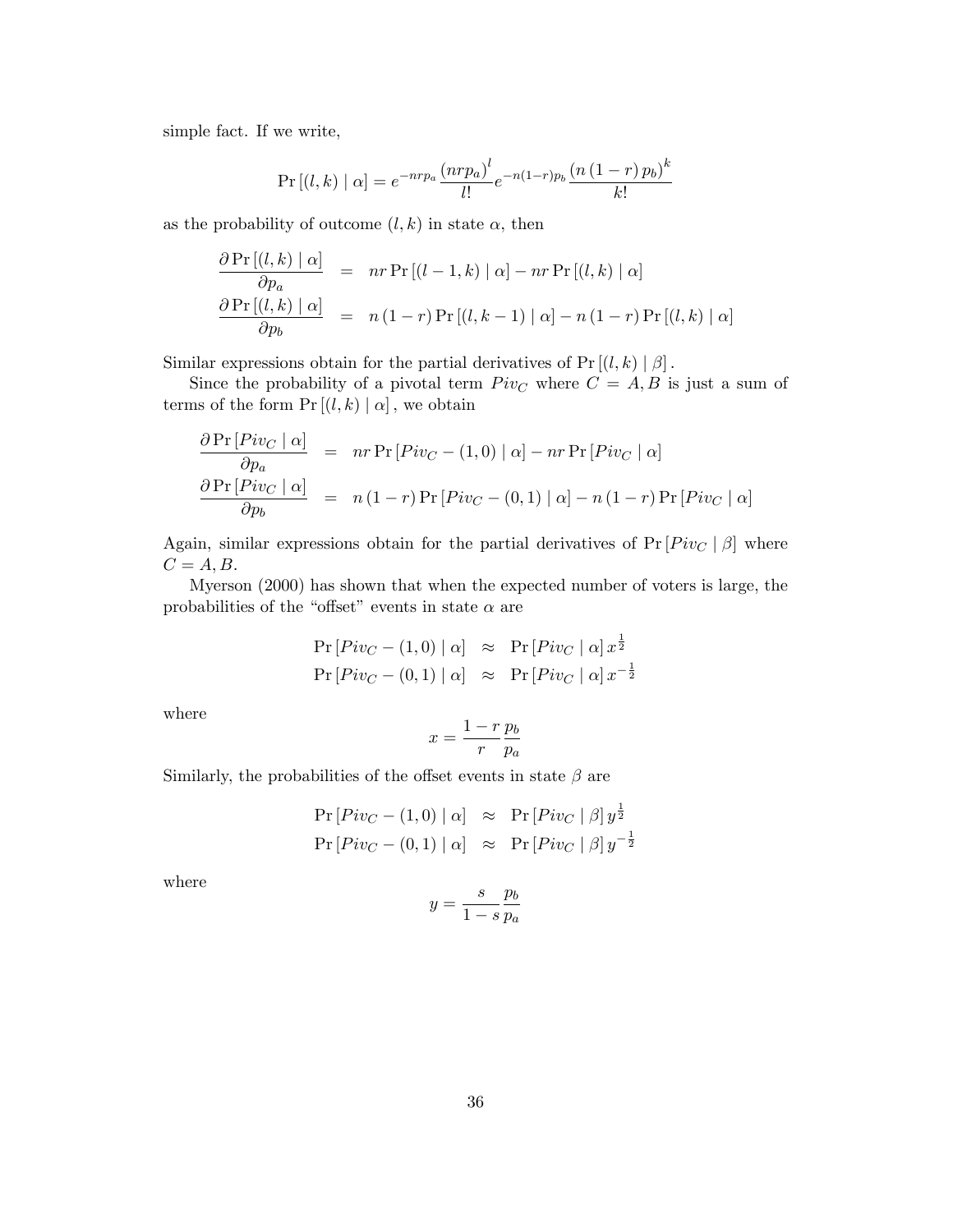Using Myerson's offset formulae it follows that

$$
\frac{\partial U_a}{\partial p_a} \approx nq(\alpha | a) r \Pr [Piv_A | \alpha] (x^{\frac{1}{2}} - 1) - nq(\beta | a) (1 - s) \Pr [Piv_A | \beta] (y^{\frac{1}{2}} - 1)
$$
  

$$
\frac{\partial U_a}{\partial p_b} \approx nq(\alpha | a) (1 - r) \Pr [Piv_A | \alpha] (x^{-\frac{1}{2}} - 1) - nq(\beta | a) s \Pr [Piv_A | \beta] (y^{-\frac{1}{2}} - 1)
$$

and similarly,

$$
\frac{\partial U_b}{\partial p_a} \approx nq(\beta | b) (1 - s) \Pr [Piv_B | \beta] (y^{\frac{1}{2}} - 1) - nq(\alpha | b) r \Pr [Piv_B | \alpha] (x^{\frac{1}{2}} - 1)
$$
  

$$
\frac{\partial U_b}{\partial p_b} \approx nq(\beta | b) s \Pr [Piv_B | \beta] (y^{-\frac{1}{2}} - 1) - nq(\alpha | b) (1 - r) \Pr [Piv_B | \alpha] (x^{-\frac{1}{2}} - 1)
$$

We have argued that when  $n$  is large, any point of intersection of IRa and IRb, say  $(p_a, p_b)$ , results in efficient electoral outcomes—A wins in state  $\alpha$  and B wins in state  $\beta$ . This requires that  $(p_a, p_b)$  satisfy

$$
\frac{1-r}{r}\frac{p_b}{p_a} < 1 \text{ and } \frac{s}{1-s}\frac{p_b}{p_a} > 1\tag{23}
$$

and by definition this is the same as

$$
x < 1 \text{ and } y > 1\tag{24}
$$

From this it follows that at any point  $(p_a, p_b)$  satisfying (23),

$$
\frac{\partial U_a}{\partial p_a}<0 \text{ and } \frac{\partial U_a}{\partial p_b}>0
$$

and similarly,

$$
\frac{\partial U_b}{\partial p_a} > 0 \text{ and } \frac{\partial U_b}{\partial p_b} < 0
$$

Thus at any  $(p_a, p_b)$  satisfying (23), the curves determined by IRa and IRb are both positively sloped.

Since  $(F^{-1}(p_a))^{\prime}$  and  $(F^{-1}(p_b))^{\prime}$  are both positive, in order to establish the inequality in  $(22)$ , it is sufficient to show that

$$
\left(-\frac{\partial U_a}{\partial p_a}\right) \div \frac{\partial U_a}{\partial p_b} > \frac{\partial U_b}{\partial p_a} \div \left(-\frac{\partial U_b}{\partial p_b}\right)
$$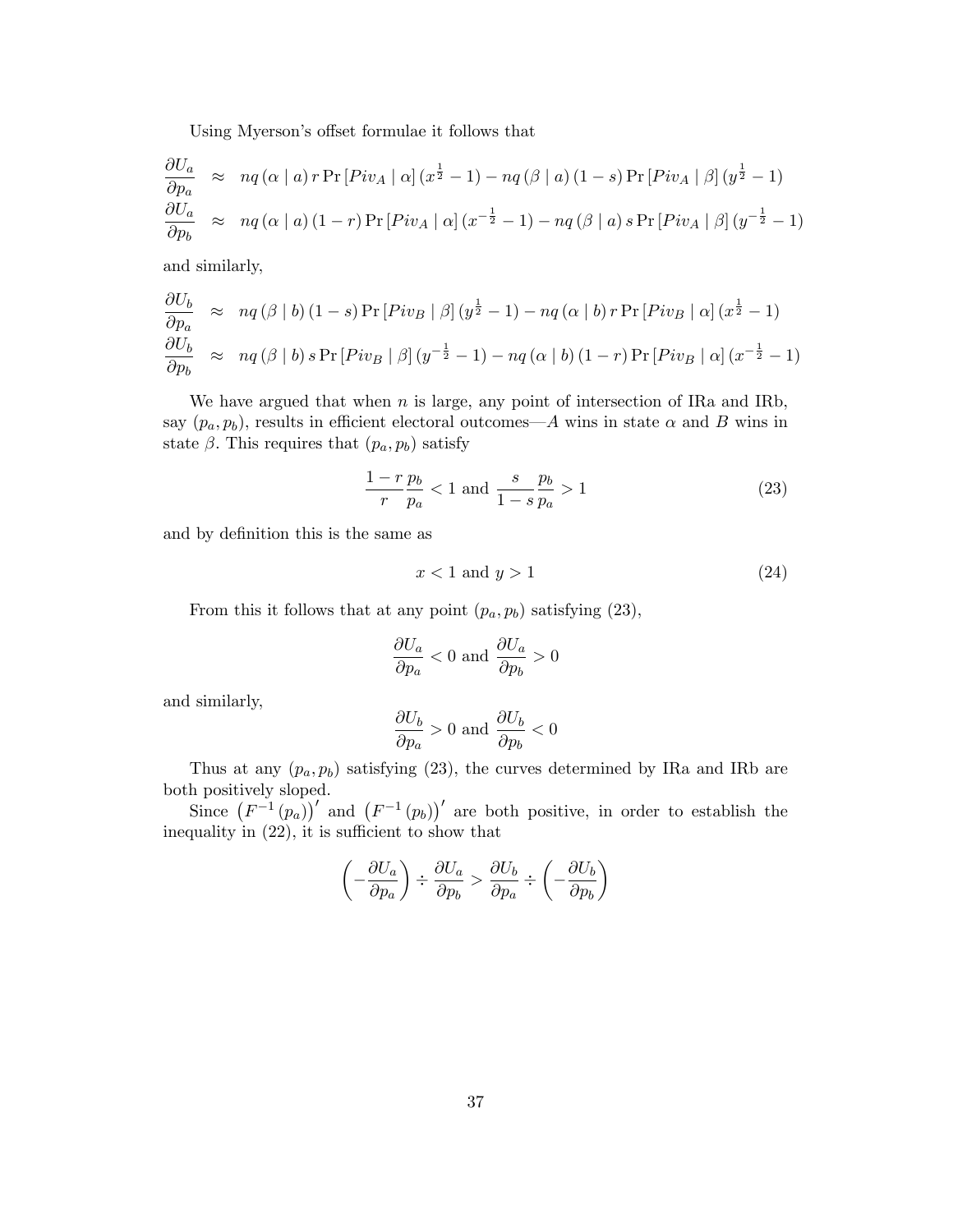which is equivalent to

$$
\frac{q(\alpha | a) r \Pr [Piv_A | \alpha] (1 - x^{\frac{1}{2}}) + q(\beta | a) (1 - s) \Pr [Piv_A | \beta] (y^{\frac{1}{2}} - 1)}{q(\alpha | a) (1 - r) \Pr [Piv_A | \alpha] (x^{-\frac{1}{2}} - 1) + q(\beta | a) s \Pr [Piv_A | \beta] (1 - y^{-\frac{1}{2}})}\frac{q(\alpha | b) r \Pr [Piv_B | \alpha] (1 - x^{\frac{1}{2}}) + q(\beta | b) (1 - s) \Pr [Piv_B | \beta] (y^{\frac{1}{2}} - 1)}{q(\alpha | b) (1 - r) \Pr [Piv_B | \alpha] (x^{-\frac{1}{2}} - 1) + q(\beta | b) s \Pr [Piv_B | \beta] (1 - y^{-\frac{1}{2}})}
$$

Using

$$
q(\alpha | a) = \frac{r}{r + (1 - s)}
$$
 and  $q(\beta | b) = \frac{s}{s + (1 - r)}$ 

and writing

$$
L_A = \frac{\Pr\left[Piv_A \mid \beta\right]}{\Pr\left[Piv_A \mid \alpha\right]} \text{ and } L_B = \frac{\Pr\left[Piv_B \mid \beta\right]}{\Pr\left[Piv_B \mid \alpha\right]}
$$

as the two likelihood ratios, the inequality above is the same as

$$
\frac{(r)^2 (1-x^{\frac{1}{2}}) + (1-s)^2 (y^{\frac{1}{2}}-1) L_A}{r (1-r) (x^{-\frac{1}{2}}-1) + s (1-s) (1-y^{-\frac{1}{2}}) L_A} > \frac{r (1-r) (1-x^{\frac{1}{2}}) + s (1-s) (y^{\frac{1}{2}}-1) L_B}{(1-r)^2 (x^{-\frac{1}{2}}-1) + s (1-y^{-\frac{1}{2}}) L_B}
$$

Cross-multiplying and cancelling terms, further reduces the inequality to

$$
\left(\frac{(1-r)(1-s)}{rs}(x^{-\frac{1}{2}}-1)(y^{\frac{1}{2}}-1) - (1-x^{\frac{1}{2}})(1-y^{-\frac{1}{2}})\right) \times L_A
$$
  
> 
$$
\left(\frac{(1-r)(1-s)}{rs}(x^{-\frac{1}{2}}-1)(y^{\frac{1}{2}}-1) - (1-x^{\frac{1}{2}})(1-y^{-\frac{1}{2}})\right) \times \frac{rs}{(1-r)(1-s)} \times L_B
$$
(25)

We claim that for all  $(p_a, p_b)$  satisfying  $(23)$ ,

$$
\frac{(1-r)(1-s)}{rs}(x^{-\frac{1}{2}}-1)(y^{\frac{1}{2}}-1)-(1-x^{\frac{1}{2}})(1-y^{-\frac{1}{2}})<0
$$
\n(26)

To see this, note that by definition,

$$
y = \frac{s}{1-s} \frac{p_b}{p_a}
$$
  
= 
$$
\frac{rs}{(1-r)(1-s)} \frac{1-r}{r} \frac{p_b}{p_a}
$$
  
= 
$$
\frac{rs}{(1-r)(1-s)} x
$$
  
= 
$$
Rx
$$

where  $R = \frac{rs}{(1-r)!}$  $\frac{rs}{(1-r)(1-s)}$ . Substituting  $y = Rx$  we obtain  $R(x^{-\frac{1}{2}}-1)(y^{\frac{1}{2}}-1)-(1-x^{\frac{1}{2}})(1-y^{-\frac{1}{2}})=R^{-1}(x^{-\frac{1}{2}}-1)(R^{\frac{1}{2}}x^{\frac{1}{2}}-1)-(1-x^{\frac{1}{2}})(1-R^{-\frac{1}{2}}x^{-\frac{1}{2}})$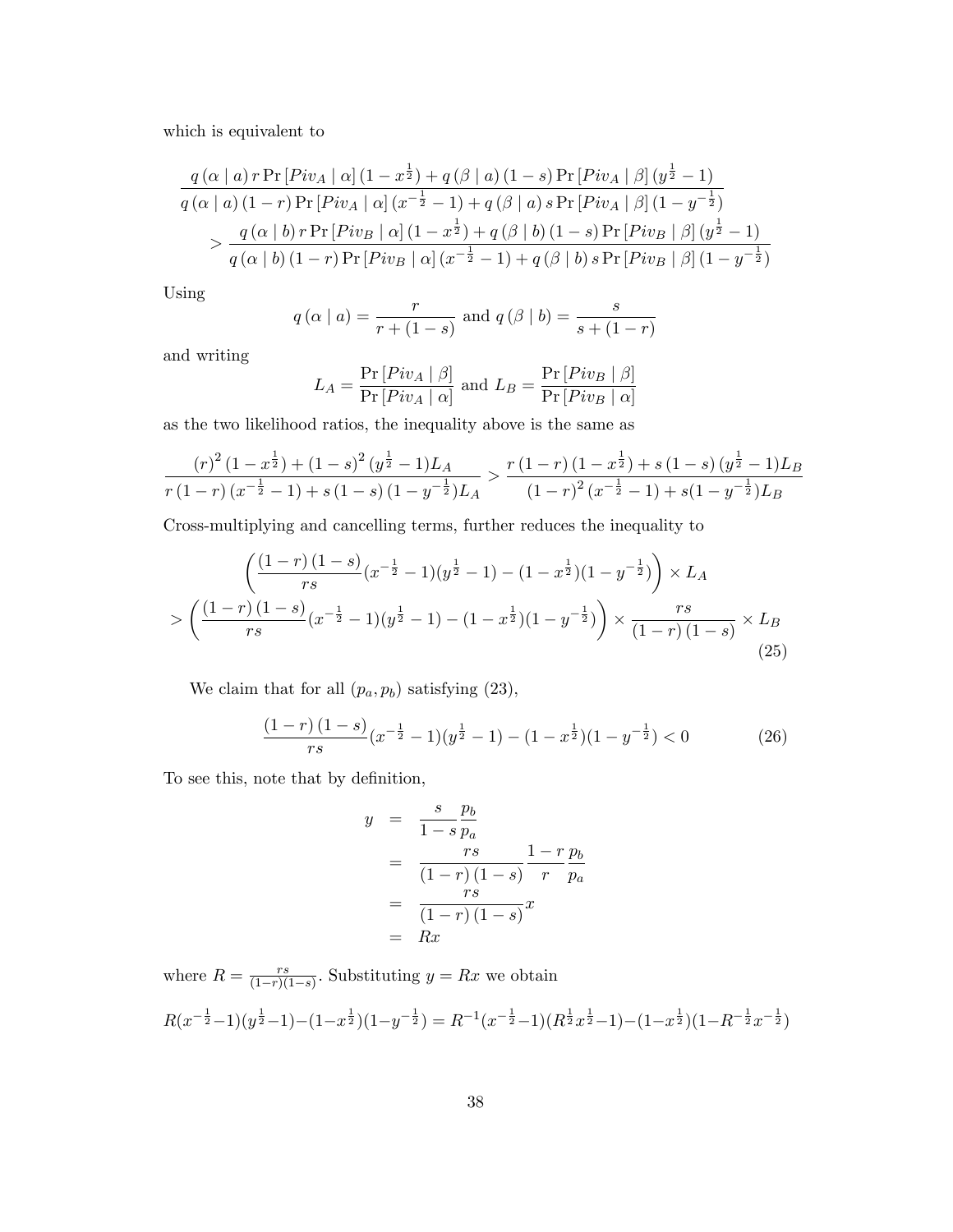Now consider the function

$$
\phi(x) = R^{-1}(x^{-\frac{1}{2}} - 1)(R^{\frac{1}{2}}x^{\frac{1}{2}} - 1) - (1 - x^{\frac{1}{2}})(1 - R^{-\frac{1}{2}}x^{-\frac{1}{2}})
$$

Since  $x < 1 < y = Rx$ , we have  $R^{-1} < x < 1$ . Notice that  $\phi(1) = 0 = \phi(R^{-1})$ . It is routine to verify that  $\phi$  is convex and so  $\phi(x) < 0$  for all  $x \in (R^{-1}, 1)$ . Thus we have established (26).

Now because of (26), the inequality in (25) reduces to

$$
\frac{\Pr\left[Piv_A \mid \beta\right]}{\Pr\left[Piv_A \mid \alpha\right]} < R \times \frac{\Pr\left[Piv_B \mid \beta\right]}{\Pr\left[Piv_B \mid \alpha\right]} \tag{27}
$$

Finally, notice that IRa and IRb imply, respectively, that

$$
\frac{r}{1-s} = \frac{q(\alpha \mid a)}{q(\beta \mid a)} > \frac{\Pr\left[Piv_A \mid \beta\right]}{\Pr\left[Piv_A \mid \alpha\right]} \text{ and } \frac{\Pr\left[Piv_B \mid \beta\right]}{\Pr\left[Piv_B \mid \alpha\right]} > \frac{q(\alpha \mid b)}{q(\beta \mid b)} = \frac{1-r}{s}
$$

and this immediately implies (27), thereby completing the proof that at any point of intersection of IRa and IRb, the slope of IRa is greater than the slope of IRb. This means that the curves cannot intersect more than once.

# References

- [1] Abramowitz, M. and I. Stegun (1965): Handbook of Mathematical Tables, Dover.
- [2] Austen-Smith, D. and J. Banks (1996): "Information Aggregation, Rationality, and the Condorcet Jury Theorem," American Political Science Review, 90, 34– 45.
- [3] Bhattacharya, S. (2008): "Preference Monotonicity and Information Aggregation in Elections," Working Paper, University of Pittsburgh, December.
- [4] Börgers, T.  $(2004)$ : "Costly Voting," American Economic Review, 94, 57–66.
- [5] Costinot, A. and N. Kartik  $(2009)$ : "On Optimal Voting Rules under Homogeneous Preferences," Working Paper, MIT and Columbia University.
- [6] Downs, A. (1957): An Economic Theory of Democracy, Harper-Collins.
- [7] Feddersen T. and W. Pesendorfer (1996): "The Swing Voter's Curse," American  $Economic$  Review, 86, 408-424.
- [8] Feddersen T. and W. Pesendorfer (1998): "Convicting the Innocent: The Inferiority of Unanimous Jury Verdicts under Strategic Voting," American Political  $Science$  Review, 92, 23-35.
- [9] Feddersen T. and W. Pesendorfer (1999): "Abstention in Elections with Asymmetric Information and Diverse Preferences," American Political Science Review, 93, 381-398.